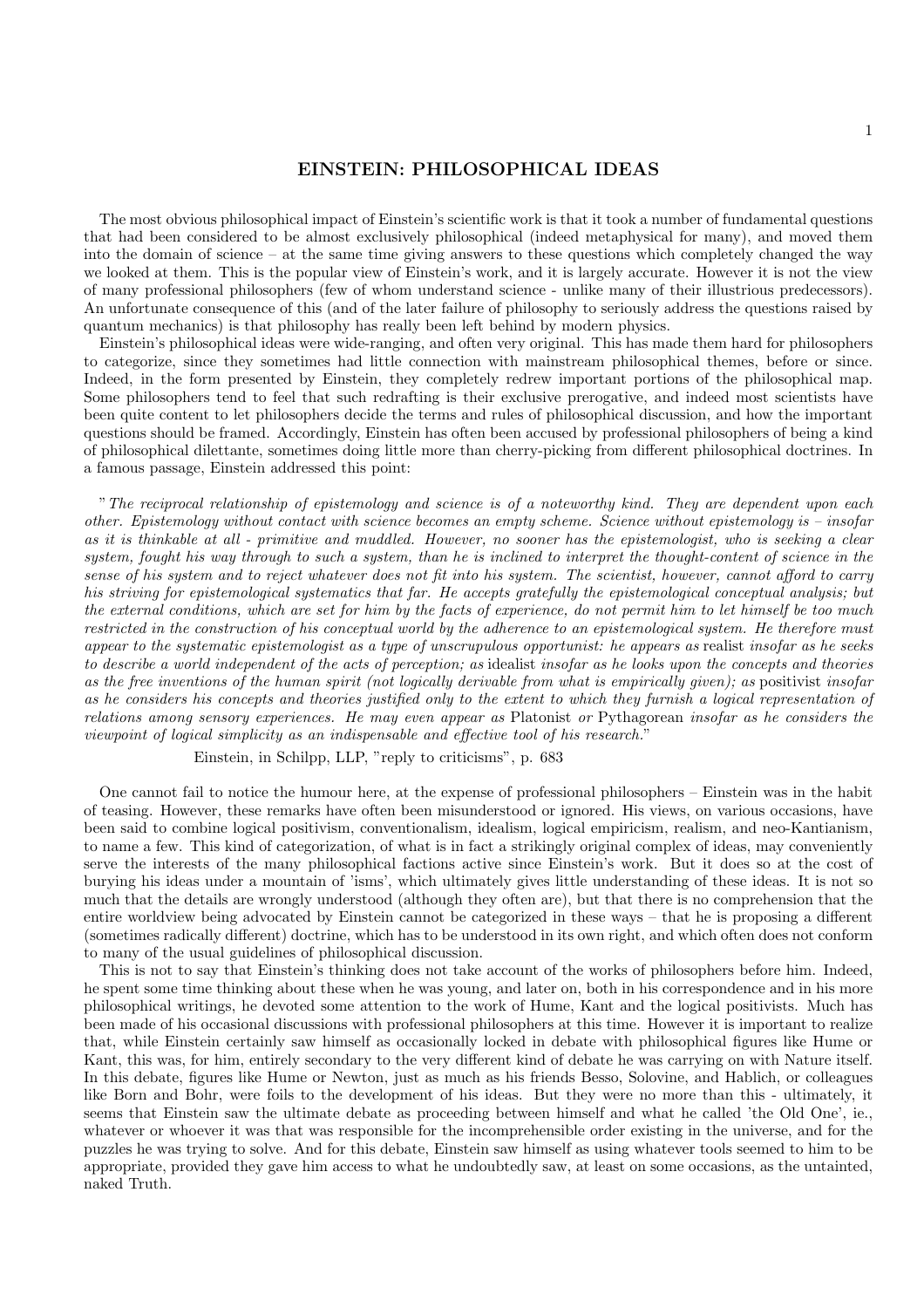Moreover, in this endeavour, Einstein felt quite clearly that the questions here were too important to be just left to the philosophers. They had certainly done an important job in clarifying ideas, but Einstein felt that they were simply not up to the task of answering the questions that both he and they were addressing:

It has often been said, and certainly not without justification, that the man of science is a poor philosopher. Why then should it not be the right thing for the physicist to let the philosopher do the philosophizing? Such might indeed be the right thing at a time when the physicist believes he has at his disposal a rigid system of fundamental concepts and fundamental laws which are so well established that waves of doubt can not reach them; but, it can not be right at a time when the very foundations of physics itself have become problematic as they are now. At a time like the present, when experience forces us to seek a newer and more solid foundation, the physicist cannot simply surrender to the philosopher the critical contemplation of the theoretical foundations; for, he himself knows best, and feels more surely where the shoe pinches. In looking for a new foundation, he must try to make clear in his own mind just how far the concepts which he uses are justified, and are necessities.

from "Physics and Reality" by Albert Einstein, J. Franklin Inst. 221, 349-382 (1936)

In what follows we look at what he said on science and scientific method, and on a large variety of epistemological problems, as well as his views on metaphysics and its relationship with scientific practise.



FIG. 1: Einstein in California in 1931. At this time he was considering where to live, having already decided to leave Germany. In California he was entertained by Millikan, Hubble, and Baade, whose experimental and observational work had helped confirm Special and General Relativity. Einstein's philosophical views had by this time reached their mature stage, discussed herein.

Most of his opinions on these topics are well known. However he also tied them together with some very interesting introspections on the nature of thinking itself. We begin with these ideas, which are often ignored in discussions of Einstein's ideas, together with his views on a number of other topics (notably on the relationship between belief and reason); they form something of a seamless whole, and it is a mistake to try and divide them.

NOTE: It is important to realize, when looking at what Einstein said, that many of the remarks and views attributed to him are complete fabrications. Indeed it has been estimated that over 90% of all quotes attributed to Einstein, in print and on the web, were not his. In the 20th century, perhaps only Gandhi, Lenin, and Mao Tse-Dung have been traduced to such an extent. One needs to be particularly careful of religious and political opinions attributed to Einstein. Some of these quotes are obviously false - either because of the style they are written in, or because the views expressed therein are so obviously at variance with what Einstein said in his books. Others are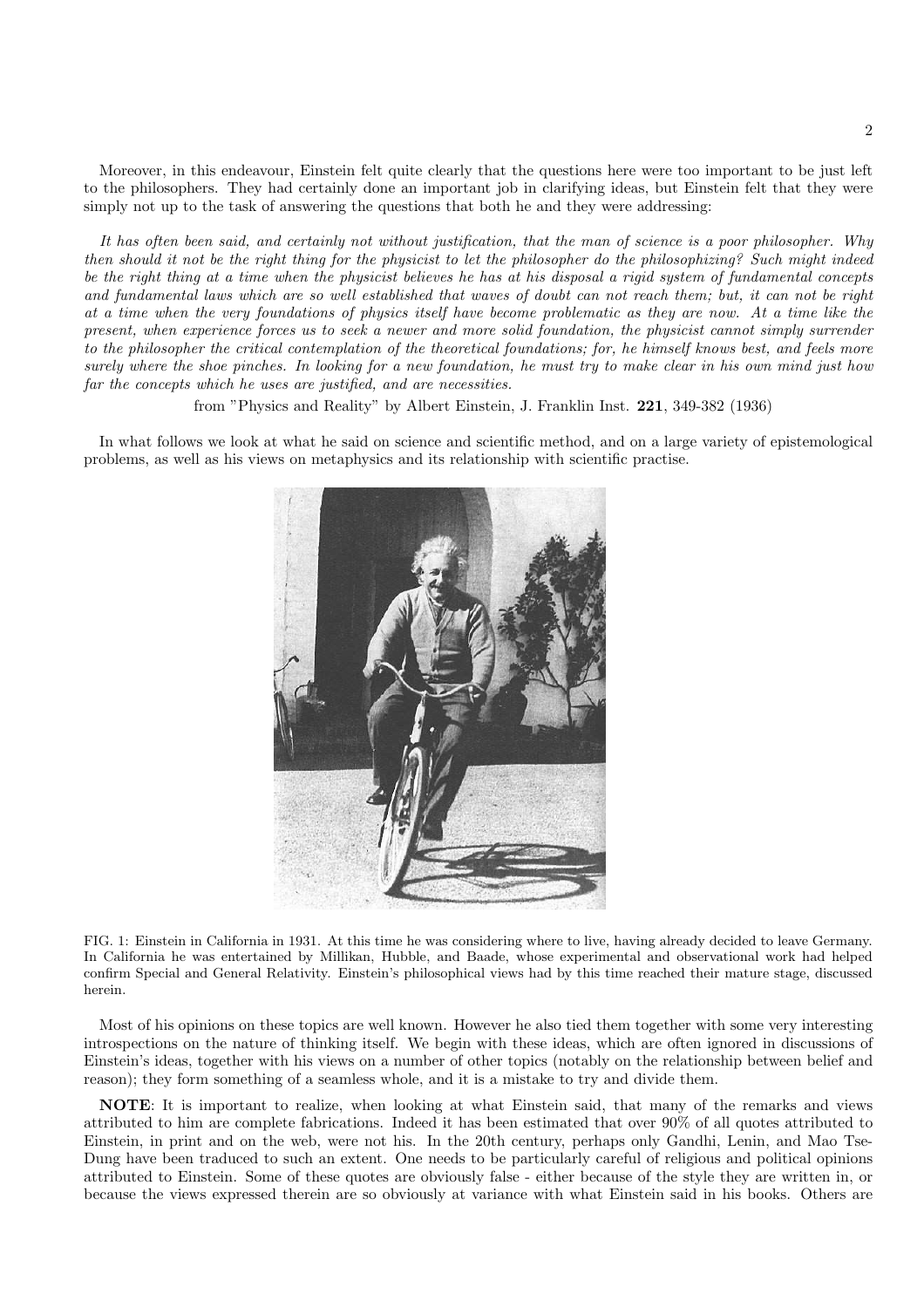less obviously fabricated. Luckily we have easy access both to his own writings (which are still all in print, and often reproduced on internet sources) and to the indexed Einstein archives, which are very complete and can be found on line. If in doubt, one should refer to these. The "Library of Living Philosophers" volume on Einstein contains a fairly comprehensive listing of Einstein's published work, his radio interviews, and newspaper articles.

# 1. METAPHYSICAL IDEAS

Einstein was very clear that the quest to understand Nature could not be simply confined to the traditional objects of inquiry in the Natural Sciences - that indeed, one had to engage in what most people would think of as purely philosophical inquiry. Just what he meant by philosophical inquiry, and what were the themes that he himself considered to be interesting, we will see later. But his ideas began right where those of much traditional philosophy begin, in the analysis of our own thinking.

#### 1.1. THOUGHT and LANGUAGE.

For Einstein, the kind of thinking that one employed in scientific research was of a specialized and particular kind, that had been developed over a long period of time; and he certainly saw himself as contributing to this evolution of the methodology. However, he also knew that this was just one kind of thinking, and that our thinking processes were quite generally rather limited by our own human limitations. He thus found it interesting to think about how thinking in general worked - indeed he found it to be a necessary part of scientific enquiry:

The whole of science is nothing more than a refinement of everyday thinking. It is for this reason that the critical thinking of the physicist cannot possibly be restricted to the examination of the concepts of his own specific field. He cannot proceed without considering critically a much more difficult problem, the problem of analyzing the nature of everyday thinking.

#### from: A Einstein, J. Franklin Inst. 221, 349-382 (1936)

It would be hard for most professional philosophers to find fault with this last remark, as it is written. But two cautionary remarks are in order here. First, as we discuss more below, 'everyday thinking' was not, for Einstein, synonymous with everyday language; and second, the question, of how to understand human thinking and its limitations, was for him as much psychological as philosophical. Indeed, he clearly saw that much of our thinking proceeded at a level of which we were hardly aware. One of the most fascinating discussions by Einstein of his own thinking appeared in his answers to a questionnaire from the mathematician J Hadamard, who was investigating the thought processes involved in scientific work. Consider the following:

QUESTION: It would be very helpful for the purpose of psychological investigation to know what kind of internal or mental images, what kind of 'internal words', mathematicians make use of; whether they are motor, auditory, visual, or mixed, depending on the subject which they are studying.

Especially in research thinking, do the mental pictures or internal words present themselves in the full consciousness or the fringe consciousness...?

#### ANSWER: My dear colleague

In the following, I am trying to answer in brief your questions as well as I am able. I am not satisfied myself with those answers, and I am willing to answer more questions if you believe this could be of any advantage for the very interesting and difficult work you have undertaken.

(A) The words or the language, as they are written or spoken, do not seem to play any role in my mechanism of thought. The psychic entities which seem to serve as elements in thought are certain signs and more or less clear images which can be 'voluntarily' reproduced and combined.

There is of course, a certain connection between those elements and relevant logical concepts. It is also clear that the desire to arrive finally at logically connected concepts is the emotional basis of this rather vague play with the above-mentioned elements. But, taken from a psychological viewpoint, this combinatory play seems to be the essential feature in productive thought - before there is any connection with logical construction in words or other kinds of signs which can be communicated to others.

(B) The above-mentioned elements are, in my case, of visual and some of muscular type. Conventional words or other signs have to be sought for laboriously only in a secondary stage, when the above-mentioned associative play is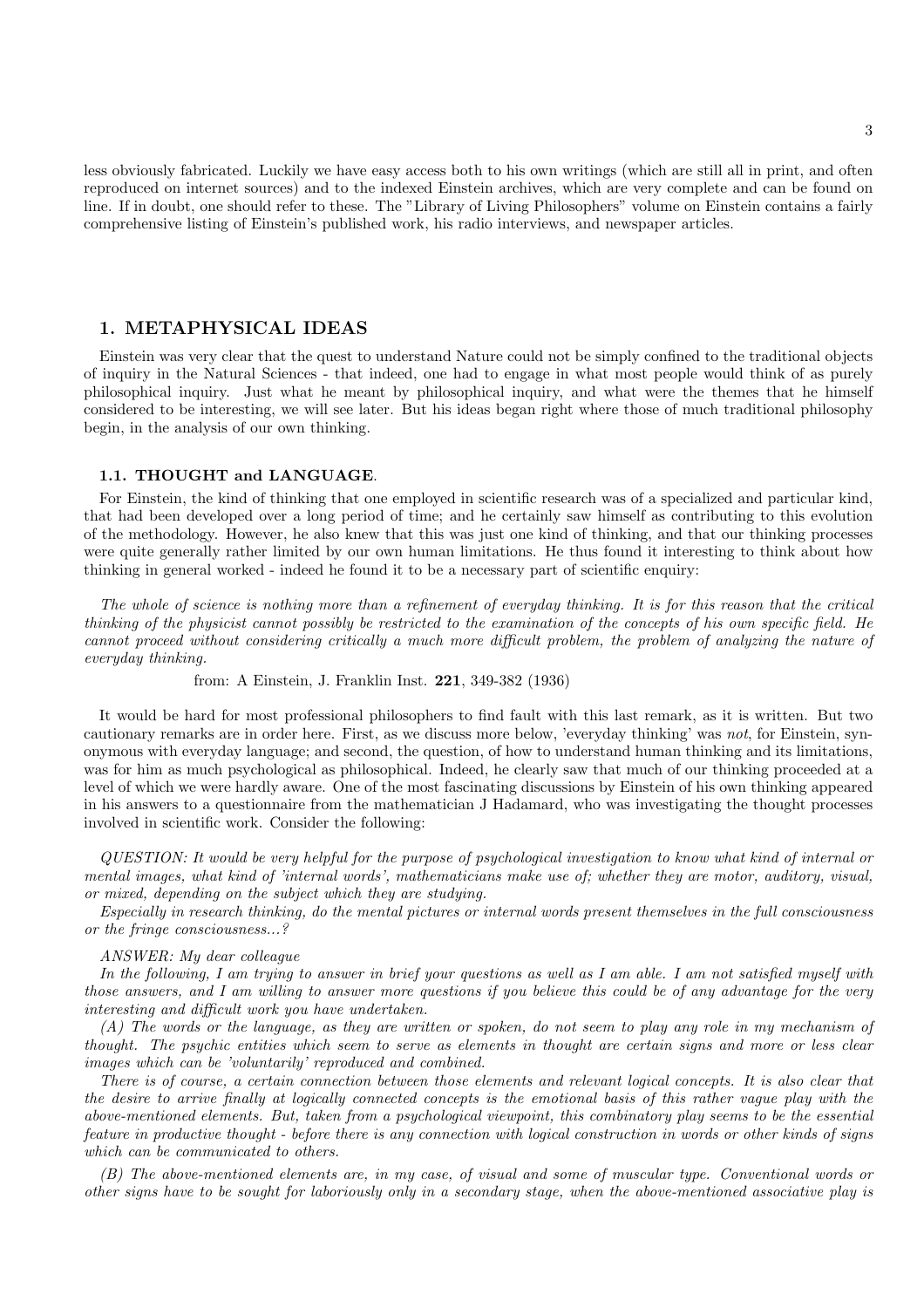sufficiently established and can be reproduced at will.

(C) According to what has been said, the play with the above-mentioned elements is aimed to be analogous to certain logical connections one is searching for.

(D) Visual and Motor: In a stage where words intervene at all, they are, in my case, purely auditive, but they interfere only in a secondary stage, as already mentioned.

(E) It seems to me that what you call full consciousness is a limiting case that can never be fully accomplished. This seems to me connected with the fact called the 'narrowness of consciousness' (Enge des Bewusstseins).

Remark: Prof. Max Wertheimer has tried to investigate the distinction between mere associating or combining of reproducible elements, and between understanding (organisches Begreifen). I cannot judge how far his psychological analysis catches the point.

> Extract from "An essay on the psychology of invention in the mathematical field". by Jacques Hadamard (Princeton Univ Press, 1945)

What is startling to many readers here is the clear recognition, by Einstein, of the really quite primitive nature of our thinking, and of the vast mysteries lying, not just out there in the universe, but in the deeper workings of our own minds. As we discuss below, this led him, as it had Hume and Kant before him, to a discussion of the limitations, to human thought, that were inherent in our very nature. But Einstein saw very clearly that this discussion should not be applied solely to those thinking processes that could be formulated entirely in linguistic terms. In this his attitude was fundamentally different from that of 20th century Anglo-American philosophy (itself strongly influenced by ideas from Vienna); for him language was a higher-level faculty, which was not involved in our contact with, and understanding of, physical reality at the most basic level available to us. Thus while science undoubtedly needs the resources of ordinary language to proceed, it also needs to work on a deeper level. Einstein summarized his views on the higher-level thinking involved in language, and its relationship to scientific thinking, in the following:

The First Step towards language was to link acoustic or otherwise communicable signs to sense-impressions. Most likely all sociable animals have arrived at this primitive kind of communication – at least to a certain degree. A higher development is reached when further signs are introduced and understood which establish relations between those other signs designating sense-impressions. At this stage it is already possible to report somewhat complex series of impressions; we can say that language has come to existence. If language is to lead at all to understanding, there must be rules concerning the relations between the signs on the one hand and on the other hand there must be a stable correspondence between sings and impressions. In their childhood individuals connected by the same language grasp these rules and relations mainly by intuition. When man becomes conscious of the rules concerning the relations between sings the so-called grammar of language is established.

In an early stage the words may correspond directly to impressions. At a later stage this direct connection is lost insofar as some words convey relations to perceptions only if used in connection with other words (for instance such words as: "is", "or", "thing"). Then word-groups rather than single words refer to perceptions. When language becomes thus partially independent from the background of impressions a greater inner coherence is gained.

Only at this further development where frequent use is made of so-called abstract concepts, language becomes an instrument of reasoning in the true sense of the word. But it is also this development which turns language into a dangerous source of error and deception. Everything depends on the degree to which words and word-combinations correspond to the world of impressions.

What is it that brings about such an intimate connection between language and thinking? Is there no thinking without the use of language, namely in concepts and concept-combinations for which words need not necessarily come to mind? Has not everyone of us struggled for words although the connection between "things" was already clear?

We might be inclined to attribute to the act of thinking complete independence from language if the individual formed or were able to form his concepts without the verbal guidance of his environment. Yet most likely the mental shape of an individual, growing up under such conditions, would be very poor. Thus we may conclude that the mental development of the individual and his way of forming concepts depend to a high degree upon language. This makes us realize to what extent the same language means the same mentality. In this sense thinking and language are linked together.

What distinguishes the language of science from language as we ordinarily understand the word? How is it that scientific language is international? What science strives for is an utmost acuteness and clarity of concepts as regards their mutual relation and their correspondence to sensory data. As an illustration let us take the language of Euclidian geometry and algebra. They manipulate with a small number of independently introduced concepts; respectively symbols, such as the integral number, the straight line, the point, as well as with signs which designate the fundamental operations, that is the connections between those fundamental concepts. This is the basis for the construction, respectively, and definition of all other statements and concepts. The connection between concepts and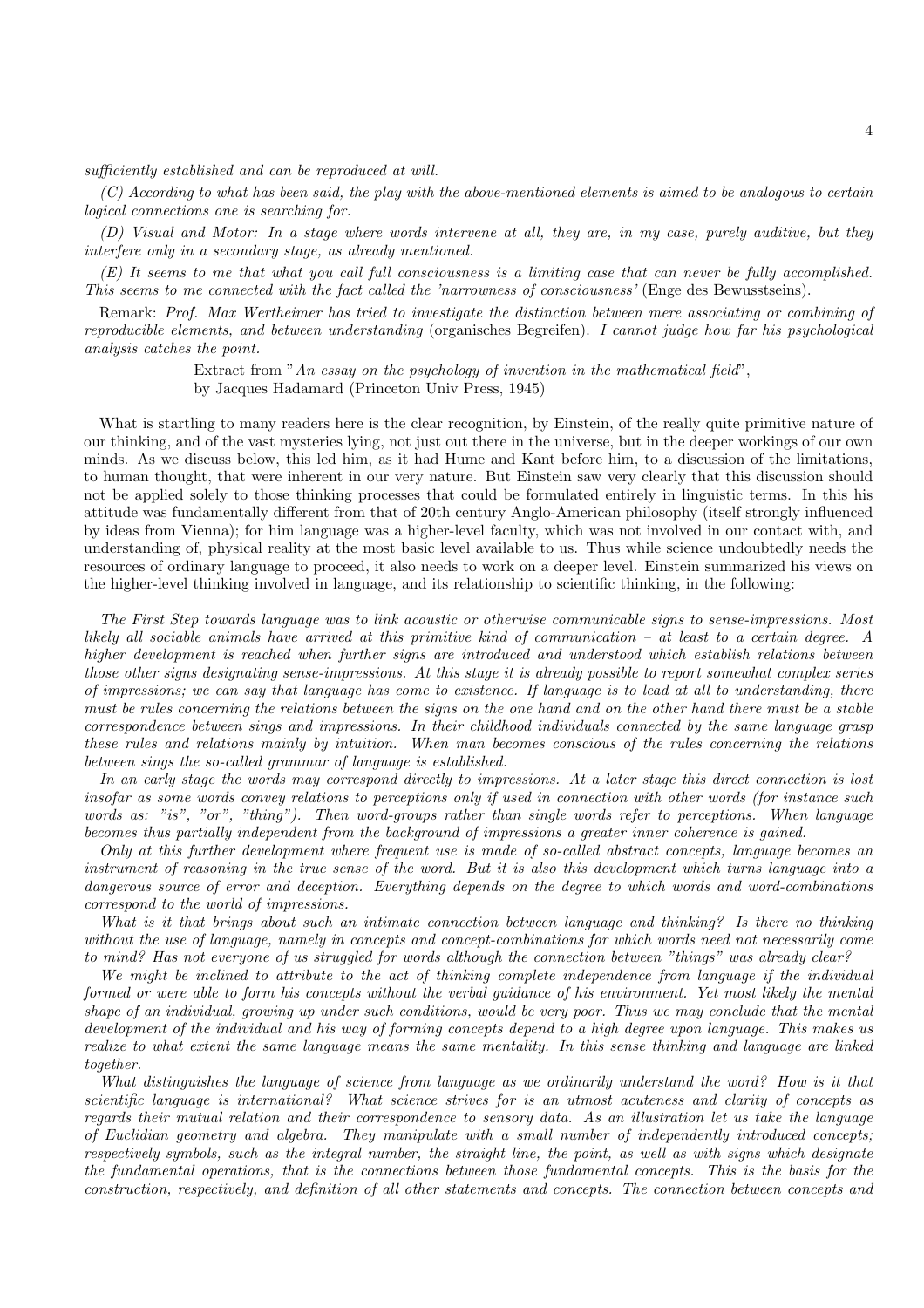statements on the one hand and the sensory data on the other hand is established through acts of counting and measuring, whose performance is sufficiently well determined.

> from "The Common Language of Science", taken from Albert Einstein "The Theory of Relativity and Other Essays" MJF Books New York, NY

Here we see many of the ingredients which Einstein felt were important to thinking in general, as well as to scientific thought. These include (i) the crucial role of our own perceptions and perceptual apparatus, in forming our experience, and the basic non-linguistic ideas that we and other animals have; (ii) the role of language and symbols in allowing us to formulate a more or less formal conceptual apparatus for analyzing our experience; and (iii) the very specific role of mathematics in allowing us to do this scientifically.

What is interesting from a philosophical point of view here is the extent to which Einstein was prepared to doubt, not just the evidence of our senses, but the sophistication and veracity of our own thinking. This raises an important question, which is hardly ever asked in Western philosophy. If our thinking is based on such primitive processes, then to what extent can we trust any of it at all? Thus, for example, it is almost universally accepted in the West that the entirely 'rational' or 'logical' part of our thinking cannot be doubted - that in fact it gives us 'a priori truths'. But if these truths, as formulated, are fundamentally based the kind of crude psychophysical processes that Einstein describes, then why can we be so sure that they really do have the rock-solid stature that we give them? After all, they are just another set of conclusions that have been formulated in language, and apparently cannot be formulated without language (note that an appeal to modern mathematical logic will not help here - this is simply another language). Thus they are open to the same charge that Einstein levels at all language, viz., that it is a 'dangerous source of error and deception'.

As we will see, there seems little doubt that Einstein was at least to some extent aware of this question, as constituting a problem for any kind of rational inquiry. It should also be noted here that the ideas that Einstein expresses, of our basic thought processes as being fundamentally based in simple associations, have certainly been largely confirmed by modern neurology, which so far offers little evidence for anything in mental activity but a set of complex interacting physical processes. We certainly have a much more detailed picture of these neurological processes now, and there is a promise of revolutionary advances in the next few decades, in our understanding of the relationship between these processes and what we think of as conscious thought. But, as we have seen, conscious thought was for Einstein only a part of our thinking, not necessarily the most important. Indeed, it is clear from both his work and from his many remarks on his own thinking processes, that the subconscious side of his thinking (which was clearly a crucial part of his remarkable creative powers) was crucial to him. Indeed, this feature was part of what he regarded as not only psychologically important, but also philosophically fundamental, viz., what he called the 'free play of the mind' in all creative thinking, which allows us to get to the underlying reality beneath our primitive surface thinking, which itself is conducted only in terms of language and symbols.

We shall see this in more detail in what follows, and we will return to the idea of the 'free play of the mind', and of what kind of picture of the mind this might involve. But first we need to deal with another crucial feature of Einstein's philosophical views, which is also often ignored in discussions of this kind.

# 1.2. FAITH and REASON

It is not possible to understand Einstein's epistemological views without first reviewing what can only be described as his spiritual feelings, about the relationship existing between himself (and also other humans), and the universe as a whole. This was part of the very basis of his epistemology, of what he called his 'epistemological credo'. Since he made it clear that this credo constituted a faith, not demonstrable by reason, then we have to treat it as such, if we are to fully grasp his philosophical position.

A good description of his feelings on this topic was given by him in 1930, in a short article destined for an Englishspeaking audience; the following is a short extract from it:

"The most beautiful thing we can experience is the mysterious. It is the fundamental emotion that stands at the cradle of true art and true science. Whoever does not know it and can no longer wonder, no longer marvel, is as good as dead, a snuffed-out candle. It was the experience of mystery – even if mixed with fear – that engendered religion. A knowledge of the existence of something we cannot penetrate, our perceptions of the profoundest reason and the most radiant beauty, which only in their most primitive forms are accessible to our minds – it is this knowledge and this emotion that constitute true religiosity; in this sense, and this alone, I a deeply religious man. I cannot conceive of a God who rewards and punishes his creatures, or has a will of the kind that we experience in ourselves. Nor can I or would I want to conceive of an individual that survives his physical death; let feeble souls, from fear or absurd eqoism, cherish such thoughts. I am satisfied with the mystery of the eternity of life, and with the awareness and a glimpse of the marvelous structure of the existing world, together with the devoted striving to comprehend a portion, be it ever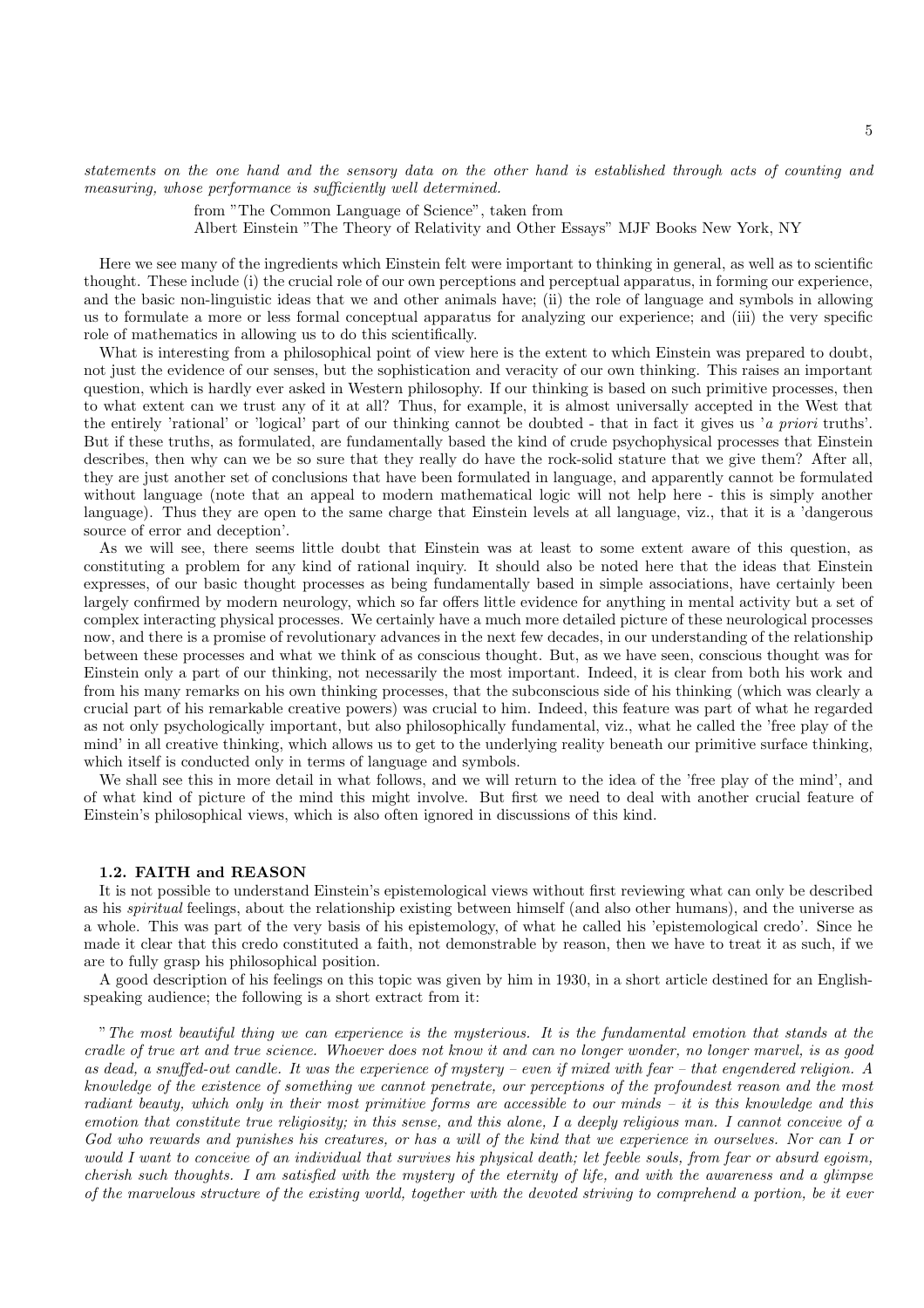so tiny, of the Reason that manifests itself in Nature.

from A. Einstein, "The world as I see it", Forum and Century 84, 193-4 ((1930)

It is crucial to realize here that Einstein's ideas were in no sense compatible with any of the established religions of our time, or indeed of any time in the past. He felt a considerable affinity with a few religious figures of the past, but this was not because of their religious beliefs. In fact, Einstein was consistently and strongly opposed to both the claims and actions of organized religion. In his earlier years he said very little in public or in print about this, but after he acquired world-wide public fame in 1919-1920, he was often asked his opinions on spiritual and religious matters. As far as the beliefs and the metaphysical/epistemological doctrines that organized religions have to offer, he had this to say in 1922, in response to an interviewer:

Q.I: Do scientific and religious truths come from different points of view?

A: It is difficult even to attach a precise meaning to the term "scientific truth". Thus the meaning of the word "truth" varies according to whether we deal with a fact of experience, a mathematical proposition, or a scientific theory. "Religious truth" conveys nothing clear to me at all.

Q.II: Can scientific discovery enhance religious belief and repudiate superstition, since religious feelings can give impetus to scientific discovery?

A. Scientific research can reduce superstition, by encouraging people to think and view things in terms of cause and effect. Certain it is that a conviction, akin to religious feeling, of the rationality or intelligibility of the world lies behind all scientific work of a high order.

Q.III: What is your understanding of God?

A. This firm belief, a belief bound up with deep feeling, in a superior mind that reveals itself in the world of experience, represents my conception of God. In common parlance this may be described as "pantheistic" (Spinoza).

Q.IV: What is your opinion regarding a 'saviour?

A. Denominational traditions I can only consider historically and psychologically; they have no other significance for me."

> Questions from a Japanese scholar on Dec 14, 1922, published in Kaizo 5, no. 2, 197 (1923); and in Gelegentliches, 1929 (on Einstein's 50th birthday).

His attitude on these questions hardly varied throughout his subsequent years, either in newspaper interviews, published articles, conversations with individuals, or in private correspondence. A typical example is the following, from only 3 years before he died:

"My feeling is religious insofar as I am imbued with the insufficiency of the human mind to understand more deeply the harmony of the universe which we try to formulate as 'laws of Nature'. The idea of a personal God is quite alien to me and seems even naive"

letter to Beatrice Frohlich, Dec 17, 1952 (Einstein archive 59-797)

From these remarks we see clearly that Einstein's faith had both a spiritual dimension (these are after all, not just beliefs about how the universe is, but also about how he felt about it, and his relationship to it), and an epistemological dimension (in that he linked this faith to the scientific pursuit of how the universe really is, and how science should be done). As we shall see, he felt clearly that without this faith, he would have been completely unable to make the discoveries that he did. This feeling, on his part, partly just involved the usual feeling that one cannot pursue with any real conviction a course of action or a line of research, without some set of beliefs. These beliefs not only motivate but also guide one in any course of action or research. However it also had a more epistemological side, in that Einstein felt (in ways perhaps influenced by Kant) that to have any kind of understanding at all one needed some such faith. On the purely epistemological plane Einstein was, of course, aware of the imperfect nature of all our knowledge and understanding, but nevertheless he felt that a belief in what he called 'cosmic religion' was essential to any kind of real science. Indeed, it is clear that he felt that a belief of this kind actually 'bootstrapped' one to a new plane of thought, in which one could engage in some sort of dialogue with Nature on very deep questions, questions often thought to be philosophical. In this exalted plane, any doubt in the cosmic religion, and in the cosmic order it implied, was not an option. Note that Einstein did not feel that there was any mysticism inherent in this faith (indeed, on many occasions he strongly deplored mysticism as childish, and irreconcilable with his ideas and beliefs). Rather he felt that:

"I have never imputed to Nature a purpose or goal, or anything that could be understood as anthropomorphic. What I see in Nature is a magnificent structure that we can comprehend only very imperfectly, and that must fill a thinking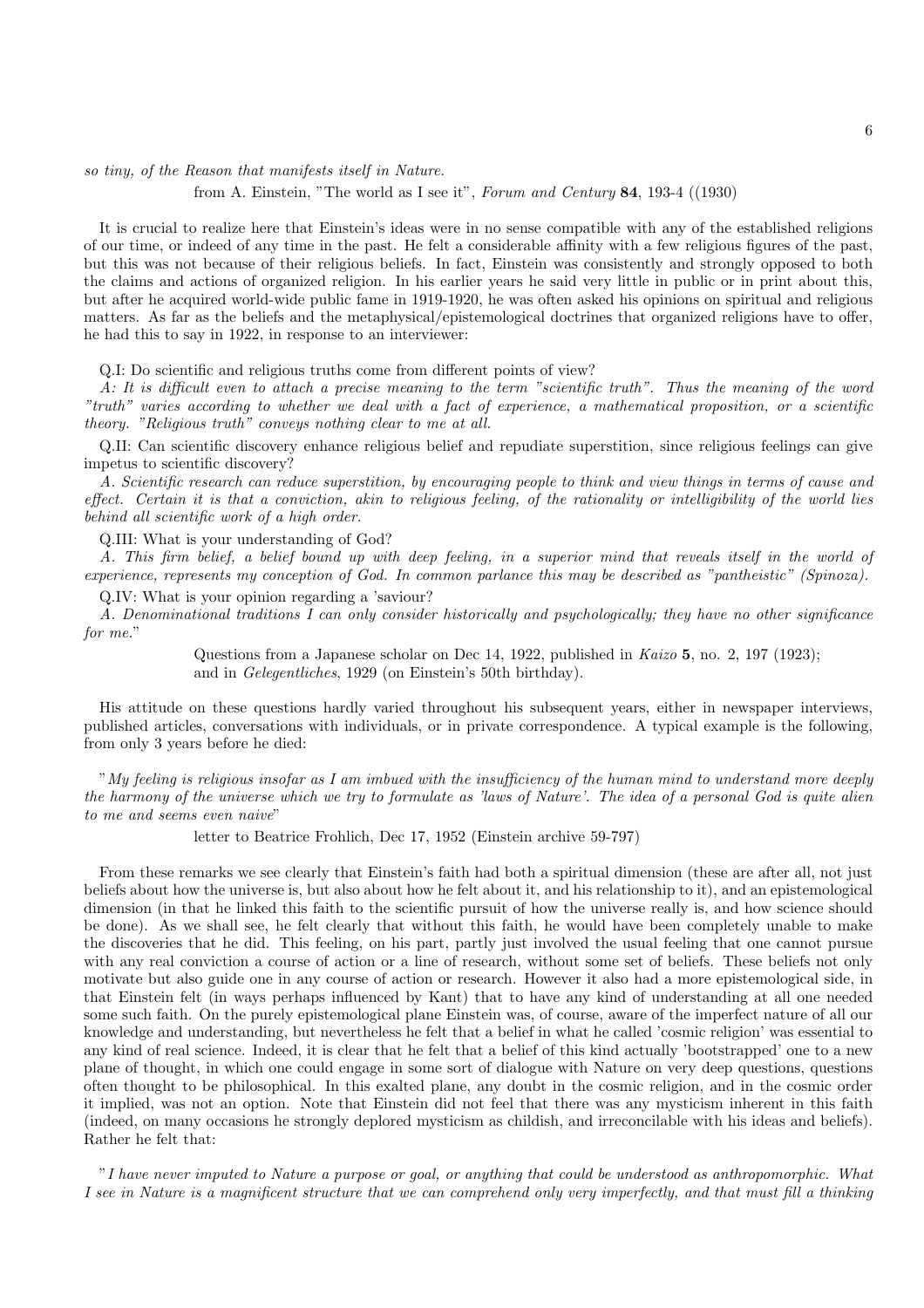person with a feeling of humility. This is a genuine religious feeling that has nothing to do with mysticism." conversation with Ugo Onufri, 1955 (from Einstein archive 60-758).

Nor was Einstein oblivious of the impossibility of justifying this faith in any rational way – his reading of Hume and Kant would have made him acutely aware of this, if he had not reached the same conclusion by himself already. Indeed, in a conversation with the well-known Indian mystic Tagore he made this point of view very clear:

"There are 2 different conceptions about the nature of the universe: (i) the world as a unity dependent on humanity; and (ii) the world as a reality independent of the the human factor. I cannot prove scientifically that Truth must be conceived of as a truth independent of humanity, but I firmly believe it...if there is a truth independent of Man, there is also a truth relative to this reality...The problem begins with whether Truth is independent of our consciousness."

> From a conversation with the Indian mystic Rabindranath Tagore, published New York Times magazine, Aug 10, 1930.

Nevertheless the striking success of his theories, and the enormous creative effort he had had to make to finally arrive at the definitive form of the General Theory of Relativity, had an enormous impact on him. We see the extent of the effort he made, in some well-known remarks he made in hindsight, many years after the theory had been formulated:

"In the light of the knowledge obtained, the happy achievement seems almost a matter of course, and any intelligent student can grasp it without too much trouble. But the years of anxious searching in the dark, with their intense longing, their alternations of confidence and exhaustion and the final emergence into the light – only those who have experienced it can understand that."

> from a lecture at the University of Glasgow, June 20, 1933; published in "Notes on the origin of the General theory of Relativity", in "Mein Weltbild", 1931

Note here that by the time Einstein made these remarks, the theory was hardly doubted by the science community, and it may well have been true that perhaps a few students found the theory relativity easy to understand! However this confidence on Einstein's part, in the validity of the theory, did not come from its acceptance by the community – indeed, in a famous conversation, Einstein made clear that once he had the theory, and had confirmed that it gave the correct motion for the perihelion of Mercury, he was absolutely sure that is was correct:

"Suddenly Einstein handed me a cable that he took from the window-sill, with the words: "this may interest you". It was Eddington's cable with the results of the famous eclipse expedition. Full of enthusiasm, I exclaimed, "how wonderful, this is almost the value you calculated!". Quite unperturbed, he remarked "I knew that the theory is correct. Did you doubt it?". I answered, "No, of course not. But what you have said if there had been no confirmation like this?" He replied, "I would feel sorry for the good Lord. The theory is correct anyway"

from I Rosenthal-Schneider, "Reality and Scientific Truth" (Wayne State University Press, 1980)

Now one can of course put this last remark down to an Einstein carried away by elation, inspired by his own theory. This would be a natural reaction on his part, and indeed there is no doubt that this is how he felt (indeed, he remarked at the time, and also later, that the 3 days after he had finally found the theory, and shown that it gave the correct perihelion motion of Mercury, were for him the most ecstatic in his entire life). But on many other occasions Einstein also made remarks indicating how ineluctably profound and deeply held was his faith in the rational universe, and in his own ideas about it. This we really have to take seriously the impression that his 'cosmic faith' was for him indivisible and absolute. This raises of course acute epistemological problems, which we will come to presently.

Since it is often asserted that Einstein was sympathetic in some ways to organized religion (this is often done with the support of misquotations, or even pure fantasies about what he said), it is useful to look at a recently discovered letter, which makes his views very clear :

... The word God is for me nothing more than the expression and product of human weaknesses, the Bible a collection of honorable, but still primitive legends which are nevertheless pretty childish. No interpretation no matter how subtle can (for me) change this. These subtilized interpretations are highly manifold according to their nature and have almost nothing to do with the original text. For me the Jewish religion like all other religions is an incarnation of the most childish superstitions. And the Jewish people to whom I gladly belong and with whose mentality I have a deep affinity have no different quality for me than all other people. As far as my experience goes, they are also no better than other human groups, although they are protected from the worst cancers by a lack of power. Otherwise I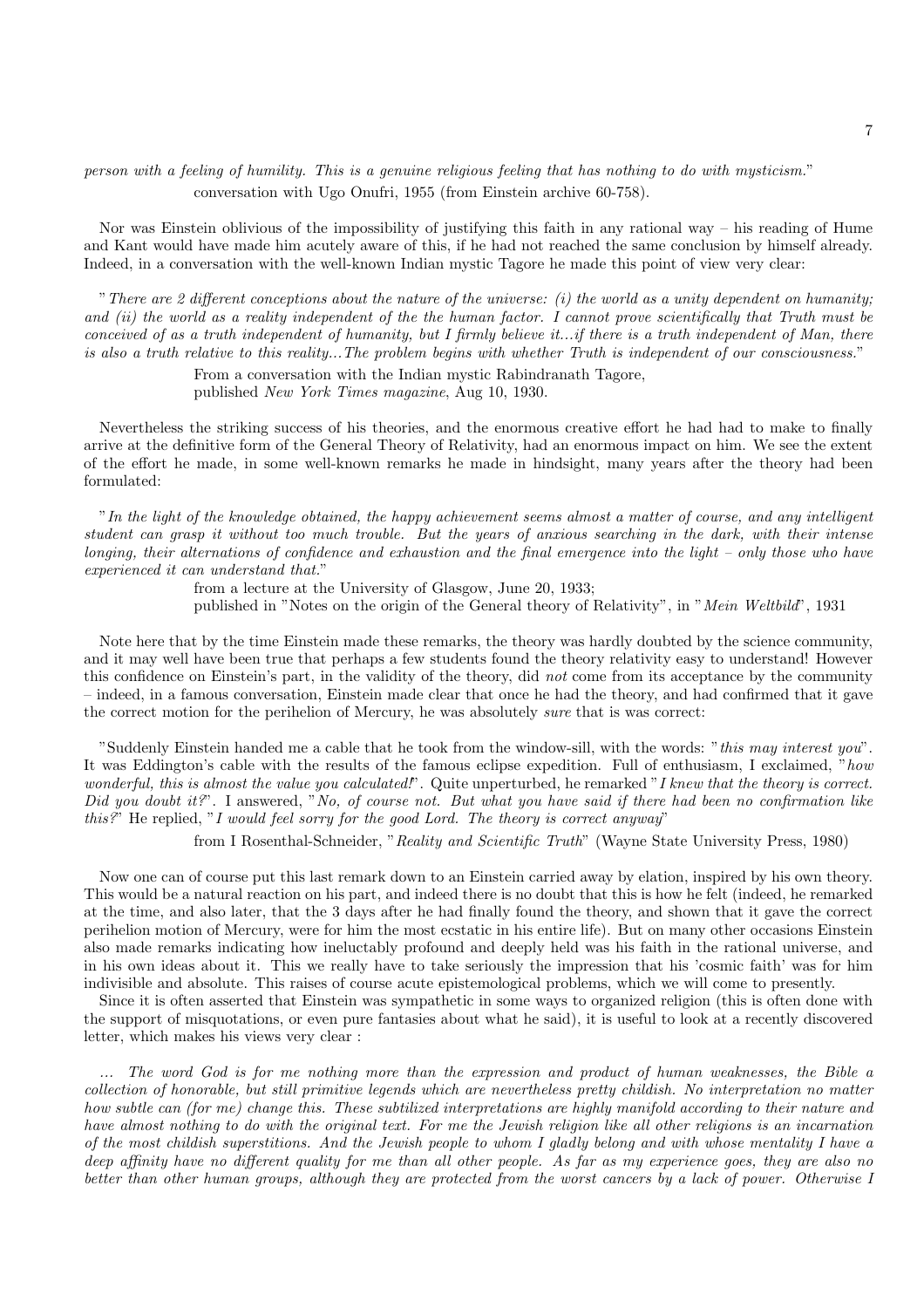#### cannot see anything "chosen" about them.

In general I find it painful that you claim a privileged position and try to defend it by two walls of pride, an external one as a man and an internal one as a Jew. As a man you claim, so to speak, a dispensation from causality otherwise accepted; as a Jew the privilege of monotheism. But a limited causality is no longer a causality at all, as our wonderful Spinoza recognized with all incision, probably as the first one. And the animistic interpretations of the religions of nature are in principle not annulled by monopolization. With such walls we can only attain a certain self-deception, but our moral efforts are not furthered by them. On the contrary.

Now that I have quite openly stated our differences in intellectual convictions it is still clear to me that we are quite close to each other in essential things, ie., in our evaluations of human behavior. What separates us are only intellectual "props" and "rationalization" in Freud's language. Therefore I think that we would understand each other quite well if we talked about concrete things.

With friendly thanks and best wishes.

Yours,

A. Einstein

from a letter to Eric Gutkind, from Albert Einstein (Jan 3, 1954). (Letter sold at auction in London, UK, for \$404, 000.00US, May 16, 2008).

dos Natured sylvanen word in Tringey ducch . boben. Duces while Mensen themen wir Moltanochung gelang  $\mathcal{L}_{\mathcal{A}}$ y expertered. Eline das Gegenteit.  $n \in \{1, 2, 3\}$ you ich 24 y offer mane ichen zu nake stele heer young make stekens<br>monochlächen Krheit un Bewertnungen de est une entitlektualles Pasmak oder der icourage in France willen Spracher. Desteath des is realer worked and others is Mankaste Diage underhielten Wit promotes cheme Touch work besten Willow Jha the Denten

FIG. 2: A copy of the end of the letter quoted in the text, from Einstein to Eric Gutkind (Jan 3, 1954) in which Einstein spelt out to Gutkind his attitude to organized religion. This letter was sold at auction in 2008 for the equivalent of \$404, 000.00US

As the above quotations show, Einstein never wavered in his attitude towards organized religion of any stripe - he felt it to be based ultimately on fear, and to be of interest purely as a cultural phenomenon. In fact on several occasions he went out of his way to distinguish several motivational features of religious thought, viz. (i) the motivation of fear of the unknown and of the hostile world around, and of death (ii) the motivation of a desire for love and support; and (iii) a deep sense of awe and mystery about the universe. He felt that the first two were primitive, and lead to an anthropomorphic concept of God; whereas the third was more mature, and more in harmony with a scientific spirit of inquiry.

Notice that the statements quoted so far say little about any moral side to Einstein's faith (ie., on questions about how things *ought* to be rather than how they are). As the above quotations show, Einstein never wavered in his attitude towards organized religion of any stripe - he felt it to be based ultimately on fear, and to be of interest purely as a cultural phenomenon. He felt that the dogmas of religion were not to be taken seriously, and that the idea of a God who addressed himself to human concerns was ridiculous (the most polite expression he used was 'naive'). Yet as we shall see in the next passage, his faith in cosmic order did have a moral side to it as well, in that a belief in it dictated how one should treat others, and also implied that humans needed to take responsibility for their own actions, instead of resorting to God as a guide:

.... Common to all these types [of belief] is the anthropomorphic character of their conception of God. Only individuals of exceptional endowments, and exceptionally high-minded communities, as a general rule, get in any real sense beyond this level. But there is a third state of religious experience which belongs to all of them, even though it is rarely found in a pure form, and which I will call cosmic religious feeling. It is very difficult to explain this feeling to anyone who is entirely without it, especially as there is no anthropomorphic conception of God corresponding to it.

The individual feels the nothingness of human desires and aims and the sublimity and marvelous order which reveal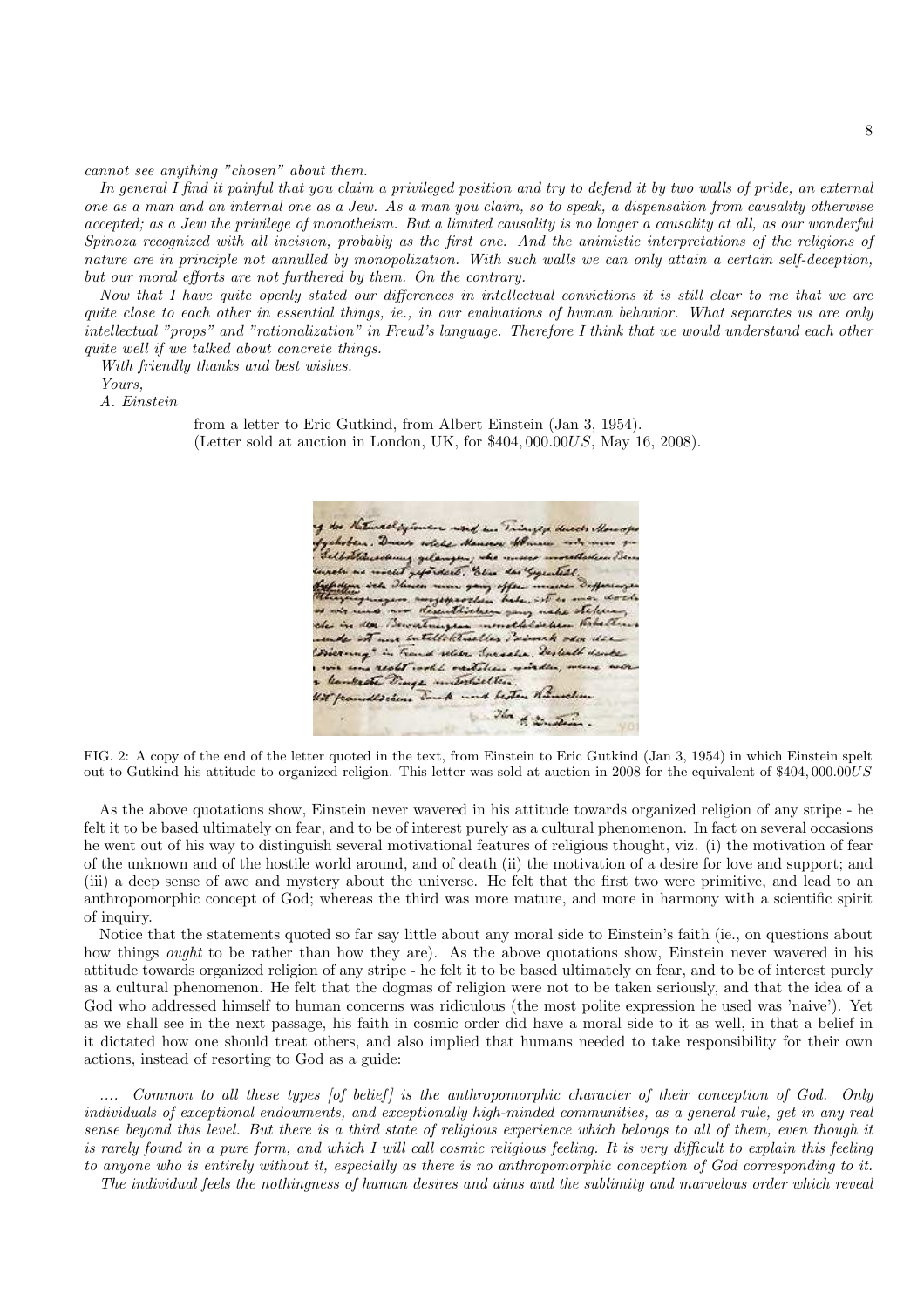themselves both in nature and in the world of thought. He looks upon individual existence as a sort of prison and wants to experience the universe as a single significant whole. The beginnings of cosmic religious feeling already appear in earlier stages of development–e.g., in many of the Psalms of David and in some of the Prophets. Buddhism, as we have learnt from the wonderful writings of Schopenhauer especially, contains a much stronger element of it.

The religious geniuses of all ages have been distinguished by this kind of religious feeling, which knows no dogma and no God conceived in man's image; so that there can be no Church whose central teachings are based on it. Hence it is precisely among the heretics of every age that we find men who were filled with the highest kind of religious feeling and were in many cases regarded by their contemporaries as Atheists, sometimes also as saints. Looked at in this light, men like Democritus, Francis of Assisi, and Spinoza are closely akin to one another.

How can cosmic religious feeling be communicated from one person to another, if it can give rise to no definite notion of a God and no theology? In my view, it is the most important function of art and science to awaken this feeling and keep it alive in those who are capable of it. We thus arrive at a conception of the relation of science to religion very different from the usual one. When one views the matter historically one is inclined to look upon science and religion as irreconcilable antagonists, and for a very obvious reason. The man who is thoroughly convinced of the universal operation of the law of causation cannot for a moment entertain the idea of a being who interferes in the course of events–that is, if he takes the hypothesis of causality really seriously. He has no use for the religion of fear and equally little for social or moral religion. A God who rewards and punishes is inconceivable to him for the simple reason that a man's actions are determined by necessity, external and internal, so that in God's eyes he cannot be responsible, any more than an inanimate object is responsible for the motions it goes through. Hence science has been charged with undermining morality, but the charge is unjust. A man's ethical behaviour should be based effectually on sympathy, education, and social ties; no religious basis is necessary. Man would indeed be in a poor way if he had to be restrained by fear and punishment and hope of reward after death.

It is therefore easy to see why the Churches have always fought science and persecuted its devotees. On the other hand, I maintain that cosmic religious feeling is the strongest and noblest incitement to scientific research. Only those who realize the immense efforts and, above all, the devotion which pioneer work in theoretical science demands, can grasp the strength of the emotion out of which alone such work, remote as it is from the immediate realities of life, can issue. What a deep conviction of the rationality of the universe and what a yearning to understand, were it but a feeble reflection of the mind revealed in this world, Kepler and Newton must have had to enable them to spend years of solitary labour in disentangling the principles of celestial mechanics! Those whose acquaintance with scientific research is derived chiefly from its practical results easily develop a completely false notion of the mentality of the men who, surrounded by a sceptical world, have shown the way to those like-minded with themselves, scattered through the earth and the centuries. Only one who has devoted his life to similar ends can have a vivid realization of what has inspired these men and given them the strength to remain true to their purpose in spite of countless failures. It is cosmic religious feeling that gives a man strength of this sort. A contemporary has said, not unjustly, that in this materialistic age of ours the serious scientific workers are the only profoundly religious people.

from A Einstein, "Religion and Science", New York Times magazine, Nov. 9th, 1930

This last passage is a fairly complete summary of his views on the relationship of conventional morality and religious views to his own faith. We notice that the scientist is not without responsibility in this picture – both to follow the faith, and perhaps to defend it as well. Lest one be left in any doubt on how he felt about the relationship to his ideals and those of orthodox religion, it is useful to look at some later remarks. A typical example:

Whoever has undergone the intense experience of successful advances made in this domain [science] is moved by profound reverence for the rationality made manifest in existence. The further the spiritual evolution of mankind advances, the more certain it seems to me that the path to genuine religiosity does not lie through the fear of life, and the fear of death, and blind faith, but through striving after rational knowledge.

from A Einstein. "Ideas and Opinions" (Crown publishers, 1954)

It is of course well known that Einstein, in his later years, spent much time on humanitarian causes, as well as on attempting to promote the cause of world peace, where he felt this was appropriate – or influencing politicians to go to war, as in his famous letter to FD Roosevelt, advising the construction of atomic weapons to stop the Nazis from acquiring them. Thus one might imagine that he may have changed his ideas on the relationship of his cosmic faith to moral obligations later on. However this was not the case – and lest one be in any doubt on how he felt about moral obligations in what he called the 'human sphere', the following later reamrks make this clear:

"Whatever there is of God and goodness in the universe, it must work itself out, and express itself through us. We cannot stand aside and let God do it"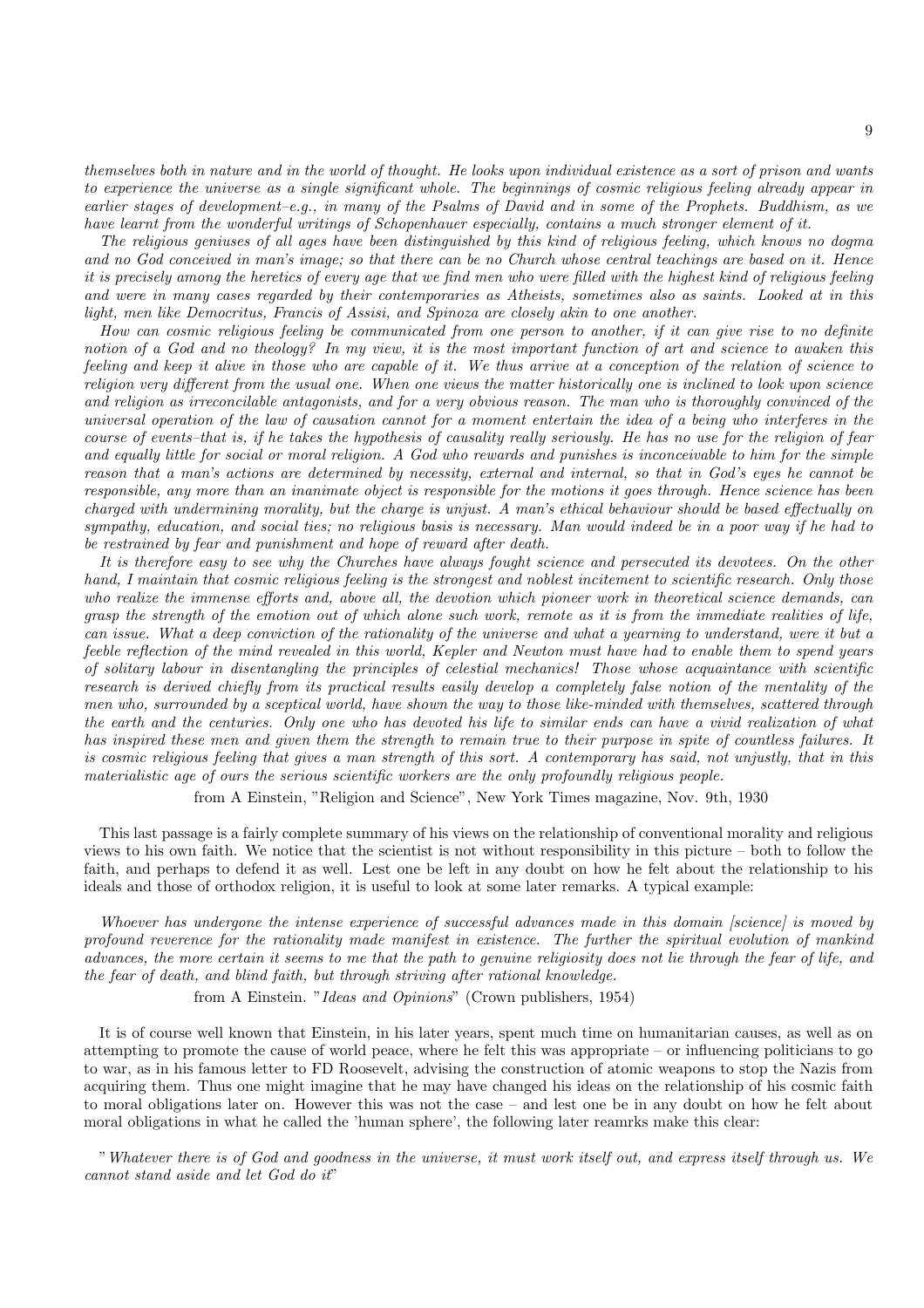To the end, Einstein felt that human ideas about God had nothing to do with any prime mover of the universe, of which he felt we knew almost nothing. And, for him, this inevitably meant that all questions of morality were to be handled by us, without any callow or hypocritical appeal to God for guidance or justification.

Elsewhere, in the notes on Einstein the man, I go into the topic of his moral beliefs in more detail. However, before leaving the topic of his 'cosmic faith', it is worthwhile emphasizing the epistemological problems Einstein's beliefs generate. Foremost of these problems is one of which he must have been aware: that an unalloyed faith in Reason is ultimately self-contradictory. This is easy to see - if we follow the arguments of Reason, we quickly arrive at the conclusion that there are no certain truths about the empirical world (as Hume did), and that there are inevitably severe limits to our knowledge and to our understanding of anything, including the world (as Einstein and many others have done). And one conclusion that we may then immediately deduce from this, is that the proposition that the universe is itself rational, or subject to Reason, is clearly not demonstrable either empirically or by Reason alone. Indeed Reason tells us that we cannot be sure of this at all. Thus the idea that the universe is itself rational cannot be arrived at by rational means, and the assertion – that the universe must be rational – in fact contradicts Reason. Thus we may say that unreserved Faith in Reason leads to the self-negating conclusion that the Faith itself is unjustified.



FIG. 3: A famous photograph taken of Einstein upon his arrival in the USA to become an American citizen. His irreverent attitude, displayed here to waiting photographers, was also occasionally displayed towards quantum mechanics, and towards a number of other problems he felt to be beyond his ability to understand.

That Einstein understood such an argument can hardly be doubted, given the remarks he often made on how limited our understanding would always remain. That he had any kind of sensible resolution to it is perhaps less clear - perhaps ultimately he adopted towards this question the same insouciant attitude that he adopted towards other questions that may remain forever unresolved by us - by occasionally laughing at it. However this question figures large in both the philosophical influences that were important for him, and in the philosophical ideas he formulated in response, which we now discuss in detail.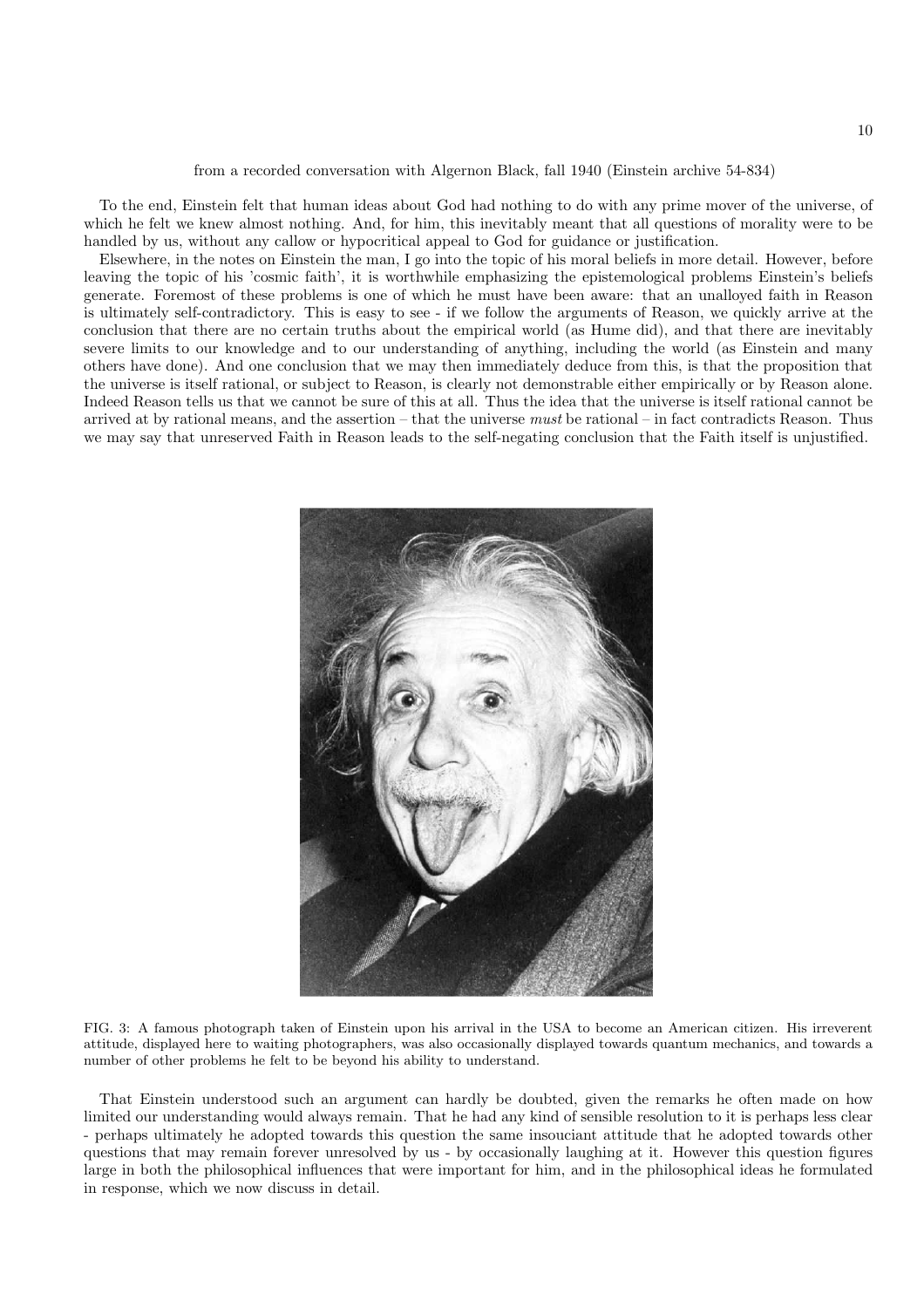## 2 . EPISTEMOLOGY

It is hard for any working scientist not to have epistemological views, which inevitably are strongly influenced by his or her scientific work. However most scientists engage in very little conscious study of these epistemological underpinnings of their field of interest. There are reasons for this - apart from the fact that scientists typically have little time or inclination to make such a study, they often feel that they can get by with a fairly simple understanding; and moreover, that too deep a study might even hamper them in their scientific work. This is a legitimate point of view - but the dangers inherent in it were pointed out long ago in a different context by the mathematician and economist JM Keynes, who remarked that  $\overline{p}$  Practical men, who believe themselves to be quite exempt from any intellectual influence, are usually the slaves of some defunct economist. Madmen in authority, who hear voices in the air, are distilling their frenzy from some academic scribbler of a few years back". And indeed one finds that the underlying epistemology of practising physicists, which strongly influences their work in spite of themselves, is typically distilled from one or other philosophical movement (in North America and the UK in the last 50 years, this has typically been some mixture of 18th-century British Empiricism and Popperian ideas on falsification). And so one can equally argue that too naive an allegiance to an outdated epistemology can also hamper one's scientific work.

The attitude of Einstein to philosophy and its relation to his work was very different from that of the average scientist. Not only was he very familiar with the views of several important philosophers, and had studied them carefully, he also considered his philosophical thinking to be very much allied to, indeed a part of, his more purely scientific work. They went hand in hand, and his philosophical views developed and changed along with his scientific discoveries. At no time in Einstein's career did he ever take these philosophical connections for granted; consequently, he from time to time spelt out the philosophical basis of his thinking, and we can therefore follow his philosophical development in some detail.

In what follows we consider how his epistemological credo developed, and the influence that other thinkers had on it; and we consider the resulting mature epistemology that came out of this. In doing so it is also necessary to explore the connections with his developing scientific opus - many of the details of this are also discussed elsewhere in these notes. One thing I will not discuss much, however, is the connection with Einstein's experimental work. The role of this in shaping his attitudes is often neglected (possibly because most of the people that have written about Einstein's ideas have not themselves been involved in experiments; and because Einstein himself did not often speak of his own experimental work). But in fact one thing that radically distinguishes Einstein from the vast majority of theoretical physicists and philosophers (then and now) is that he really did understand experiments, and he knew his way very well around a lab. One sees this very clearly in his essays and papers - his physical intuition for the whole range of physical and chemical phenomena studied at that time, as well as for the natural phenomena all around us, is everywhere evident. It is quite ironic that he is often criticized by modern theoretical physicists (even string theorists!) for having adopted a too mathematical approach in his later work - yet few of these modern writers have anything like the intuitive understanding or hands-on experience of natural phenomena that Einstein possessed.

### 2.1. The INFLUENCE of OTHER THINKERS.

Naturally Einstein was aware of, and influenced by, the work of other thinkers in formulating his attitudes; indeed, as noted already, much of his early reading included philosophers as well as scientists. From even the very early stages of his work, it is clear that for him physics was inextricably connected with deeply philosophical issues. He was acutely aware of the conceptual difficulties raised by the uncertain and imperfect knowledge given to us by our perceptions, and of the weaknesses in the philosophical doctrines of his day.

In his earlier years he was strongly influenced by the views of the British empiricists, notably Hume, and by the positivist philosopher/physicist Ernst Mach. He was well aware of the influence of 'empirical philosophy' on the work of Newton (and to a lesser extent on Maxwell), and of the important role it had played in the remarkable experimental advances (by Galileo, Faraday, etc.), that had occurred in the three previous centuries. His reading of these authors taught him that even very basic ideas we have about the real world, such as causality, or the idea of a world external to ourselves, were in no sense inevitable, and could not be taken for granted. However, even though some positivists like Schlick later tried to adopt Einstein as one of their own, it is clear that at no stage, even in the early days of relativity (from, eg., 1905-1907) did Einstein ever fully adopt the idea that our perceptions, or (to use the British phrase) our 'sense data', are in any sense the most primitive objects of perception. In this it seems likely that in his earlier days Einstein was influenced at least by his boyhood study of Greek contributions to philosophy and mathematics; and later on by the ideas of Kant, which were common knowledge, at least in popularized form, in the German-speaking world of that time.

However one might wish to assimilate Einstein's ideas to one or other philosophical movement, I emphasize again that the ideas of the philosophers whom he read were simply a few of the ingredients involved in the development of his own views, which were of course strongly influenced, as time went on, by his own discoveries. It seems that at all times he was aware of the defects of naive realism, of both positivism and empiricism, and of idealistic philosophies;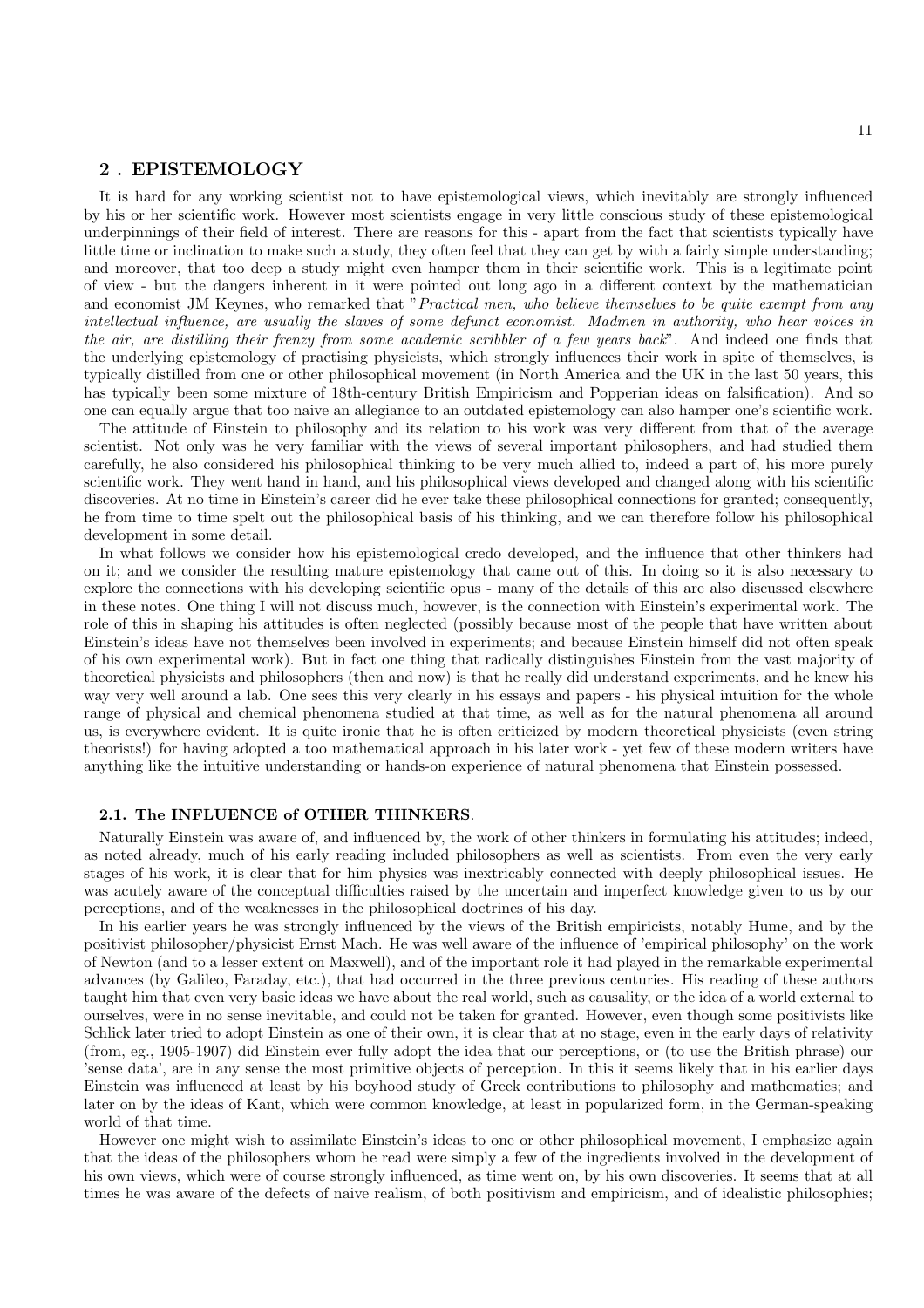his own ideas were thus inevitably different from any of these.

We begin by looking at what Einstein said about some of these philosophical doctrines. We start with Empiricism; recall that this doctrine asserts that we can start with 'sensory impressions', or 'sense data', as the primitive 'stuff' of human knowledge, and it reached, in the hands of Hume, a completely sceptical conclusion about the veracity of all our general ideas and concepts about the world. Einstein had lots to say about this:

"Hume saw that concepts which we must regard as essential, such as, for example, causal connection, cannot be gained from material given to us by the senses. This insight led him to a sceptical attitude as concerns knowledge of any kind. If one reads Hume's books, one is amazed that many and sometimes even highly esteemed philosophers after him have been able to write so much obscure stuff and even find grateful readers for it. Hume has permanently influenced the development of the best philosophers who came after him. One senses him in the reading of Russell's philosophical analyses, whose acumen and simplicity of expression have often reminded me of Hume.

Man has an intense desire for assured knowledge. That is why Hume's clear message seems crushing: the sensory raw material, the only source of our knowledge, through habit may lead us to belief and expectation but not to the knowledge and still less to the understanding of lawful relations. Then Kant took the stage with an idea which, though certainly untenable in the form in which he put it, signified a step towards the solution of Hume's dilemma: whatever in knowledge is of empirical origin is never certain (Hume). If, therefore, we have definitely assured knowledge, it must be grounded in reason itself. This is held to be the case, for example, in the propositions of geometry and in the principle of causality. These and certain other types of knowledge are, so to speak, a part of the implements of thinking and therefore do not previously have to be gained from sense data (i. e., they are a priori knowledge). Today everyone knows, of course, that the mentioned concepts contain nothing of the certainty, of the inherent necessity, which Kant had attributed to them. The following, however, appears to me to be correct in Kant's statement of the problem: in thinking we use, with a certain "right," concepts to which there is no access from the materials of sensory experience, if the situation is viewed from the logical point of view."

> Extract from Albert Einstein, "Remarks on Bertrand Russell's Theory of Knowledge" From "The Philosophy of Bertrand Russell", Vol. V of "The Library of Living Philosophers," edited by Paul Arthur Schilpp, 1944.

We see already, from this passage, that Einstein felt that Kant had at least gone some way towards dissolving the dilemma posed by Hume's work – we shall look more below at Einstein's views on Kant. Einstein admired some aspects of British empiricism, notably its disposal of naive realism:

"The overcoming of naive realism has been relatively simple. In his introduction to his volume, An Inquiry Into Meaning and Truth, Russell has characterized this process in a marvelously concise fashion:

"We all start from "naive realism," i. e., the doctrine that things are what they seem. We think that grass is green, that stones are hard, and that snow is cold. But physics assures us that the greenness of grass, the hardness of stones, and the coldness of snow are not the greenness, hardness, and coldness that we know in our experience, but something very different. The observer, when he seems to himself to be observing a stone, is really, if physics is to be believed, observing the effects of the stone upon himself. Thus science seems to be at war with itself: when it most means to be objective, it finds itself plunged into subjectivity against its will. Naive realism leads to physics, and physics, if true, shows that naive realism is false. Therefore naive realism, if true, is false; therefore it is false. (pp.  $14\n-15$ )"

Extract from Albert Einstein, "Remarks on Bertrand Russell's Theory of Knowledge"

From "The Philosophy of Bertrand Russell", Vol. V of "The Library of Living Philosophers," edited by Paul Arthur Schilpp, 1944.

However Einstein was not about to let the empiricists off the hook; indeed, he felt that they had clearly failed to deal with the internal contradictions in their own arguments:

"...by his clear critique Hume did not only advance philosophy in a decisive way but also – though through no fault of his – created a danger for philosophy in that, following his critique, a fateful "fear of metaphysics" arose which has come to be a malady of contemporary empiricistic philosophizing; this malady is the counterpart to that earlier philosophizing in the clouds, which thought it could neglect and dispense with what was given by the senses.

No matter how much one may admire the acute analysis which Russell has given us in his latest book on Meaning and Truth, it still seems to me that even there the specter of the metaphysical fear has caused some damage. For this fear seems to me, for example, to be the cause for conceiving of the "thing" as a "bundle of qualities," such that the "qualities" are to be taken from the sensory raw material. Now the fact that two things are said to be one and the same thing, if they coincide in all qualities, forces one to consider the geometrical relations between things as belonging to their qualities. (Otherwise one is forced to look upon the Afield Tower in Paris and a New York skyscraper as "the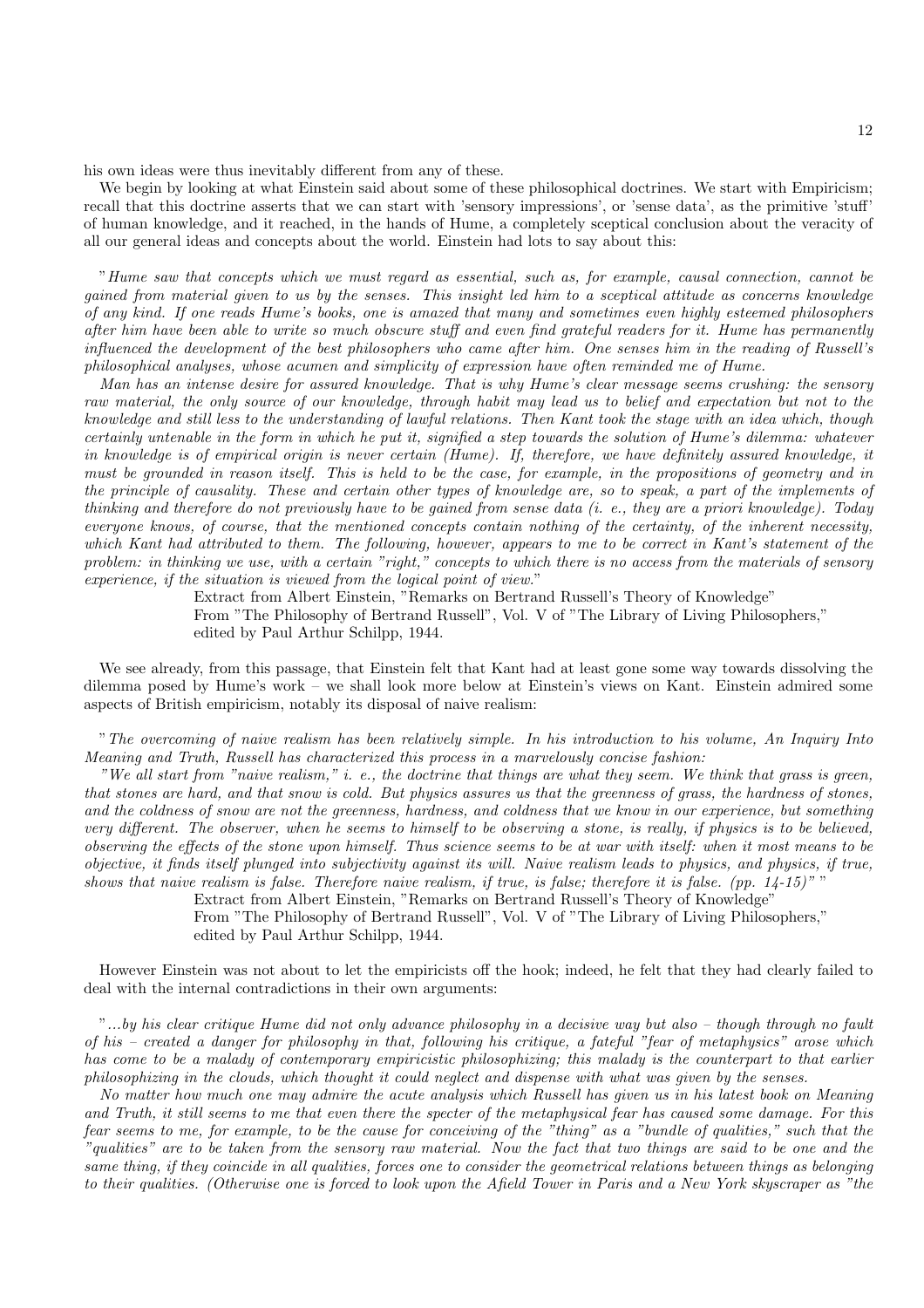same thing.")\* However, I see no "metaphysical" danger in taking the thing (the object in the sense of physics) as an independent concept into the system together with the proper spatio-temporal structure.

In view of these endeavours I am particularly pleased to note that, in the last chapter of the book, it finally turns out that one can, after all, not get along without "metaphysics." The only thing to which I take exception there is the bad intellectual conscience which shines through between the lines."

\* Compare Russell's An Inquiry Into Meaning and Truth, 119-120, chapter on "Proper Names."

Extract from Albert Einstein, "Remarks on Bertrand Russell's Theory of Knowledge" From "The Philosophy of Bertrand Russell", Vol. V of "The Library of Living Philosophers," edited by Paul Arthur Schilpp, 1944.

Even Newton, for whom Einstein had otherwise an unreserved admiration, was not immune to criticism on this point. We have already seen (see Notes on Newton) that Newton followed the Empiricist idealogy laid out by Francis Bacon in a remarkably uncritical way - and that this to some extent prevented him from gaining insights into the nature of light. On this, Einstein remarked:

The notion "material point" is fundamental for mechanics. If now we seek the mechanics of a bodily object which itself can not be treated as a material point – and strictly speaking every object "perceptible to our senses" is of this category – then the question arises: How shall we imagine the object to be built up out of material points, and what forces must we assume as acting between them? The formulation of this question is indispensable, if mechanics is to pretend to describe the object completely.

It is natural to the tendency of mechanics to assume these material points, and the laws of forces acting between them, as invariable, since time alterations would lie outside of the scope of mechanical explanation. From this we can see that classical mechanics must lead us to an atomistic construction of matter. We now realize, with special clarity, how much in error are those theorists who believe that theory comes inductively from experience. Even the great Newton could not free himself from this error ("Hypotheses non fingo").\*\*

\*\* "I make no hypotheses"

from A. Einstein, 'Physics and Reality', J. Franklin Inst. 221, 349-382 (1936)

It is curious to look back from the early 21st century to these passages. At the time Einstein wrote them, 20th century British analytic philosophy was still on the rise, under the stimulus of Russell, Moore, and the Vienna logical positivists (and of course, following the much older tradition of radical British empiricism). Russell was already in the process of abandoning parts of this approach, partly under the stimulus of the enormous changes taking place in physics; but it is not clear that he would ever fully appreciate what Einstein was saying here. Eventually, by the late 1950's, the British analytic approach had evolved into the fatuously sterile school of linguistic philosophy, in the hands of Wittgenstein, JL Austin, RM Hare, and their followers. By this time, Einstein was already dead, and Russell, in complete disgust, had lost all interest in his progeny (remarking that the linguistic philosophers had completely abandoned the essential task of philosophy - which, for him, was to understand the world - in favour of understanding only sentences). But even in spite of this, Russell himself never really was able to detach himself sufficiently from his logico-empiricist roots to fully grasp the enormously important metaphysical underpinnings of all of science. And it has to be said that the same is true of much of subsequent philosophy in the Anglo-American world, which continues to focus on the importance of experiment, at the expense of the theoretical framework within which all experiments are defined and and analyzed, and from which they acquire much of their meaning and justification.

As we have seen already, in the discussion on Einstein's 'cosmic faith', the metaphysical foundations of physics were felt to be absolutely essential by Einstein. While he fully shared with both the empiricists and the positivists their beliefs in reason and in empirical evidence, he understood very clearly something they did not, viz., that these beliefs really were faiths, which could not themselves be justified by rational or empirical means. Consequently, he saw clearly that physics, insofar as it was based on rational and empirical foundations, must inevitably also find itself standing on metaphysical roots.

Einstein's criticisms of the philosophical views of of his time were certainly not reserved to the ideas of British philosophers. Indeed, the abandonment of metaphysics was even more obvious in the ideas of the continental logical positivists - they entirely rejected any metaphysical arguments as being unverifiable, and therefore, according to them, completely meaningless. One should not forget that at the time Einstein was active, the positivist doctrine had not settled down - it later came to be associated with the Vienna school, whose views were rather rigid, but it had been formulated long before this, as an idea by Saint-Simon, in the writings of Comte, and in the work of Ernst Mach. Key emphasis was laid on the assertion that a proposition could only acquire meaning through the possibility and means of its verification, in the world we experience via our perceptions - again, sense data were taken to be primordial here.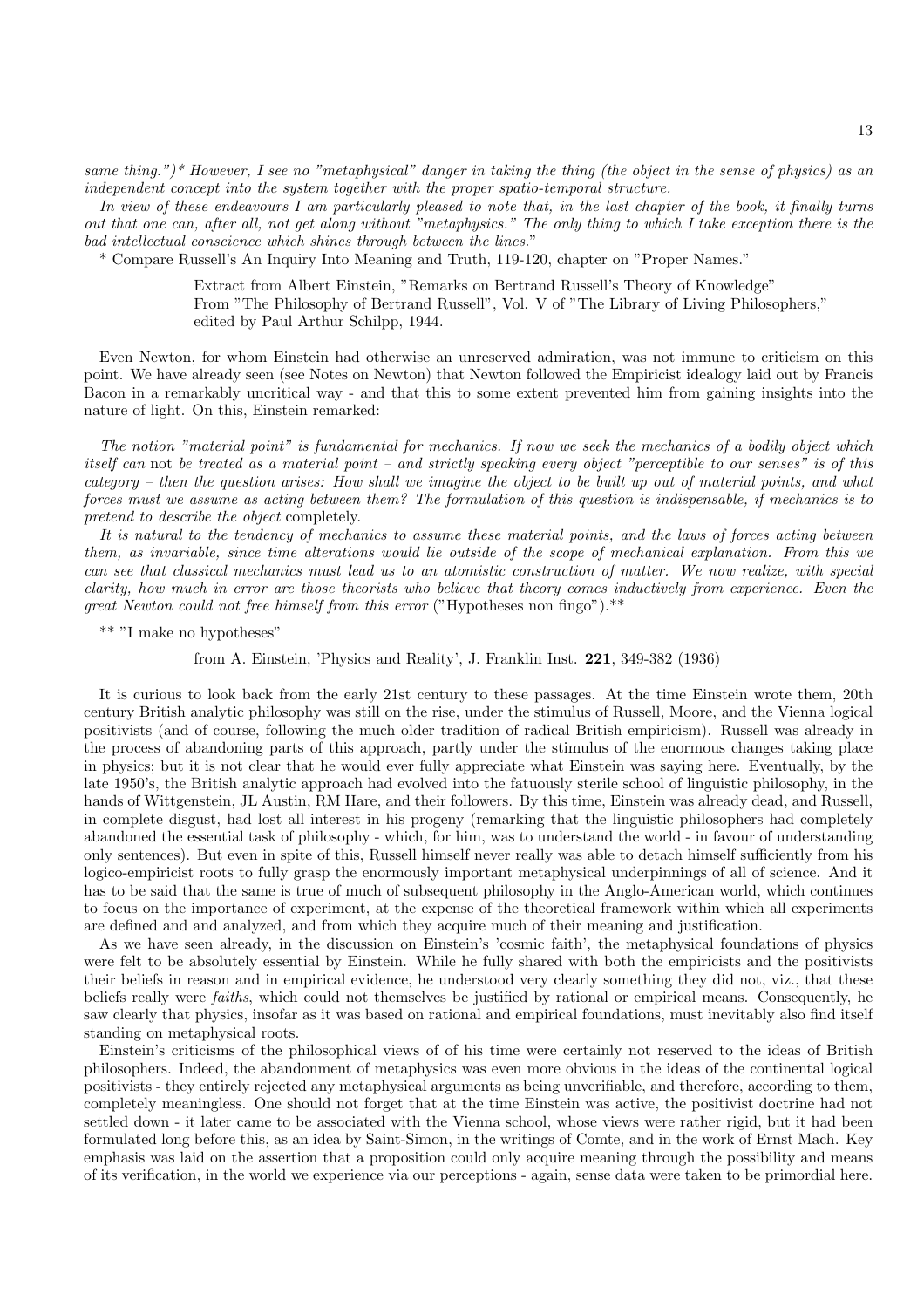The work of Mach had an important influence on Einstein, notably in the formulation of the Special Theory of Relativity, although he later came to see the defects in Mach's position. The intellectual debt that the special theory of relativity owed to Mach is well known. Mach's strong critique of Newton's ideas of space and time, his insistence that one could only meaningfully discuss these concepts in terms of physical operations such as measurements (and that only relative motion had any meaning), helped Einstein in 1905 to understand that one had to redefine completely the notions of time and space to deal with the principle of relativity that he had formulated. Later on, during and after his formulation of the General Theory, he was strongly influenced for a while by what he called 'Mach's principle', viz., that any phenomenon that would seem attributable to absolute space and time (eg. inertia, or centrifugal force) should instead be seen as emerging from the large scale distribution of matter in the universe. Einstein's acknowledgement, of the influence on him of some of Mach's ideas at this time, is well documented (for example in his eulogy to Mach at the occasion of his death in 1916). However it is it is hard to imagine that Einstein ever took Mach's philosophy seriously as a whole, notably Mach's insistence that only observable phenomena are real. Certainly this seems unlikely after Einstein's demonstration in 1905 of the validity of the atomic hypothesis, in his famous paper on Brownian motion (Mach had strongly opposed Boltzmann's ideas on atoms, arguing that because they were unobservable they could not be held to exist). By 1922 Einstein was expressing himself unreservedly on this:

# "Mach was as good a scholar of mechanics as he was a deplorable philosopher" quote reprinted in Nature 112, 253 (1923)

Ironically, Einstein's Special and General Theories had a large impact on the subsequent development of logical positivism, notably on the work of Reichenbach and Carnap, as well as on the development of the 'falsificationist' position of Popper. Even before the Special Theory, the great mathematician Poincaré (one of the major players in the development of early ideas on how to reconcile electrodynamics with Newtonian ideas) had developed his own brand of these positivist ideas, which became known as 'conventionalism' (ie., the idea that geometries, and more generally the various means of defining physical quantities, could be chosen in many different ways, and should thus be chosen in such a way as to make the application of theories as simple as possible).

Einstein addressed himself to all of these ideas in various ways in his later years. In one well-known passage he imagines a conversation between Poincaré, Reichenbach, and a "non-positivist":

"Let us first take a good look at the question: Is a geometry looked at from the physical point of view verifiable (viz., falsifiable) or not? Reichenbach, together with Helmholtz, says: Yes, provided that the empirically given solid body realises the concept of distance. Poincaré says no and consequently is condemned by Reichenbach. Now the following short conversation takes place:

Poincaré: The empirically given bodies are not rigid, and consequently can not be used for the embodiment of geometric intervals. Therefore, the theorems of geometry are not verifiable.

Reichenbach: I admit that there are no bodies which can be immediately adduced for the real definition of the interval. Nevertheless, this real definition can be achieved by taking the thermal volume-dependence, elasticity, electroand magnetostriction, etc., into consideration. That this is really [and] without contradiction possible, classical physics has surely demonstrated.

Poincaré: In gaining the real definition improved by yourself you have made use of physical laws, the formulation of which presupposes (in this case) Euclidean geometry. The verification, of which you have spoken, refers, therefore, not merely to geometry but to the entire system of physical laws which constitute its foundation. An examination of geometry by itself is consequently not thinkable. Why should it consequently not be entirely up to me to choose geometry according to my own convenience (i.e., Euclidean) and to fit the remaining (in the usual sense physical) laws to this choice in such manner that there can arise no contradiction of the whole with experience?

(The conversation cannot be continued in this fashion because the respect of the [present] writer for Poincar´es superiority as thinker and author does not permit it; in what follows therefore, an anonymous non-positivist is substituted for Poincaré. )

Reichenbach: There is something quite attractive in this conception. But, on the other hand, it is noteworthy that the adherence to the objective meaning of length and to the interpretation of the differences of co-ordinates as distances (in pre-relativistic physics) has not led to complications. Should we not, on the basis of this astounding fact, be justified in operating further at least tentatively with the concept of the measurable length, as if there were such things as rigid measuring-rods. In any case it would have been impossible for Einstein de facto (even if not theoretically) to set up the theory of general relativity, if he had not adhered to the objective meaning of length.

 $A$ gainst Poincarés suggestion it is to be pointed out that what really matters is not merely the greatest possible simplicity of the geometry alone, but rather the greatest possible simplicity of all of physics (inclusive of geometry). This is what is, in the first instance, involved in the fact that today we must decline as unsuitable the suggestion to adhere to Euclidean geometry.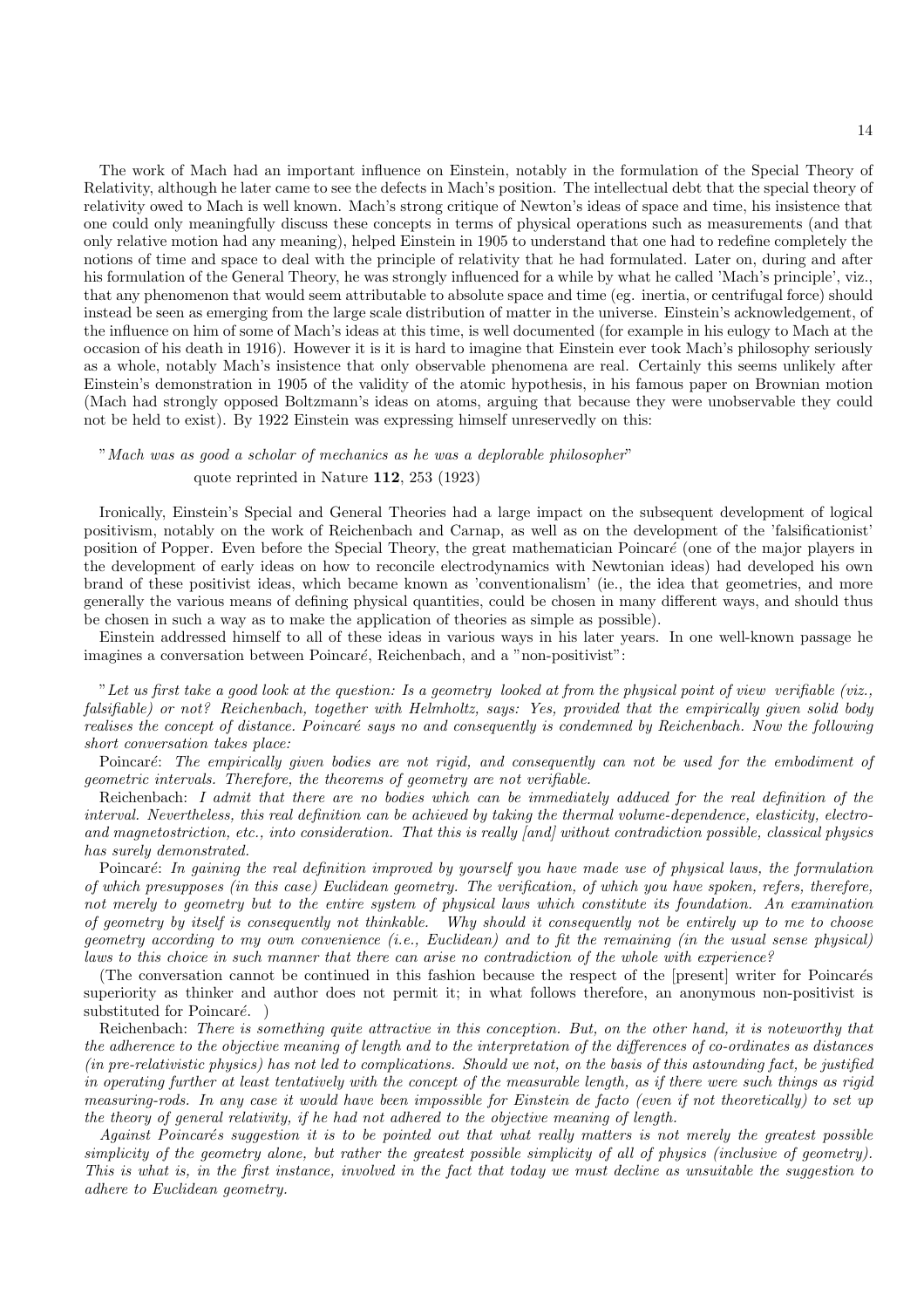Non-Positivist: If, under the stated circumstances, you hold distance to be a legitimate concept, how then is it with your basic principle (meaning = verifiability) ? Do you not have to reach the point where you must deny the meaning of geometrical concepts and theorems and to acknowledge meaning only within the completely developed theory of relativity (which, however, does not yet exist at all as a finished product)? Do you not have to admit that, in your sense of the word, no meaning can be attributed to the individual concepts and assertions of a physical theory at all, and to the entire system only insofar as it makes what is given in experience intelligible? Why do the individual concepts which occur in a theory require any specific Justification anyway, if they are only indispensable within the framework of the logical structure of the theory, and the theory only in its entirety validates itself ?

It seems to me, moreover, that you have not at all done justice to the really significant philosophical achievement of Kant. From Hume Kant had learned that there are concepts (as, for example, that of causal connection), which play a dominating role in our thinking, and which, nevertheless, can not be deduced by means of a logical process from the empirically given (a fact which several empiricists recognise, it is true, but seem always again to forget). What justifies the use of such concepts? Suppose he had replied in this sense: Thinking is necessary in order to understand the empirically given, and concepts and categories are necessary as indispensable elements of thinking. If he had remained satisfied with this type of an answer, he would have avoided scepticism and you would not have been able to find fault with him. He, however, was misled by the erroneous opinion, difficult to avoid in his time - that Euclidean geometry is necessary to thinking and offers assured (i.e., not dependent upon sensory experience) knowledge concerning the objects of external perception. From this easily understandable error he concluded the existence of synthetic judgments a priori, which are produced by the reason alone, and which, consequently, can lay claim to absolute validity. I think your censure is directed less against Kant himself than against those who today still adhere to the errors of 'a priori synthetic judgements'."

Einstein, in Schilpp, LLP, "reply to criticisms", p. 676 (1949)

Both the presentation and the result of this exchange are amusing - Einstein, as the non-positivist, has apparently forced both Poincaré and Reichenbach to the conclusion that, whether one adopts the conventionalist or the logical positivist point of view on the meaning of physical objects in a physical theory, it is not possible to define any of these objects, in the theory, without looking at the theory as a complete whole. Einstein's objections to this conclusion are (i) that no complete theory of physics exists (or ever has); and (ii) an unstated objection, implied in the foregoing, viz., that the conclusion is at variance with the facts. Since physicists (and non-physicists) clearly can talk intelligibly about clocks, atoms, etc., without appealing to the entire (incomplete) structure of physics at all times, the conclusion must clearly be false.

As time went on, Einstein's position against positivism hardened. This happened for several reasons. First, in response to his own questions about the nature of 'Physical Reality', he began to formulate his ideas much more precisely. These ideas developed under the stimulus of his extraordinary work on gravity and spacetime, but also in the light of all his other work: on what later became quantum mechanics, and on the research projects he had undertaken on a huge variety of other physical phenomena, both theoretical and experimental (even extending to the development of various electromagnetic devices which he patented). Second, Einstein came to appreciate more and more clearly the necessary role which a priori concepts have in our thinking, and as time went on he gradually developed a greater faith in the veracity of these. Finally, there came the clash between Einstein's views on physical reality, and the rather positivistic ideas that were developed by Bohr and others to interpret quantum phenomena, once the theory of quantum mechanics emerged in 1925-26.

A sample of Einstein's later reaction to positivistic ideas is as follows:

"....that which appears to me to be the programmatic aim of all physics: the complete description of any (real) situation (as it supposedly exists independently of any act of observation or substantiation). Whenever the positivisticallyinclined modern physicist hears such a formulation, his reaction is that of a pitying smile. He say to himself: "there we have the naked formulation of a metaphysical prejudice, empty of content, a prejudice, moreover, the conquest of which constitutes the major epistemological achievement of physicists within the last quarter century. Has any man ever perceived a 'real physical situation'? How is it possible that a reasonable person could today still believe that he can refute our essential knowledge and understanding by drawing up such a bloodless ghost?"...."

Einstein, in Schilpp, LLP, "reply to criticisms", p. 667

The above remarks satirize the positivist position. In the discussion of quantum mechanics he very briefly summarized his position on the nature of reality, and on the defects of the positivist approach, as follows:

"The entire alleged difficulty proceeds from the fact that one postulates something not observed as 'real' (this is the answer of the quantum theorist).

What I dislike in this kind of argumentation is the basic positivistic attitude, which from my point of view is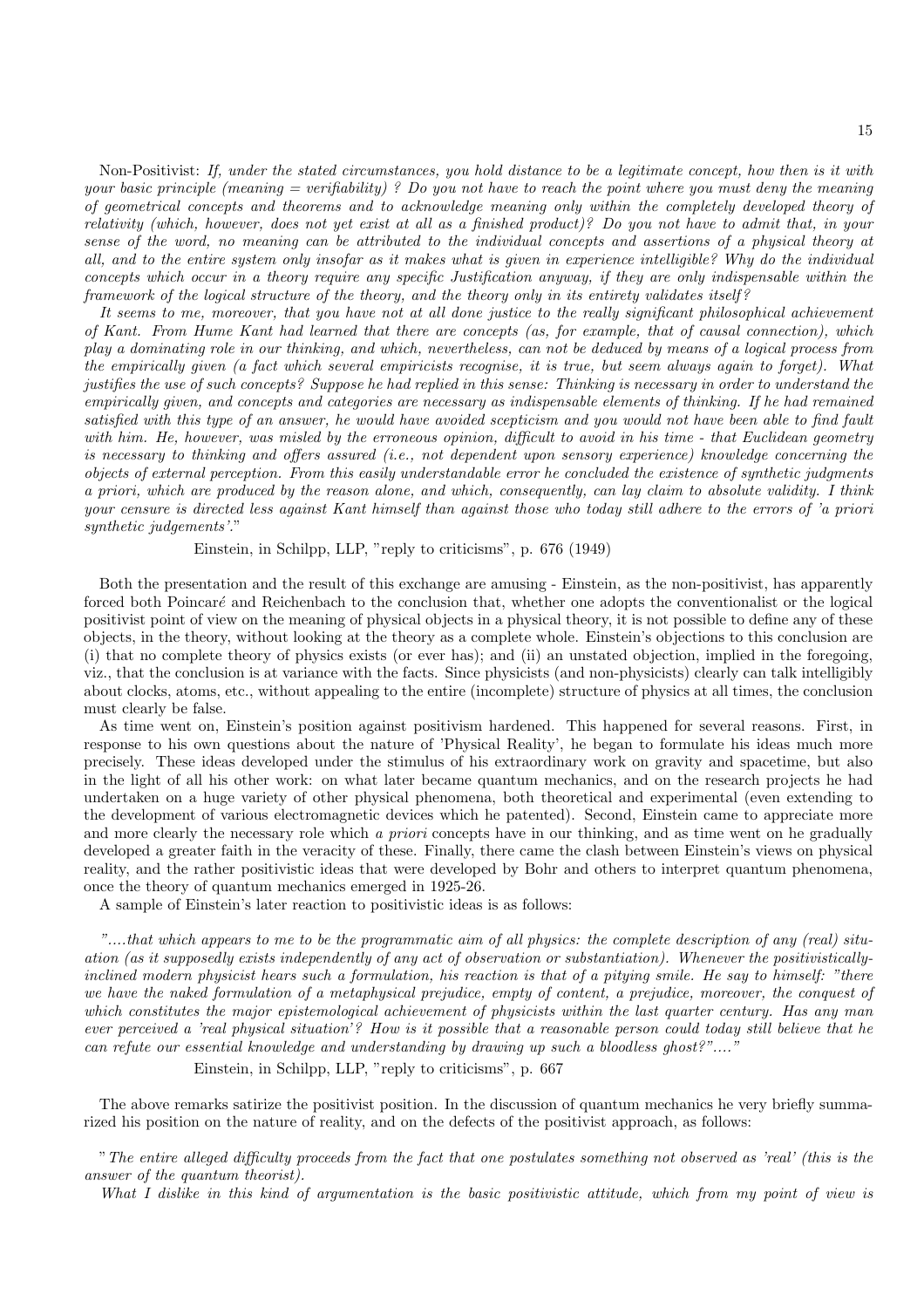untenable, and which seems to me to come to the same thing as Berkeleys principle, esse est percipi. Being is always something which is mentally constructed by us, that is, something which we freely posit (in the logical sense). The justification of such constructs does not lie in their derivation from what is given by the senses. Such a type of derivation (in the sense of logical deducibility) is nowhere to be had, not even in the domain of pre-scientific thinking. The justification of the constructs, which represent reality for us, lies alone in their quality of making intelligible what is sensorily given (the vague character of this expression is here forced upon me by my striving for brevity). "

Einstein, in Schilpp, LLP, "reply to criticisms", p. 669

All of the foregoing makes it clear how similar Einstein's epistemological ideas were to those of Immanuel Kant. We have already seen that Einstein took some interest in the ideas of Kant. It is actually not clear to what extent he was influenced by Kant's work in his earlier years – many of Einstein's biographers have repeated the story that he studied Kant both as a young teenager and later at university (and that he had even read the "Critique of Pure Reason" as a young teenager). However these claims seem to me to be frankly a little improbable, and are moreover contradicted by some of his later writings. For example, looking back on his youth near the end of his life he wrote:

"...I did not grow up in the Kantian tradition, but came to understand the truly valuable which is to be found in his doctrine, alongside of errors which today are quite obvious, only quite late. It is contained in the sentence: 'The real is not given to us, but put to us (aufgegeben) (by way of a riddle).' This obviously means: There is such a thing as a conceptual construction for the grasping of the inter-personal, the authority of which lies purely in its validation. This conceptual construction refers precisely to the 'real' (by definition), and every further question concerning the 'nature of the real' appears empty."

Einstein, in Schilpp, LLP, "reply to criticisms", p. 680 (1949)

and in a letter to Max Born in 1918 he wrote

"....I am reading Kant's "Prolegomena" here, among other things, and I am beginning to comprehend the enormous suggestive power that emanated from the fellow, and still does. Once you concede to him merely the existence of synthetic a priori judgements, you are trapped. I have to water down the 'a priori' to 'conventional', so as not to have to contradict him, but even then the details do not fit. Anyway it is nice to read him, even if it is not as good as his predecessor Hume's work. Hume also had a far sounder instinct."

from a letter to Max Born, in Aug 1918

Curiously, Born regards these remarks as a demonstration that at that time Einstein was still under the spell of British empiricism, and that he only later came to demand that physical theories have a metaphysical foundation. This is probably true (in his autobiographical notes, published much later, Einstein noted that his mature epistemological ideas evolved only slowly, and did not correspond at all with the views he had adopted when younger). Nevertheless, in his later years Einstein made it clear that he approved of Kant's position, in spite of the obvious inconsistencies between Kant's conclusions on the nature of space and time, and the results of the theory of relativity. In particular, he noted that:

...If Kant had known what is known to us today of the natural order, I am certain that he would have fundamentally revised his philosophical conclusions. Kant built his structure upon the foundations of the world outlook of Kepler and Newton. Now that the foundation has been undermined, the structure no longer stands.

Interview with Chaim Tschernowitz, in "The Jewish Sentinel", Sept 1931, 19.

So what was it that Einstein thought was valuable in Kant's ideas? Let us recall one essential component of Kant's philosophy, viz., that all our ideas and concepts, including what would be called 'impressions', or 'perceptions', or 'sense data' by empiricists or positivists, have to be understood as a combination or amalgam of (i) elements from the real 'external' world and (ii) elements from our own mental and perceptual apparatus. His thesis was that experience of any kind would be logically impossible without both - that one requires both a world and a perceiver for experience to exist at all. Moreover, for there to be any differentiation or structure of any kind in this experience, one required certain mental 'categories' and 'a priori intuitions', which again were features of the mental/perceptual apparatus. Kant went so far as to list the 12 categories he felt were necessary, and also to argue that a priori intuitions of space and time were required. This was not to argue that these categories and intuitions corresponded to any structure in the 'real world' of "noumena"; we could never ever know what the real world was like. Instead Kant argued that this amalgam of a priori ideas and sense data, in what he called our "representations" of the world, required these categories and intuitions. These representations were thought of as being representations of phenomena - all our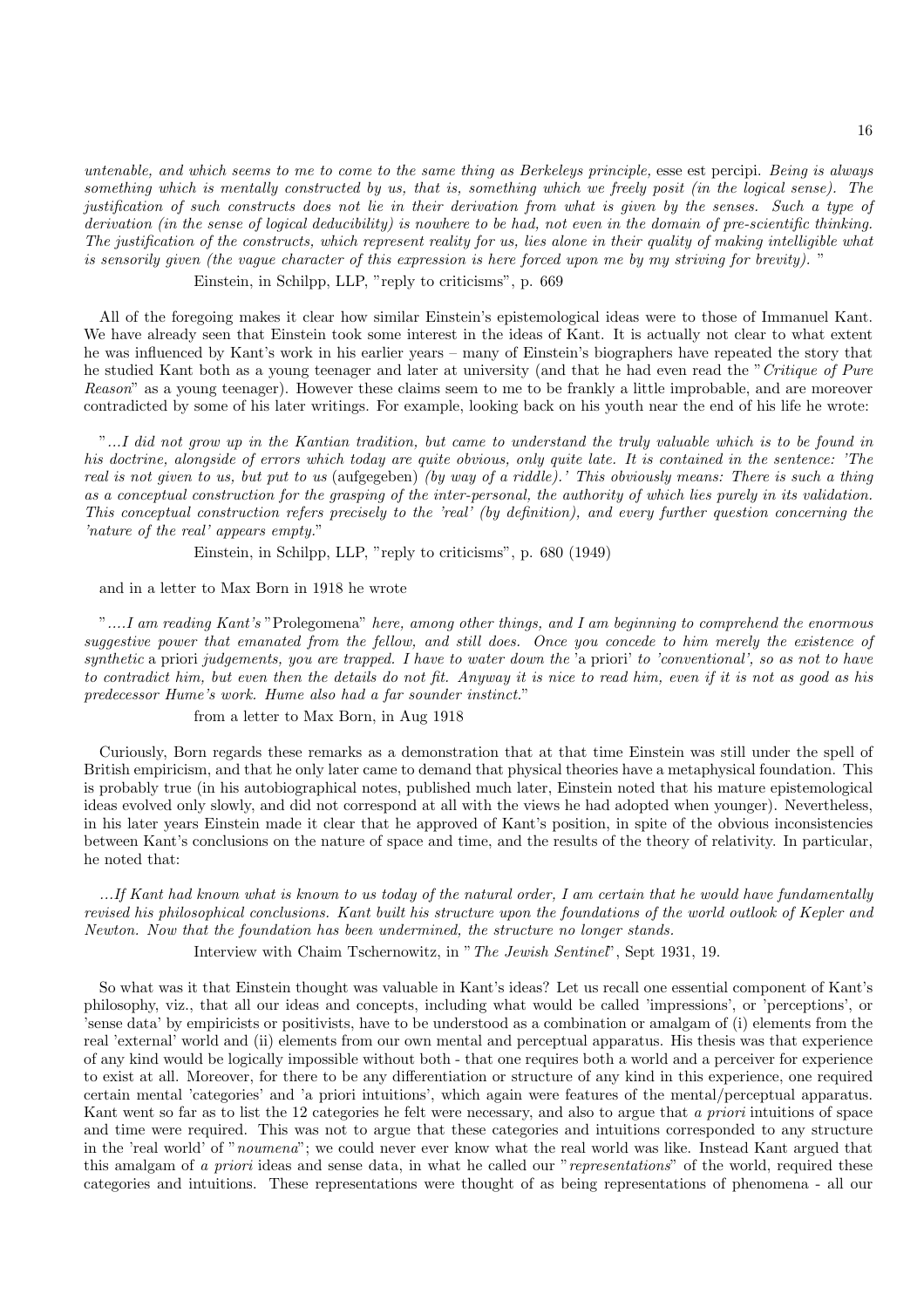ideas, perceptions, and thinking refer to this phenomenological world, rather than the real world of noumena. The details of Kant's ideas are given in the notes devoted to his ideas. We do not require them here except to note that Kant assumed without question that Newton's theory was correct, and so accepted the structure of space and time inherent in Newton's theory. However, it follows inevitably from Kant's theory that space and time cannot be viewed as attributes of the real world, but only of the phenomenological world.

We have seen already in the quotes given above that Einstein basically agreed with this thesis - that Kant had in effect resolved the problems raised by Hume with this argument. Thus Einstein agreed that scientific theories were based on a synthesis of empirical results (in the form given to us as sense-data) and a priori concepts such as the idea of physical objects, existing in spacetime. Already by 1923 this was very clear to him:

What seems to me to be the most important thing in Kant's philosophy is that it speaks of a priori concepts for the construction of science

#### from A. Einstein, Nature 112, 253 (1923)

These last remarks, along with the 1931 remarks to Tschernowitz, and the passage in the Schilpp volume, supply most of the key to Einstein's later approval of Kant's basic ideas. The idea, that Nature is put to us 'by way of a riddle', well describes Kant's basic attitude towards scientific research – articulated, eg., in the preface to the 2nd edition of the "Critique of Pure Reason", where he writes that "Reason must approach Nature, indeed, with the view of receiving information from it – not, however, in the character of a pupil, who listens to all that his master chooses to tell him, but in that of a judge, who compels the witnesses to reply to those questions which he himself thinks fit to propose. To this single idea must the revolution be ascribed, by which, after groping in the dark for so many centuries, Natural Science was at length conducted into the path of certain progress". This picture of science accorded very well with Einstein's. And it is hard to see how Einstein could have avoided the requirement of a priori concepts, which he even occasionally described using Kant's language of categories and intuitions.

However where Einstein felt Kant had been mistaken was in his assumption that one could, by analytic argument, actually discover what these categories and intuitions were. In fact, of course, Einstein's own work had completely overthrown the Newtonian picture of space and time, and replaced it with a new one. But it still left intact the ideas of space and time (or, rather, their synthesis in 'spacetime'). Did he then feel that the idea of spacetime was necessary for all experience, but nevertheless still nothing but a human creation, a representation of phenomena? In most of his writings this is the case, except that he often went further, arguing, as we shall see below, that even spacetime was nothing but a 'free invention of the mind', which was found to be appropriate to describing phenomena - there was still no inevitability to it. In short, Einstein felt that there was nothing inevitable about any of the categories - they could be altered at will to give a better picture of the phenomenological world. What he accepted without question was the Kantian thesis that one inevitably needed some logical structure, in the form of, eg., categories, or other kinds of a priori concept, to have any kind of physical theory at all.

We have seen that Einstein's stated views on the nature of physical reality evolved over time, and that there was an uneasy cohabitation between his faith in a rational universe (and sometimes in the complete veracity of his own theories about this universe), on the one hand, and his acceptance that Reason inevitably forced one to accept that the discoveries of science were in no sense final, or that they captured any kind of ultimate truth. It is in the light of this ambivalence that we now turn to his own lengthy epistemological views.

# 2.2 EPISTEMOLOGICAL CREDO

Before outlining Einstein's epistemological views, and allowing him to express them in his own way, let's first briefly summarize the philosophical situation as he found it, in the period 1900-1940 when he was in the process of developing these views. Much more detail on the following can be found in the course notes on British empiricism, and on Kant.

Almost every important Western philosopher since the time of Newton had been strongly influenced by the Newtonian revolution in physics. However physics, and to a lesser extent the other sciences, had also been very strongly affected by the philosophers – most notably by the ideas of the British empiricists, by Kant's attempt to deal with the almost fantastic opinions these seemed to engender, and by the even more extreme views of positivism which were largely stimulated by empiricism.

The key issue facing the philosophy of physics at this time was the question of how the empirical 'facts' of which we are all aware, and which by this time formed the cornerstone of physics, related to the 'real world'; and to what extent we could be sure of any of these facts. The problem had been put in its sharpest form by Hume, who showed that if one assumed that sense impressions and mental ideas formed the basic stuff of experience, and that this was all that we could know apart from a priori truths (not themselves dependent on experience), then even very basic notions such as causality or the existence of the 'self' were in no sense sure - for they were not part of experience,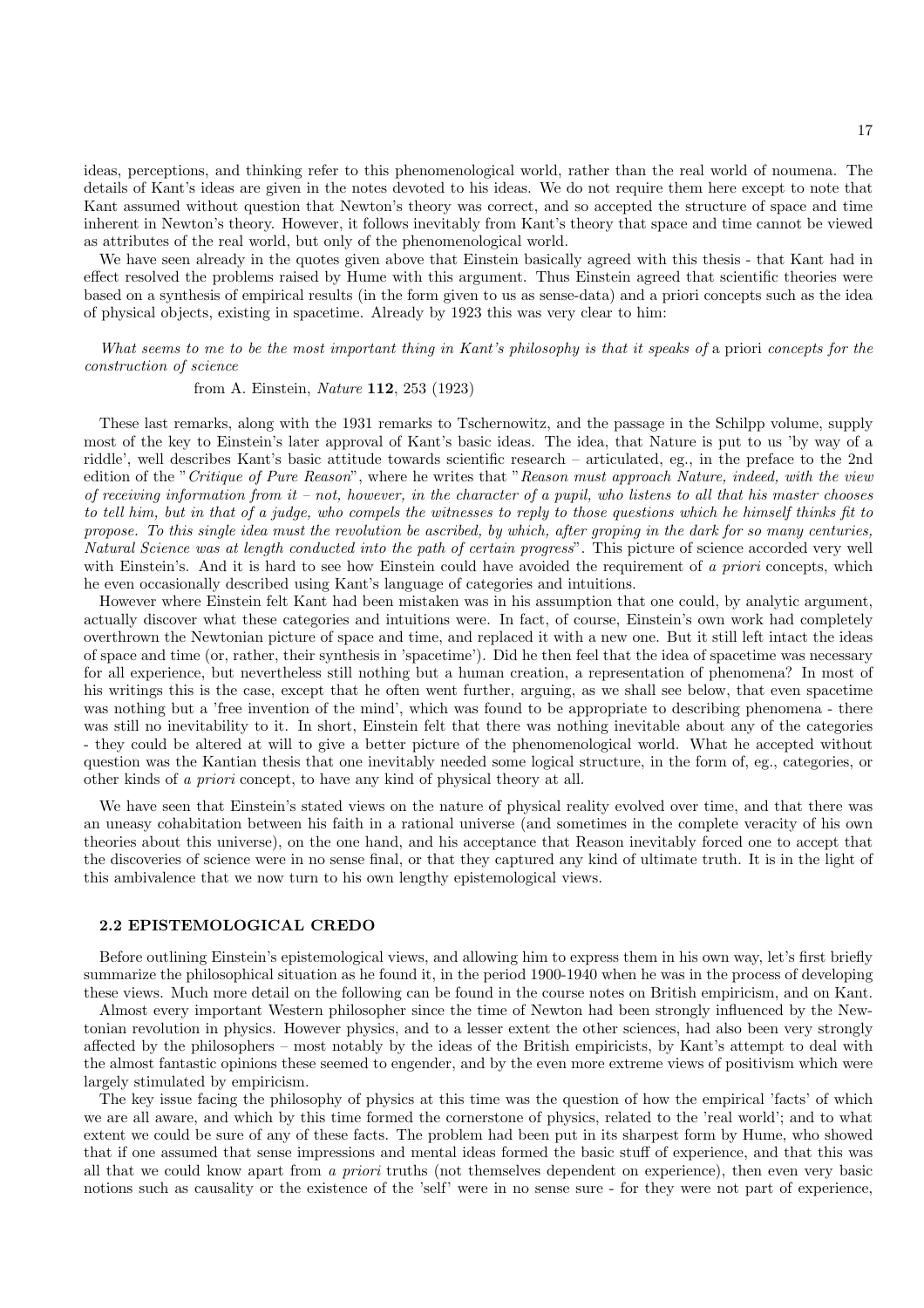but rather were ideas foisted on experience by us. For Hume, our experience, which he understood in terms of 'sense impressions', was roughly analogous to Plato's images on the cave wall. All we could say, according to Hume, was that we might have inductive evidence for notions like causality, which could be negated at any time in the future.

The response of Kant to this – a response well-known to continental philosophers, and to many physicists, at that time – was to argue that our experience could not just be understood in terms of sense impressions. Such an approach was self-contradictory, since it implied that the sense data arose 'out of nothing'; clearly, if one accepted that there was some sort of 'reality', meaning 'everything that is' (whatever it might be), the sense impressions or perceptions, so defined, could only be an aspect of it, not the whole of it. Moreover, the assumption that one could analyze experience in terms of structures like 'sense data' was already an imposition of structure on the stuff of experience, that was no different in principle from the imposition of notions like causality or the 'self'.

But then, Kant argued, the possibility of *any kind of thinking at all* necessarily required that some structure be imposed on experience. The question then became, what conditions were required for thinking to be at all possible; and in particular, what kind of conditions were implied if the idea of reality was to be an object of our thought (ie., part of our thinking)? Kant's argument, the gist of which had been very influential on the European continent (but much less so in the Anglo-American world) was to argue that (i) the 'representations' (constituents of thought) required, for their very existence, a mental/perceptual apparatus on the part of the thinker, and (ii) a relationship between this apparatus and 'reality', whatever this reality might be. Kant argued that the world of the 'phenomena' of our thinking (the representations) was a result of in some way amalgamating the connections to the world of reality (the world of 'noumena') with our perceptual/mental apparatus. The real world of noumena was fundamentally inaccessible to us - all we could ever know was our own experience. For cognition to be involved in this experience – ie., for us to be able to think at all – Kant further required that a set of 12 basic 'categories' and 3 intuitions were necessary. Amongst the intuitions were those of space and time. Although the details of Kant's arguments were often quite obscure, his conclusion seemed to many to be very sensible. Roughly speaking, all our mental activity was the result of an interaction between our minds/senses on the one side, and the real world (including ourselves) on the other; our mental/perceptual apparatus was necessarily somewhat primitive and imperfect, and so necessarily incapable of fully grasping reality. And for thinking to be possible at all, some kind of 'internal structure' to our mental activity was required. Moreover, using these arguments one could rescue the notions of causality, and of the self (which, says Kant, we come to know through 'apperceptions', which require the notion of the 'self' to exist at all).

While many found Kant's conclusions quite compelling, the positivists rejected them completely, and indeed ultimately rejected any proposition whose terms could not be defined by some conceivable process of verification. The truth or falsity of logical propositions could be verified by the rules of logic, but empirical propositions were held to be meaningless unless some set of operations capable of deciding their truth could be defined in the real world. While there were many obvious problems associated with such a doctrine, it became more very influential in the time that Einstein worked. Moreover the views of Mach on the inadequacy of Newton's epistemology (notably on his introduction of ideas like absolute space and time, that were unverifiable and therefore meaningless) had a large influence on Einstein in his earlier years.

This then was the situation at the time Einstein worked. Now, as we have seen, Einstein's epistemological views changed rather dramatically over the years. In the period from 1900-1920 he was strongly influenced by his reading of Hume and Mach, and more generally by the empiricist philosophy – and he found certain parts of positivism useful even if he did not adopt the positivist doctrines. It is probably fair to say that at this time Einstein was more interested in some of the positivist ideas as intellectual tools (notably in his adoption of 'Thought Experiments' as a means of formulating principles), rather than as forming a coherent doctrine in their own right. However there is no question that his gradual realization of the independent nature of the spacetime metric in General Relativity, and the deep problems raised by quantum mechanics, forced Einstein to rethink all of this, beginning already well before 1920. The resulting set of mature philosophical ideas is much more interesting, and we will focus mostly on these in what follows.

It is useful to begin with the famous set of autobiographical notes that Einstein wrote for the Schilpp volume devoted to his ideas. In these he recalls the development of his thinking from when he was a child, right up to the work of his later years. Characteristically, this account is woven together with his reflections on the nature of cognition, as well as with his philosophical views. We have already seen the importance Einstein attached to this discussion of the primitive nature of all our thinking - now we can see how this integrates into the formation of both his initial learning experiences as a child, and the emergence of his later philosophical credo, which he states here very succinctly:

What, precisely, is 'thinking'? When, at the reception of sense impressions, memory-pictures emerge, this is not yet 'thinking'. And when such pictures form series, each member of which calls forth another, this too is not yet 'thinking'. When, however, a certain picture turns up in many such series, then – precisely through such return – it becomes an an ordering element for such series, in that it connects series which are in themselves unconnected. Such an element becomes an instrument, a concept. I think that the transition, from free association or 'dreaming'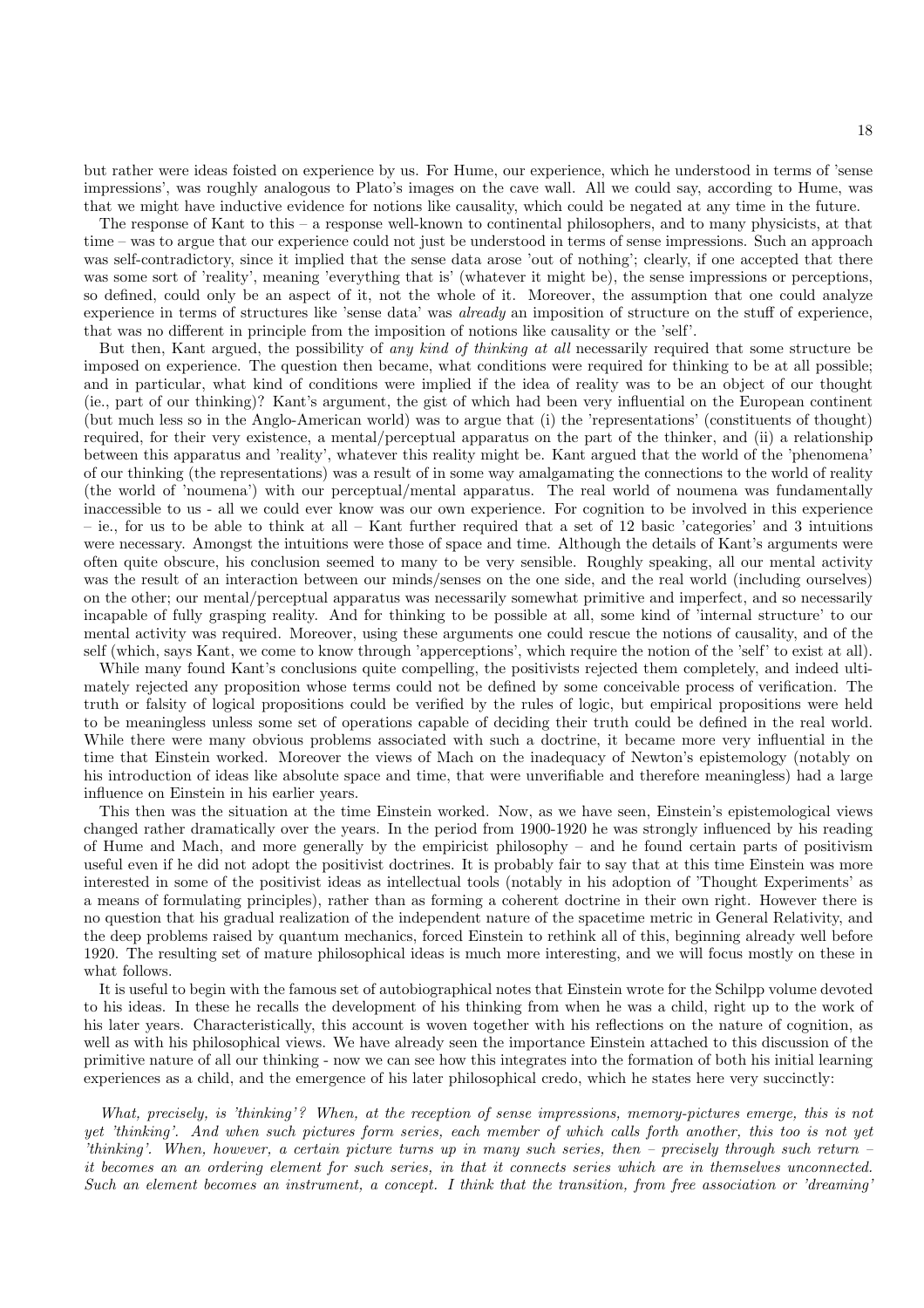to thinking, is characterized by the more or less dominating role which the 'concept' plays in it. It is by no means necessary that a concept must be connected with a sensorily cognizable and reproducible sign (word); but when this is the case, thinking becomes by means of that fact communicable.

With what right – the reader will ask – does this man operate so carelessly and primitively with ideas, in such a problematic realm, without making even the least effort to prove anything? My defense: all our thinking is of this nature, of a free play with concepts; the justification for this play lies in the measure of its survey, over the experience of the senses, which we are able to achieve with its aid. The concept of 'truth' can not yet be applied to such a structure; to my thinking this concept can come into question only when a far-reaching agreement or convention concerning the elements and rules of the game is already at hand.

For me it is without doubt that that our thinking goes on for the most part without use of signs or words, and beyond that to a considerable degree unconsciously. For how, otherwise, should it happen that sometimes we 'wonder' quite spontaneously about some experience? This 'wondering' seems to occur when an experience comes into conflict with a world of concepts which is already sufficiently fixed within us. Whenever such a conflict is experienced strongly and intensely, it reacts back on our 'thought world' (Gedankenwelt) in a decisive way. The development of this thought world is in a certain sense a continuous flight from 'wonder'.

A wonder of such nature I experienced as a child of 4 or 5 years, when my father showed me a compass. That this needle behaved in such a determined way did not at all fit into the nature of those events which could find a place in the world of concepts (effects connected with direct 'touch'). I can still remember – or at least believe I can remember – that this experience made a deep and lasting impression on me. Something deeply hidden had to be behind such things. What man sees before him from infancy does not cause any reaction of this kind; he s not surprised by the falling of bodies, by the wind and rain, nor by the moon or the fact that the moon does not fall down, or by the differences between living and non-living matter.

At the age of 12 I experienced a second wonder of a totally different nature, in a little book dealing with Euclidean plane geometry, which came into my hands at the beginning of a schoolyear. Here were assertions, such as, eg., that of the intersection of the 3 altitudes of a triangle at a single point, which – though by no means evident – could be proved with such certainty that any doubt seemed to be out of the question. This lucidity and certainty made an indescribable impression on me. That the axiom had to be accepted unproved did not disturb me. In any case it was quite sufficient for me if I could peg proofs on propositions whose validity did not seem to be in doubt......Only things which did not seem to be similarly self-evident seemed to me to be in need of any proof at all. In addition, the objects of which geometry deals seemed to me to be no different in type from the objects of sensory perception, 'which can be seen and touched'. This primitive idea, which I think probably also lies at the bottom of the well-known Kantian query concerning the possibility of 'a priori synthetic judgements', obviously rests upon the fact that the relation of geometric concepts to objects of direct experience (rigid rods, finite time intervals, etc.) was unconsciously present.

Even if it thus seemed that it was possible to acquire certain knowledge of the objects of experience by means of pure thinking, nevertheless this 'wonder' rested upon an error. However, for anyone experiencing it for the first time, it seems quite marvelous that man is capable at all of reaching such a degree of certainty and purity in thinking as that which the Greeks showed us for the first time to be possible in geometry...

...Let me not hesitate to state here my epistemological credo, although in the foregoing, something has already been said incidentally about this. This credo actually only evolved much later, and very slowly, and does not correspond with the point of view I held in my younger years.

I see on the one hand the totality of sense experiences, and on the other hand, the totality of the concepts and propositions which are laid down in books. The relations between the concepts and propositions, amongst themselves and with each other, are of a strictly logical kind, and the business of logical thinking is strictly limited to the achievement of the connections between concepts and propositions, according to firmly laid down rules, which are themselves the concern of logic. Now the concepts and propositions acquire 'meaning' ie., 'content, only through their connection with sense-experiences. The connection of the latter with the former is purely intuitive, not of a logical nature. Only the degree of certainty with which this intuitive connection can be established, and nothing else, is what differentiates empty fantasy from scientific 'truth'. The set of concepts is a creation of man, along with the the rules of syntax, which together constitute the the structure of the conceptual system. Although such conceptual systems are logically entirely arbitrary, they aim, first, to attain the most certain (intuitive) and complete coordination that is possible, with the totality of sense-experiences; and second, they aim at the greatest possible economy of their logically independent elements (basic concepts and axioms), ie., of their undefined concepts and underived [postulated] propositions.

A proposition is correct if, within a logical system, it is deduced according to the accepted logical rules. A system has truth-content according to how complete and certain is the possibility of coordinating it with the totality of experience. A correct proposition then burrows its 'truth' from the truth content of the system to which it belongs.

A remark as to the historical development. Hume saw clearly that certain concepts, as for example that of causality, cannot be deduced from the material of experience by logical methods. Kant, thoroughly convinced of the indispensability of certain concepts, took them – just as they are selected – to be the necessary premises of every kind of thinking,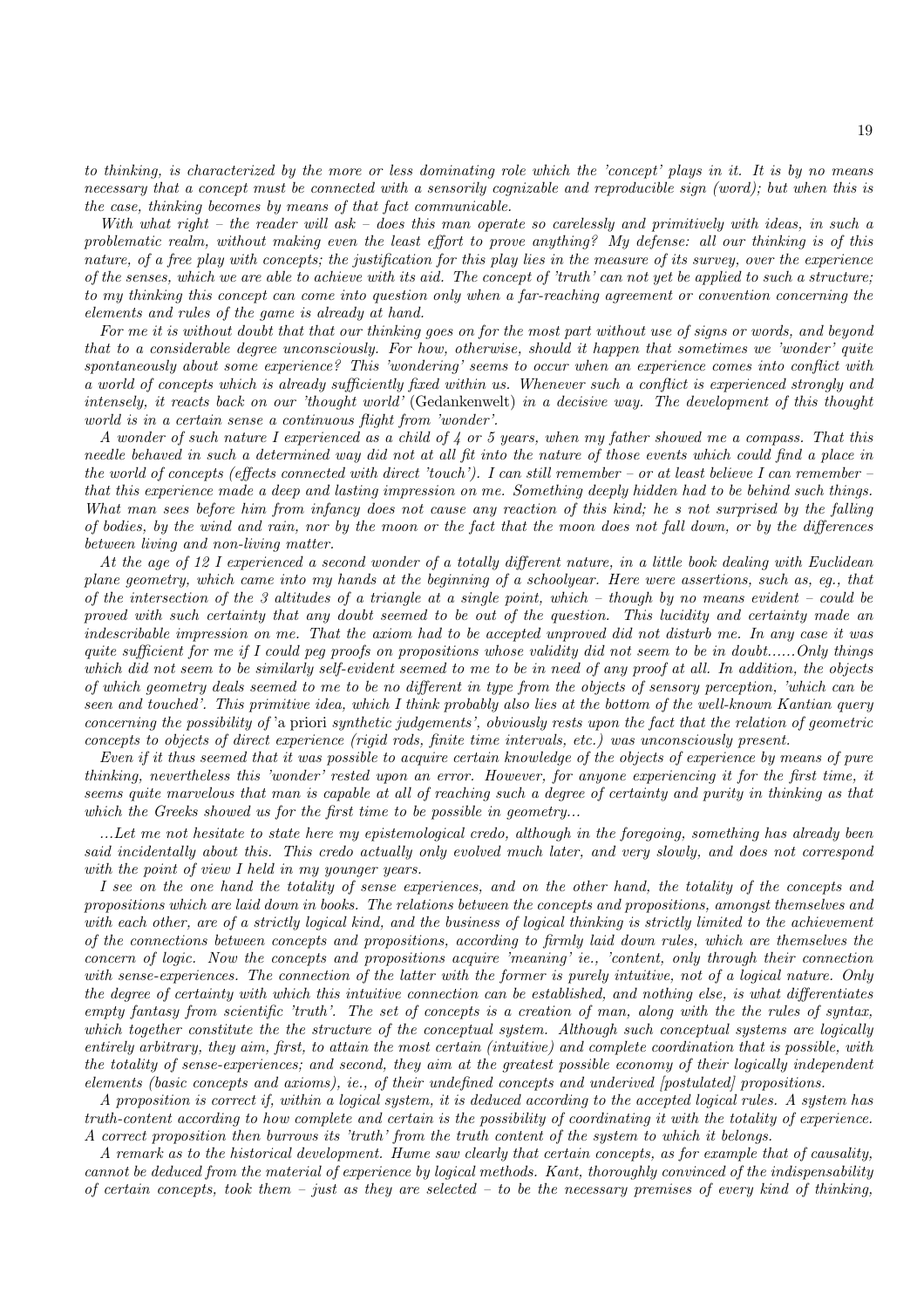and differentiated them from all concepts of empirical origin. I am convinced, however, that this differentiation is erroneous, ie., that it does not do justice to the problem in a natural way. All concepts, even those which are closest to experience, are from the point of view of logic freely chosen conventions, just as is the case with the concept of causality, the problem with which these inquiries concerned themselves in the first place.

Einstein, in Schilpp, LLP, "Autobiographical Notes", p. 13 (1949)

A number of comments here are in order. First, as we have already seen, Einstein simply did not accept the idea, which is unquestioned in most of Western philosophy since Socrates and Plato, that all thought is in the form of words or some more general set of signs. Since most philosophers in the West assume that all philosophical debate must be conducted in the form of arguments phrased in words, this indicates a huge gap between Einstein and most conventional philosophical discussion. It might be argued that even if Einstein is right, nevertheless any coherent understanding of reality, or any kind of communicable analysis of it, can only involve language. However he would certainly have denied this. We see this from his discussion of how the feeling of 'wonder' arises in ways which we can hardly understand – in many ways unconscious – and reacts back decisively on our 'thought world'. The two are inextricably connected, and the underlying mental processes are, for Einstein, beyond words or signs. And yet these conscious or unconscious processes are, in his opinion, decisive in the way they affect our thinking. It is clearly implied in what he says that one must have very important non-verbal communication between people (other people are, after all, just another part of the experience of any individual, and thereby can equally incite strong non-verbal feelings such as wonder). The obvious question that one can ask is why had this (rather obvious) fact been ignored in most philosophical discussions up to that time (and in most discussions since!).

The enormous importance of this non-verbal thinking to Einstein is often repeated by him. In the passage just quoted we see how it plays a key role in arousing wonder, and in the formation of new ideas, which one formulates in a 'free play of the mind'. This free play not only functions at the level of concepts and language (and we will discuss the crucial importance of this below), but also and just as importantly, well below this level, in an entirely non-verbal and even subconscious realm.

A second comment on the examples Einstein gives of this 'arousal of wonder' are historically of great importance. We see that when only 4-5 years old his sense of wonder was aroused by his first experience of what Faraday and Maxwell had formulated as the concept of a 'field': indeed, Einstein was witnessing the action of a static magnetic field on a magnetized solid. His explanation of the sense of wonder is that at a largely subconscious level, this clashed with deep intuitive preconceptions he had - which were non-verbal. The resolution of this clash also had to proceed at a non-verbal level. It goes without saying that this resolution was of great historical importance - it ultimately played an important role in the genesis of the special and general theories of relativity. Just as important a role was played by geometry, and so his second example is equally interesting. Again, his reaction to Euclidean geometry consisted in a non-verbal and non-symbolic sense of wonder – not so much at the symbolic mathematical formulation of this, so much as the realization that there existed a priori ideas. Many people over the centuries have experienced very strong emotions at their first experience of Euclid (often quite dissimilar to those of Einstein!). But again, the crucial point here is that this reaction is well below the verbal/symbolic level, and doubtless involves unconscious elements underlying the conscious feelings that are experienced.

There is no doubt at how important a role was played in the development of Einstein's ideas by such mental processes, and he stressed even when in his last years how important it was for people to maintain their curiosity and sense of child-like wonder at the world – for him, as we saw above, this was the only way to attain the path to real understanding, largely lost by most adults. Indeed, for Einstein, this loss – this 'flight from wonder' – even though it leads to a greater sophistication in the 'thought world' of signs, language, and symbolic concepts, nevertheless also leads to an erosion of the deep understanding stimulated by wonder. Thus for him there was a deep incompatibility between intuitive understanding and formal thought. Needless to say, such an idea is deeply antagonistic to much of rationalistic Western philosophy. Moreover, in the hands of most thinkers who have ventured into such terrain, such ideas have led to various strongly irrational (and sometimes totalitarian) philosophical dogmas. But Einstein was utterly opposed to any such irrational or mystical tendencies, and was unyieldingly rationalist in his outlook, as we have seen.

This makes his stated epistemological credo even more interesting. The passage quoted above frames this in terms of the highly formal thinking involved in physics, mathematics, and logic. As stated, there seems at first to be nothing very controversial about what he says - mathematical and logical systems are created by a free play of the mind, and only acquire meaning through their association or 'coordination' with the objects of experience. Whether the formal system applies to experience can only be checked by empirical investigation. This idea, as stated, is certainly in accord with the views of almost all working scientists at the present time  $-$  it seems to be a nice simple description of the dialogue that goes on, between theory and experiment, in any empirical science.

A little reflection shows, however, that there are several problems here. First, how is the connection or 'coordination' made between intuitive, sometimes unconscious ideas and the formal objects of mathematics? Einstein states this can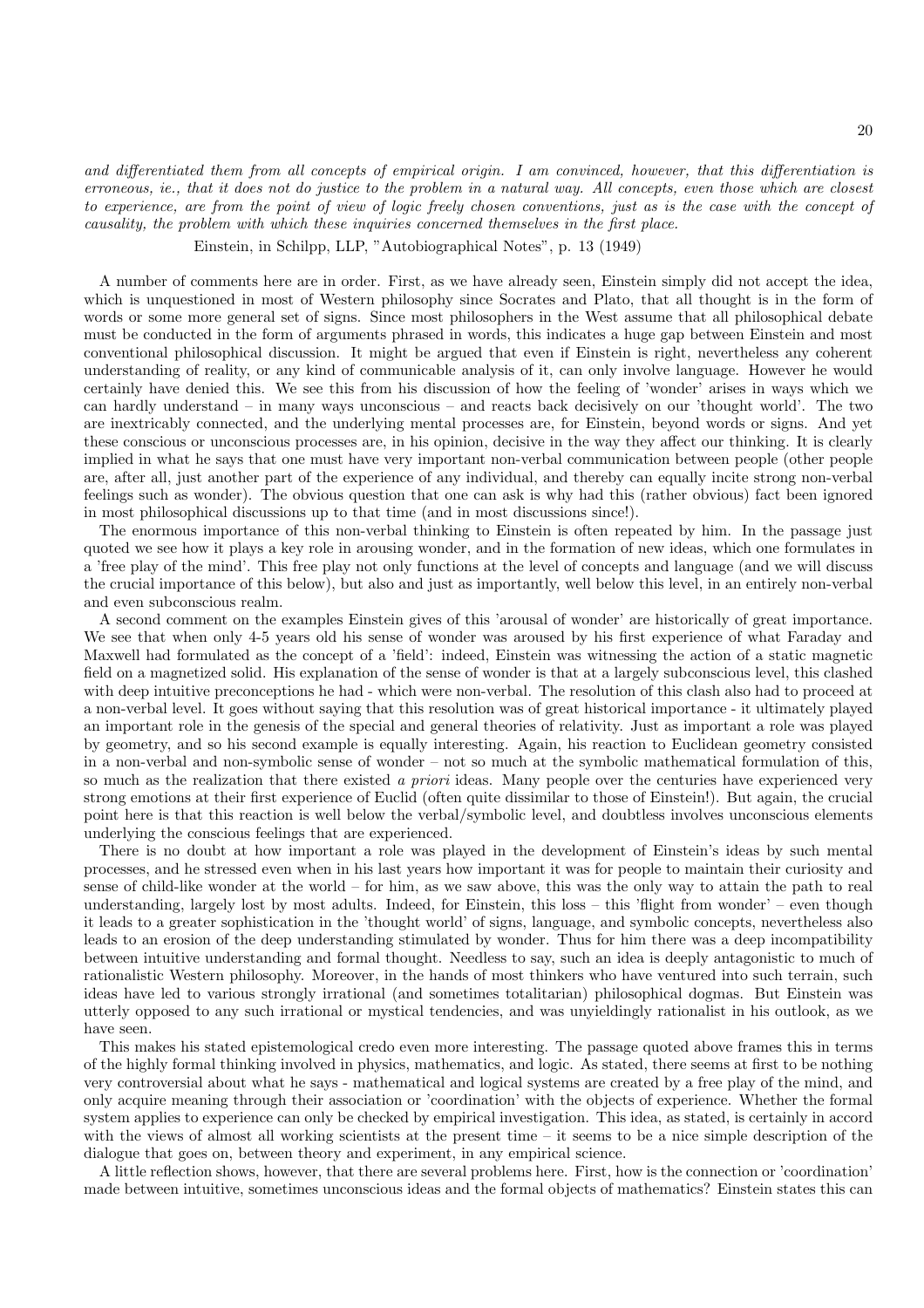only be done intuitively, but how? And second, what 'objects' in our experience are we talking about here? These questions raise well-known and rather severe problems, which were of course partially addressed by Kant and Hume. Let us see how Einstein, now in a more philosophical vein, addressed them:

On the stage of our subconscious mind appear in colorful succession sense experiences, memory pictures of them, representations and feelings. In contrast to psychology, physics treats directly only of sense experiences and of the "understanding" of their connection. But even the concept of the "real external world" of everyday thinking rests exclusively on sense impressions.

Now we must first remark that the differentiation between sense impressions and representations is not possible; or, at least it is not possible with absolute certainty. With the discussion of this problem, which affects also the notion of reality, we will not concern ourselves but we shall take the existence of sense experiences as given, that is to say, as psychic experiences of a special kind.

I believe that the first step in the setting of a "real external world" is the formation of the concept of bodily objects and of bodily objects of various kinds. Out of the multitude of our sense experiences we take, mentally and arbitrarily, certain repeatedly occurring complexes of sense impression (partly in conjunction with sense impressions which are interpreted as signs for sense experiences of others), and we attribute to them a meaning-the meaning of the bodily object. Considered logically this concept is not identical with the totality of sense impressions referred to; but it is an arbitrary creation of the human (or animal) mind. On the other hand, the concept owes its meaning and its justification exclusively to the totality of the sense impressions which we associate with it.

The second step is to be found in the fact that, in our thinking (which determines our expectation), we attribute to this concept of the bodily object a significance, which is to a high degree independent of the sense impression which originally gives rise to it. This is what we mean when we attribute to the bodily object "a real existence." The justification of such a setting rests exclusively on the fact that, by means of such concepts and mental relations between them, we are able to orient ourselves in the labyrinth of sense impressions. These notions and relations, although free statements of our thoughts, appear to us as stronger and more unalterable than the individual sense experience itself, the character of which as anything other than the result of an illusion or hallucination is never completely guaranteed. On the other hand, these concepts and relations, and indeed the setting of real objects and, generally speaking, the existence of "the real world," have justification only in so far as they are connected with sense impressions between which they form a mental connection.

The very fact that the totality of our sense experiences is such that by means of thinking (operations with concepts, and the creation and use of definite functional relations between them, and the coordination of sense experiences to these concepts) it can be put in order, this fact is one which leaves us in awe, but which we shall never understand. One may say "the eternal mystery of the world is its comprehensibility." It is one of the great realizations of Immanuel Kant that the setting up of a real external world would be senseless without this comprehensibility.

In speaking here concerning "comprehensibility," the expression is used in its most modest sense. It implies: the production of some sort of order among sense impressions, this order being produced by the creation of general concepts, relations between these concepts, and by relations between the concepts and sense experience, these relations being determined in any possible manner. It is in this sense that the world of our sense experiences is comprehensible. The fact that it is comprehensible is a miracle.

In my opinion, nothing can be said concerning the manner in which the concepts are to be made and connected, and how we are to coordinate them to the experiences. In guiding us in the creation of such an order of sense experiences, success in the result is alone the determining factor. All that is necessary is the statement of a set of rules, since without such rules the acquisition of knowledge in the desired sense would be impossible. One may compare these rules with the rules of a game in which, while the rules themselves are arbitrary, it is their rigidity alone which makes the game possible. However, the fixation will never be final. It will have validity only for a special field of application (i.e. there are no final categories in the sense of Kant).

The connection of the elementary concepts of everyday thinking with complexes of sense experiences can only be comprehended intuitively and it is unadaptable to scientifically logical fixation. The totality of these connections – none of which is expressible in notional terms – is the only thing which differentiates the great building which is science from a logical but empty scheme of concepts. By means of these connections, the purely notional theorems of science become statements about complexes of sense experiences.

We shall call "primary concepts" such concepts as are directly and intuitively connected with typical complexes of sense experiences. All other notions are – from the physical point of view – possessed of meaning, only in so far as they are connected, by theorems, with the primary notions. Some of these theorems are definitions of the concepts (and of the statements derived logically from them), and some are not derivable from the definitions, and express at least indirect relations between the "primary concepts," and in this way between sense experiences. Theorems of the latter kind are "statements about reality" or laws of nature, i.e. theorems which have to show their usefulness when applied to sense experiences comprehended by primary concepts. The question as to which of the theorems shall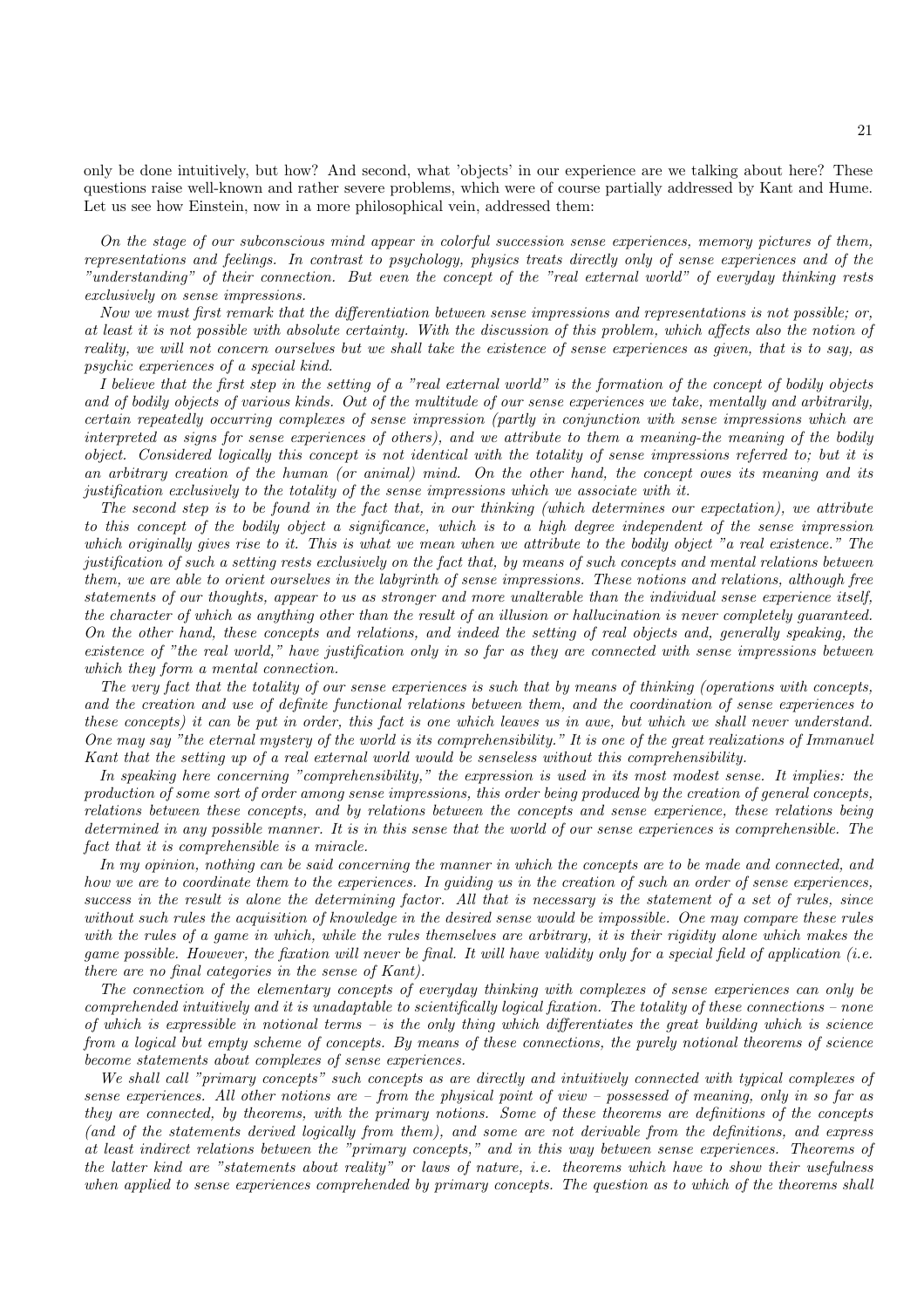be considered as definitions and which as natural laws will depend largely upon the chosen representation. It really becomes absolutely necessary to make this differentiation only when one examines the degree to which the whole system of concepts considered is not empty from the physical point of view.

from "Physics and Reality" by Albert Einstein, J. Franklin Inst. 221, 349-382 (1936)

Let us first look at how Einstein answers the question of how the correspondence is formed between our non-verbal intuitions of the world and our formal thinking. His answer is framed in Kantian terms. We have sense impressions, etc., and 'representations'; but the first state in the link to rational thinking is made by the concept of an 'object'; and more particularly a physical object. Again, this is not yet formalized in any way - it is non-verbal, and intuitive. The idea that the metaphysical notion of 'object', in the most general sense, is fundamental to thought, comes directly from Kant. Einstein is simply saying that the whole notion of an 'external world' requires physical objects as a fundamental intuitive notion.

The next key step is to attribute to such physical objects the status of being 'Real', so that all subsequent more formal ideas about these objects are then supposed to refer to what, elsewhere, Einstein referred to as 'elements of reality'. However, all such further reasoning, as well as the initial association of these objects with the 'real world', must be regarded as a free play of the mind, whether this play be rational and symbolic, or intuitive and non-symbolic. The fact that one can do any of this was where, for Einstein, the great and miraculous mystery lay. His answer to the question of why the world appears to be ordered rationally was simply that he did not know - it simply was, as far as we could tell, and that is a miracle. His reason for believing that the world was rational was not really very different from that of Kant - if it were not the case, then nothing would be comprehensible, and thinking as we know it would be impossible.

Has Einstein, in this formulation, evaded the apparent contradiction between faith in reason (which for him was the same as 'faith in a rational universe'), and rationality itself, that was discussed above? Recall that the contradiction arises because a faith in reason implies that rationality is certainly justified, but that according to Humean arguments, reason denies the certain truth of any faith. It seems however that Einstein's view can be summarized as follows: the mere existence of thinking (including, as one possible element of it, the development of a 'faith' in both the idea of 'reality', and the objects of reality) necessarily implies a rational universe; and since thinking does exist, the universe must be rational, thereby justifying rational thinking for certain. The flaw in this argument is that one can, if one wishes, argue that the universe only seems to be rational - there is nothing to say that things may be going on which are or will render it irrational, of which we are unaware (but may become aware of tomorrow, at least just as we lose our capacity to think!). This is just Hume's inductive argument all over again.

The role of this sequence of arguments in Einstein's epistemology is so important that it is worth hearing about it again in a different form, which now also addresses the biggest problem that Einstein confronted in the elaboration of his epistemological credo. This was of course quantum mechanics. Here Einstein addresses directly the question of what he means by physical reality:

A few more remarks of a general nature concerning concepts and [also] concerning the insinuation that a concept for example that of the Real - is something metaphysical (and therefore to be rejected). A basic conceptual distinction, which is a necessary prerequisite of scientific and pre-scientific thinking, is the distinction between sense-impressions (and the recollection of such) on the one hand and mere ideas on the other. There is no such thing as a conceptual definition of this distinction (aside from, circular definitions, i.e., of such as make a hidden use of the object to be defined). Nor can it be maintained that at the base of this distinction there is a type of evidence, such as underlies, for example, the distinction between red and blue. Yet, one needs this distinction in order to be able to overcome solipsism. Solution: we shall make use of this distinction unconcerned with the reproach that, in doing so, we are guilty of the metaphysical original sin. We regard the distinction as a category which we use in order that we might the better find our way in the world of immediate sensations. The sense and the justification of this distinction lies simply in this achievement. But this is only a first step. We represent the sense-impressions as conditioned by an objective and by a subjective factor. For this conceptual distinction there also is no logical-philosophical justification. But if we reject it, we cannot escape solipsism. It is also the presupposition of every kind of physical thinking. Here too, the only justification lies in its usefulness. We are here concerned with categories or schemes of thought, the selection of which is, in principle, entirely open to us and whose qualification can only be judged by the degree to which its use contributes to making the totality of the contents of consciousness intelligible. The above mentioned objective factor is the totality of such concepts and conceptual relations as are thought of as independent of experience, viz., of perceptions. So long as we move within the thus programmatically fixed sphere of thought we are thinking physically. Insofar as physical thinking justifies itself, in the more than once indicated sense, by its ability to grasp experiences intellectually, we regard it as knowledge of the real.

After what has been said, the Real in physics is to be taken as a type of program, to which we are, however, not forced to cling a priori. No one is likely to be inclined to attempt to give up this program within the realm of the macroscopic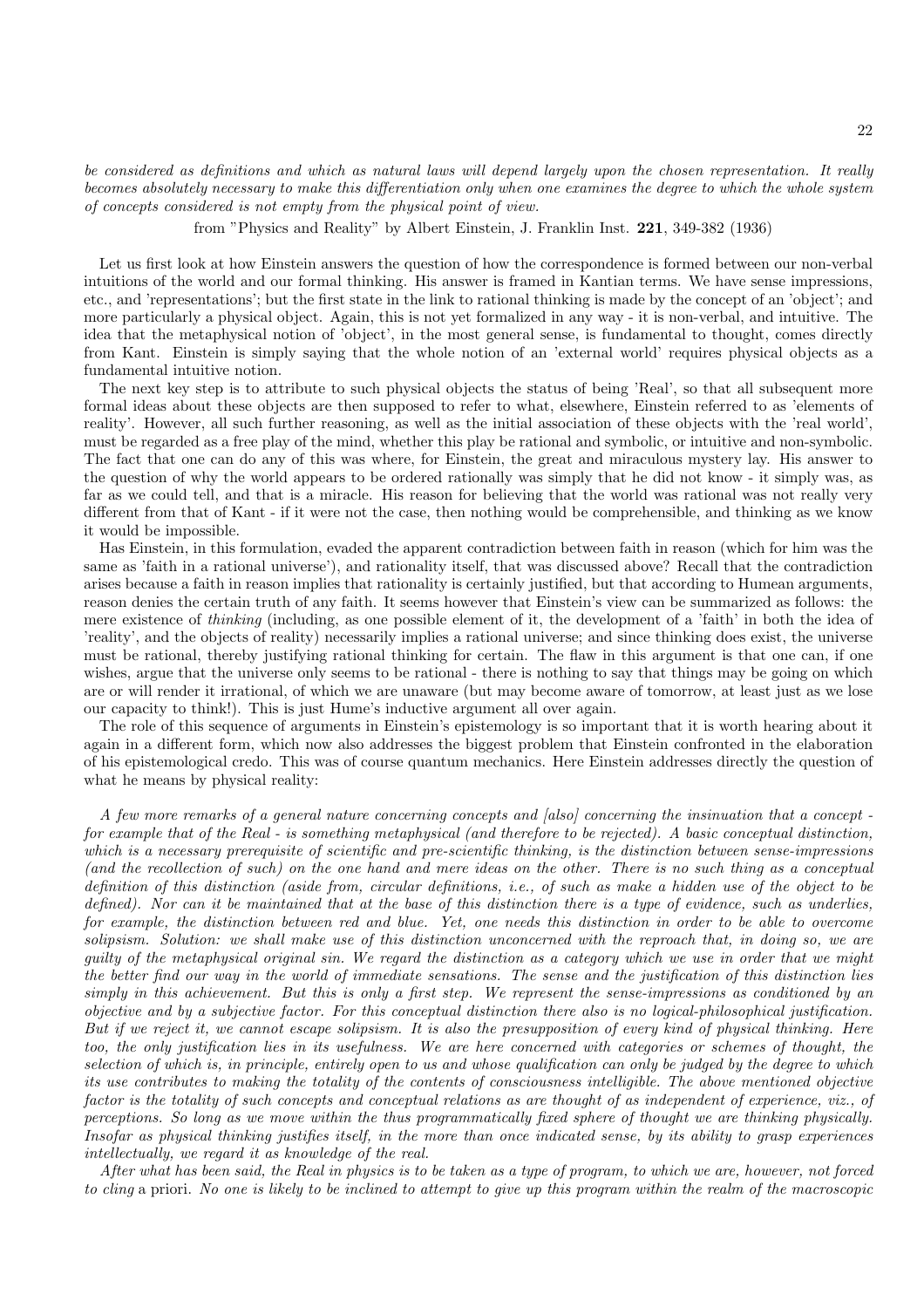(location of the mark on the paper strip real). But the macroscopic and the microscopic are so inter-related that it appears impracticable to give up this program in the microscopic alone. Nor can I see any occasion anywhere within the observable facts of the quantum field for doing so, unless, indeed, one clings a priori to the thesis that the description of nature by the statistical scheme of quantum mechanics is final.

The theoretical attitude here advocated is distinct from that of Kant only by the fact that we do not conceive of the categories as unalterable (conditioned by the nature of the understanding) but as (in the logical sense) free conventions. They appear to be a priori only insofar as thinking without the positing of categories and of concepts in general would be as impossible as is breathing in a vacuum.

From these meagre remarks one will see that to me it must seem a mistake to permit theoretical description to be directly dependent upon acts of empirical assertions, as it seems to me to be intended [for example] in Bohr's principle of complementarity, the sharp formulation of which, moreover, I have been unable to achieve despite much effort which I have expended on it. From my point of view [such] statements or measurements can occur only as special instances, viz., parts, of physical description, to which I cannot ascribe any exceptional position above the rest.

Einstein, in Schilpp, LLP, "reply to criticisms", p. 673 (1949)

We will look again at how Einstein understood Physical Reality in section 2.3 below, where we discuss all this from the point of view of his work in physics. However we may now summarize Einstein's purely philosophical position as follows. We have already seen that he was fully conscious that we cannot ever know, as humans, anything but some tiny aspect of the 'cosmic truth', ie., truth about 'the Real'. Hence his remark that our feeble attempts to grasp at reality must always be understood as a programme, in which we would only ever have limited success. Moreover, the concept of the Real itself is not given a priori; as we have just seen, it was for him something that was introduced by our minds at a primitive intuitive level.

On the other hand he did not see any good reason, at a practical level, to give it up, given its remarkable success. Indeed, in a way which is certainly consistent with the Kantian line, he felt that the whole idea of 'objects' was so fundamental to human cognition, and to the idea of "Reality", that it would have been literally unthinkable to give up this fundamental mode of thinking. The only difference here with Kant, which he makes explicit at this point, is that the categories that one subsequently uses to give structure to objects and to reality are not given a priori, but subject to a free play of the mind (ie., "mental experimentation").

Thus we may say, roughly, that Einstein was prepared to give up almost any strictures on what the various Kantian categories should be. However, it turns out that there was a point past which he was not willing to go, in allowing such a 'free play of the mind'. That is, he was not prepared to give up the more fundamental notion of 'object', in any discussion of Reality - not because he felt that this conception was necessarily true of Reality, but that no discussion of Reality was possible without it.

However it is also clear that when it came to the philosophical crunch, what was really important for Einstein was not the abstract set of objects which make up the 'noumena', the 'things on themselves' that populate Kant's unknowable Real World. Einstein rightly felt that since the Real world is unknown to us, and indeed forever beyond our possibly understanding or perception, then we are ultimately quite unjustified in attempting to force even such a primitive conception as 'object' on it, in order to give it some structure - even though it is not even possible to talk or even think about Reality without doing so. On the other hand when it came to the discussion of the physical world, the world of 'Physical Reality', he was much less flexible. Indeed, he did not want to give up the idea of a 'physical object', ie., an object in the physical world - which for him, had to be localized in spacetime. Thus, for Einstein, the notion of 'Reality' ultimately boiled down to 'Physical Reality', at least insofar as Reality is accessible to humans; and for him, Physical Reality necessarily involved local objects.

Thus, in discussing Einstein's philosophical credo - which as we have seen was an interesting blend of a metaphysics and an epistemology both strongly influenced by his reading of Hume and Kant, along with a heavy dose of faith in a kind of 'cosmic order' - we are inevitably led to his views on Physical Reality. These latter views form the third major foundation upon which his philosophical views rested.

## 2.3 PHYSICAL REALITY: SPACETIME, FIELDS, and QUANTUM MATTER

It is obvious that Einstein's philosophical views changed in response to the discoveries he made, along with the other influences discussed above. But what were the key elements here, how did they arise, and how did they fit together into his final point of view?

To answer this, let us first very briefly recall the main features of Einstein's work that are relevant to this question (these are discussed in much more detail in the Notes on Einstein's work - here we are only concerned with the philosophical side of this). The first key part of this is contained his work on relativity. As we have seen, Einstein's special theory arose very much from his desire to reconcile the electromagnetic field equations of Maxwell with Newtonian mechanics. Einstein had enormous respect for both thinkers and their achievements, and they both had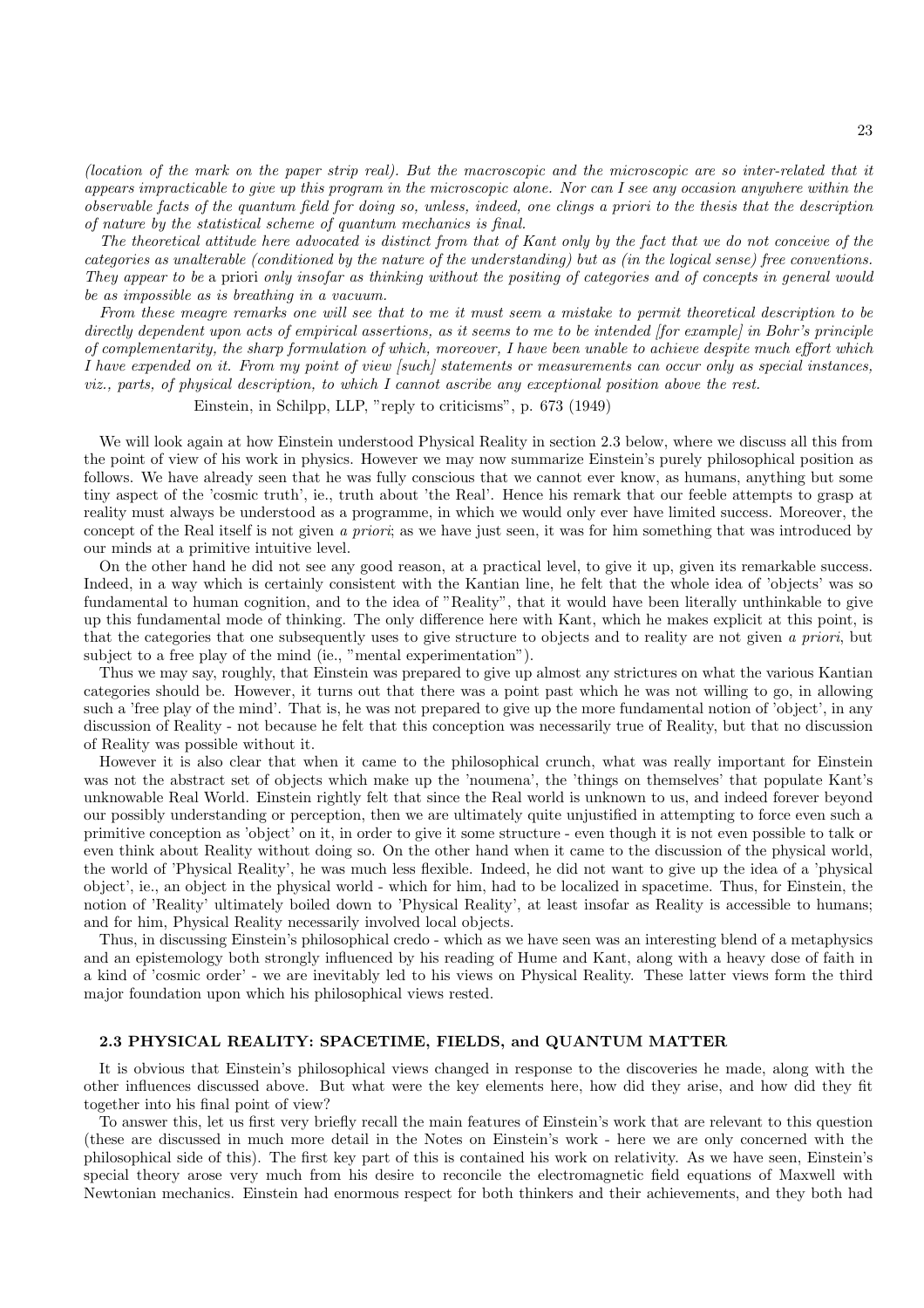a major role in influencing his thinking, as he made amply clear. On the topic of Newton and Newtonian theory, for example:

"Newton's fundamental principles were so satisfactory from the logical point of view that the impetus to overhaul them could only spring from the demands of empirical fact. Before I go into this, I must emphasize that Newton himself was better aware of the weaknesses inherent in his intellectual edifice than the generations of learned scientists which followed him. This fact has always aroused my deep admiration, and I should like, therefore, to dwell on it for a moment.

I. Newton's endeavours to represent his system as necessarily conditioned by experience and to introduce the smallest possible number of concepts not directly referrable to to empirical objects is everywhere evident; in spite of this he set up the concepts of absolute space and absolute time. For this he has often been criticized in recent years. But in this point Newton is particularly consistent. He had realized that observable geometrical quantities (distances of material points from one another) and their course in time do not completely characterize motion in its physical aspects. He proved this in the famous experiment with the rotating vessel of water. Therefore, in addition to masses and temporally variable distances, there must be something else that determines motion. That 'something' he takes to be the relation to 'absolute space'. He is aware that space must possess a kind of physical reality if his laws of motion are to have any meaning, a reality of the same sort as material points and their distances.

The clear realization of this reveals both Newton's wisdom and also a weak side to his theory. For the logical structure of the latter would undoubtedly be more satisfactory without this shadowy concept; in that case only things whose relations to perception are perfectly clear (mass points, distances) would enter into his laws.

II. Forces acting directly and instantaneously at a distance, as introduced to represent the effects of gravity, are not in character with most of the processes familiar to us from everyday life. Newton meets this objection by pointing to the fact that his law of gravitational interaction is not supposed to be a final explanation, but a rule derived by induction from experience.

III. Newton's theory provided no explanation for the highly remarkable fact that the weight and inertia of a body are determined by the same quantity (its mass). Newton himself was aware of the peculiarity of this fact. "

from A Einstein, Naturwissenschaften 15, 273 (1927)

Einstein's feelings about Maxwell's ideas were interesting. On the one hand there was undiluted admiration for the idea of the field, as adumbrated by Faraday and completed by Maxwell. There is no question that the concept of the field, and its formulation in terms of partial differential equations, was for Einstein the single most important cornerstone of theoretical physics. He had this to say about it:

"In order to put his system into mathematical form at all, Newton had to devise the concept of differential quotients and formulate the laws of motion as total differential equations – perhaps the single greatest advance in thought that a single individual was ever privileged to make. Partial differential equations were not necessary for this purpose, nor did Newton make any systematic use of them. But they were necessary for the formulation of the mechanics of deformable bodies: this is connected with the fact that that in these problems, the question of how bodies are supposed to be constructed from material points was of no importance.

Thus the partial differential equation entered physics as a handmaid, but has gradually become mistress. This began in the 19th century, when he wave theory of light established itself under the pressure of observed fact. Light in empty space was explained as a matter of vibrations of the ether, and it seemed superfluous at that stage to look upon the latter as a conglomeration of material points. Here for the first time the the partial differential equations appeared as the natural expression of the primary realities of physics. In one particular area of theoretical physics the continuous field thus appeared side by side with the material point, as the the representative of physical reality. This dualism remains even today, disturbing as it must be to every orderly mind.

If the idea of physical reality had ceased to be purely atomic, it still remained for the time being purely mechanistic: people still tried to explain all events as the motion of inert masses, and indeed no other way of looking at things seemed possible. Then came the great change, which will forever be associated with the names of Faraday, Maxwell, and Hertz. The lion's share in this revolution fell to Maxwell. He showed that the whole of what was then known about light and electromagnetic phenomena was expressed in his well-known double system of differential equations, in which the electric and magnetic fields appear as the dependent variables. Maxwell did, nevertheless, try to explain or justify these equations by the intellectual construction of a mechanical model.

However he made use of several such constructions at the same time, and took none of them really seriously, so that the equations alone appeared as the essential thing, and the field strengths as the ultimate entities, not to be reduced to anything else. By the turn of the century the concept of the electromagnetic field as an ultimate physical entity had been generally accepted, and serious thinkers had abandoned the belief in either the justification or the possibility of a mechanical explanation of Maxwell's equations. Before long they were, on the contrary, instead trying to explain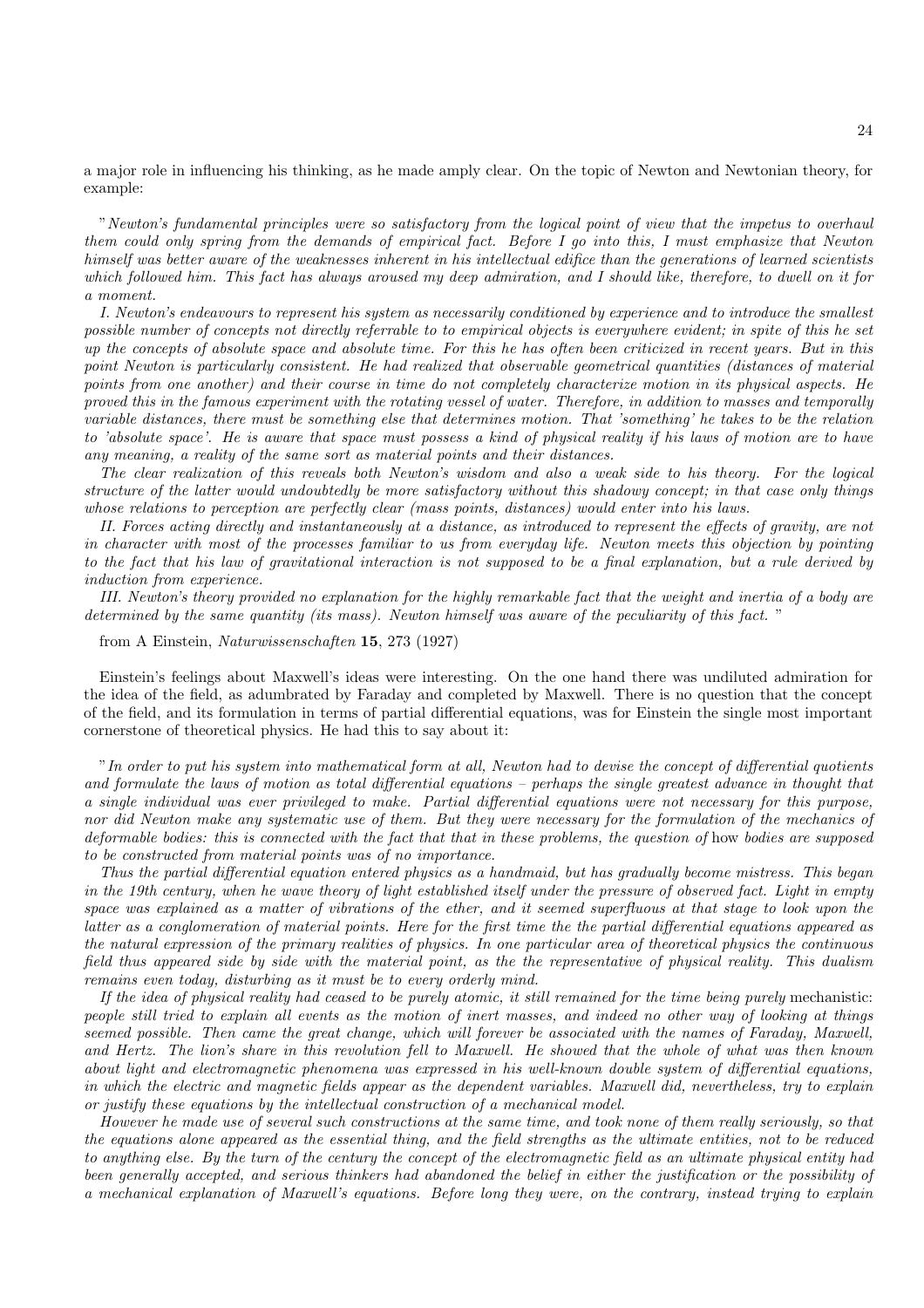material point and their inertia on field theory lines, with the help of Maxwell's theory – an attempt which did not, however, meet with complete success.

Neglecting the important individual results that Maxwell's life-work produced in important areas of physics, and concentrating on the changes wrought by him in our conception of physical reality, we may say this: before Maxwell, people conceived of physical reality – insofar as it is supposed to represent events in Nature – as material points, whose changes consist exclusively of motions, which are subject to total differential equations. After Maxwell they understood physical reality as represented by continuous fields, not mechanically explicable, which are subject to partial differential equations.

> From A Einstein, "Maxwell's influence on the evolution of the idea of physical reality", from the book "James Clerk Maxwell: a commemoration volume" (C.U.P., 1931).

On the other hand he felt that the field revolution had not been completed properly, and this for him was always the biggest problem facing physics. Let us continue directly on from the passage above, to see what he felt were the problems. first, the problems that were involved in his own theory:

"This change in our conception of physical reality is the most profound and fruitful one to have emerged in physics since Newton – but it has to be admitted at the same time that it has by no means been completely carried out. The successful systems in physics of physics which have evolved since then represent rather compromises between these two schemes, which for that reason bear a provisional and logically incomplete character, although they have achieved great advances in certain particulars.

The first of these that calls for mention is Lorentz's theory of electrons, in which the field and electrical corpuscles appear side by side as elements of equal value for the comprehension of reality. Next come the special and general theories of relativity, which although they are based entirely on field-theoretical ideas, have so far been unable to avoid the independent introduction of material points and total differential equations.

> From A Einstein, "Maxwell's influence on the evolution of the idea of physical reality", from the book "James Clerk Maxwell: a commemoration volume" (C.U.P., 1931).

It is worth pausing her to consider in a little more detail how Einstein looked at the General Theory of Relativity, and the way in which its mathematical structure reflected the field-theoretical viewpoint. It is well-known that Einstein did not initially realize that he was being led by his own theory to a view of spacetime as a field in itself. Like all those before him, he initially thought of it as a kind of 'receptacle' for matter and events, in the way laid down by Newton. But once he had realized that this was not the case, and that the spacetime must itself be a field, capable of supporting waves, and carrying its own stress-energy, he was very satisfied with this aspect of the theory. Indeed, he spent a great deal of time in the 1930's, with Infeld and other collaborators, elaborating the rather subtle theory of gravitational waves, as well as exploring the possible structures of spacetime that could be found (including the famous 'Einstein-Rosen bridge' solution, now known as the 'wormhole' solution). This then led him to some very important reflections on the whole theory of gravitation, as a new kind of field theory. First, on the new structure of spacetime, which had lost its previous 'flat receptacle' status:

"From this [the principle of equivalence] it follows that there is no longer any reason for favoring, as a fundamental principle, the "inertial systems"; and, we must admit as equivalent in their own right, also non-linear transformations of the coordinates  $(x_1, x_2, x_3, x_4)$ . If we make such a transformation of a system of coordinates of the special theory of relativity, then the metric

$$
ds^2 = dx_1^2 + dx_2^2 + dx_3^2 - dx_4^2 \tag{0.1}
$$

goes over to a general (Riemannian) metric of form

$$
ds^2 = \sum_{\mu,\nu} g_{\mu\nu} dx_{\mu} dx_{\nu}
$$
\n(0.2)

where the  $g_{\mu\nu}$ , symmetrical in  $\mu$  and  $\nu$ , are certain functions of  $x_1...x_4$  which describe both the metric property, and the.gravitational field in relation to the new system of coordinates.

The foregoing improvement in the interpretation of the mechanical basis must, however, be paid for in that-as becomes evident on closer scrutiny – the new coordinates could no longer be interpreted, as results of measurements by rigid bodies and clocks, as they could in the original system (an inertial system with vanishing gravitational field).

The passage to the general theory of relativity is realized by the assumption that such a representation of the field properties of space already mentioned, by functions  $g_{\mu\nu}$  (that is to say by a Riemann metric), is also justified in the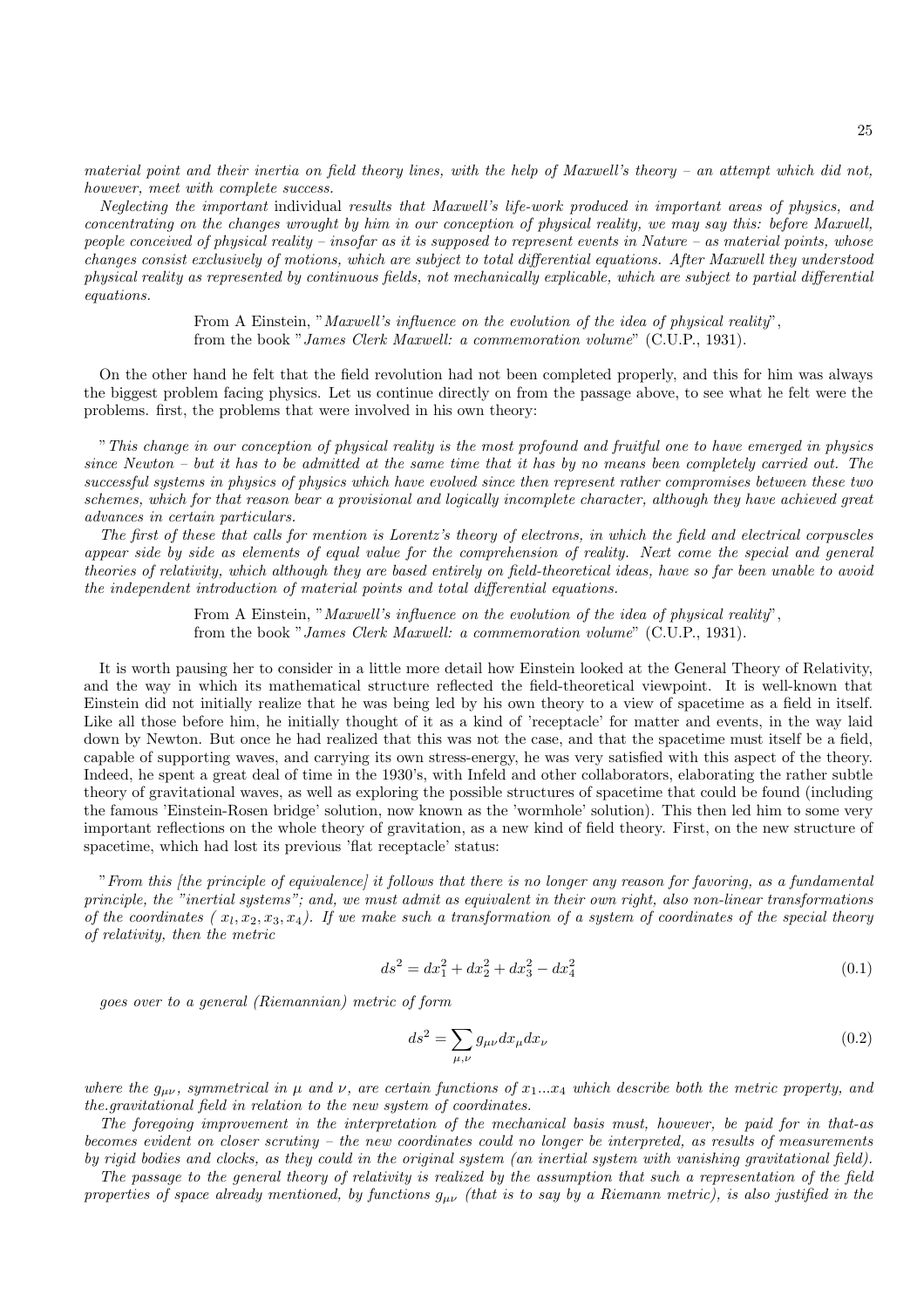general case in which there is no system of coordinates in relation to which the metric takes the simple quasi-Euclidian form of the special theory of relativity.

Now the coordinates, by themselves, no longer express metric relations, but only the "neighborliness" of the things described, whose coordinates differ but little from one another. All transformations of the coordinates have to be admitted so long as these transformations are free from singularities. Only such equations as are covariant in relation to arbitrary transformations in this sense have meaning as expressions of general laws of nature (postulate of general covariance)."

from A Einstein, "Physics and Reality", J. Franklin Inst. 221, 349-382 (1936)

The picture given here of the ontological status of the spacetime metric, and of the spacetime field, has more or less survived since the time that Einstein wrote these words. However he himself was not happy with it, even at that time. There were two main reasons for this. The first concerned the spacetime field itself, and the properties of it that began to emerge from the theory once theoretical physicists began to explore its properties. Disturbing features began to show themselves almost immediately. First was the appearance of 'singular solutions to the field equations. He fought against these from the very beginning, starting from his introduction of the cosmological term to suppress the 'Big Bang' singularity, and continuing in his later rejection of 'black hole' singularities within the existing universe. The 'expanding universe' solution was found only months after the publication of the General Relativistic field equations in their final form. Einstein's 'cosmological term', which he then introduced into the equations, was designed to suppress this solution - the subsequent history of this term is discussed in the Notes on Relativity. Then in the 1930's came the the discovery of both singular solutions to the equations (including what are now called 'black holes'), and of 'Einstein-Rosen bridges' between different regions of spacetime (what are now called 'wormholes'). Einstein simply could not accept singular solutions - he felt that no field theory was decent with them, and that they had to be suppressed. This attitude meant that the original 1938 work of Oppenheimer, Volkoff, and Snyder, which first discussed such the origin of black hole singularities in stellar collapse, was largely ignored until after Einstein's death. Einstein would have been profoundly disturbed to learn of the subsequent development of this work. First, in the 1950's, the Russian school (EM Lifshitz, IM Khalatnikov, and collaborators) described the form of singular solutions to the field equations in great detail (with later work by Kerr completing the picture); and then Penrose in the early 1960's showed that such singularities were not only generic to the theory, but in fact mathematically inevitable. In the last two decades the enormous astrophysical importance of these singular solutions has becomes apparent in observations, notably of supermassive black holes in galactic centres (including quasars), and in our deciphering of events in the early universe.

Since Einstein did not live to see these developments come to fruition, one can only guess at whether he would or would not have changed his view that a proper field theory should not admit singularities. The overwhelming evidence that singularities do exist suggests that he would have simply had to live with them, in the same way that he had to live with singular solutions of Maxwell's equations around a point charge. But it seems doubtful that he would have unequivocally accepted this feature of the theory.

It is less obvious how he might have reacted to the later history of the Einstein-Rosen bridge. The fundamental work of Kerr in 1964 showed that such wormhole solutions were also inevitable - they were nothing but rotating black holes. The question of how rotational or 'twist' solutions came out of the equations was also a topic of continuing interest to Einstein. For his it was initially linked to the question raised by E Mach, viz., to what extent the inertial properties of matter were governed by the distribution of matter in the universe. The early Lense-Thirring solution of the field equations around a rotating body showed that rotating matter could generate a torsion in the spacetime metric, which would cause a freely-falling gyroscope to precess.

But none of this apparently prepared Einstein for Gödel's 1944 solution of a *rotating universe*, in which no matter was required to generate the torsion, and in which moreover, closed time loops existed. This raised profound questions, which Einstein later addressed as follows:

"The problem here involved disturbed me already at the time of the building up of the general theory of relativity, without my having succeeded in clarifying it. Entirely aside from the relation of the theory of relativity to idealistic philosophy or to any philosophical formulation of questions, the problem presents itself as follows:

If P is a world-point, a light-cone  $(ds^2 = 0)$  belongs to it. We draw a time-like world-line through P and on this line observe the close world-points B and A, separated by P. Does it make any sense to provide the world-line with an arrow, and to assert that  $B$  is before  $P$ ,  $A$  after  $P$ ?

Is what remains of temporal connection between world-points in the theory of relativity an asymmetrical relation, or would one be just as much justified, from the physical point of view, to indicate the arrow in the opposite direction and to assert that A is before  $P$ , B after  $P$ ?

In the first instance the alternative is decided in the negative, if we are justified in saying: If it is possible to send (to telegraph) a signal (also passing by in the close proximity of  $P$ ) from  $B$  to  $A$ , but not from  $A$  to  $B$ , then the one-sided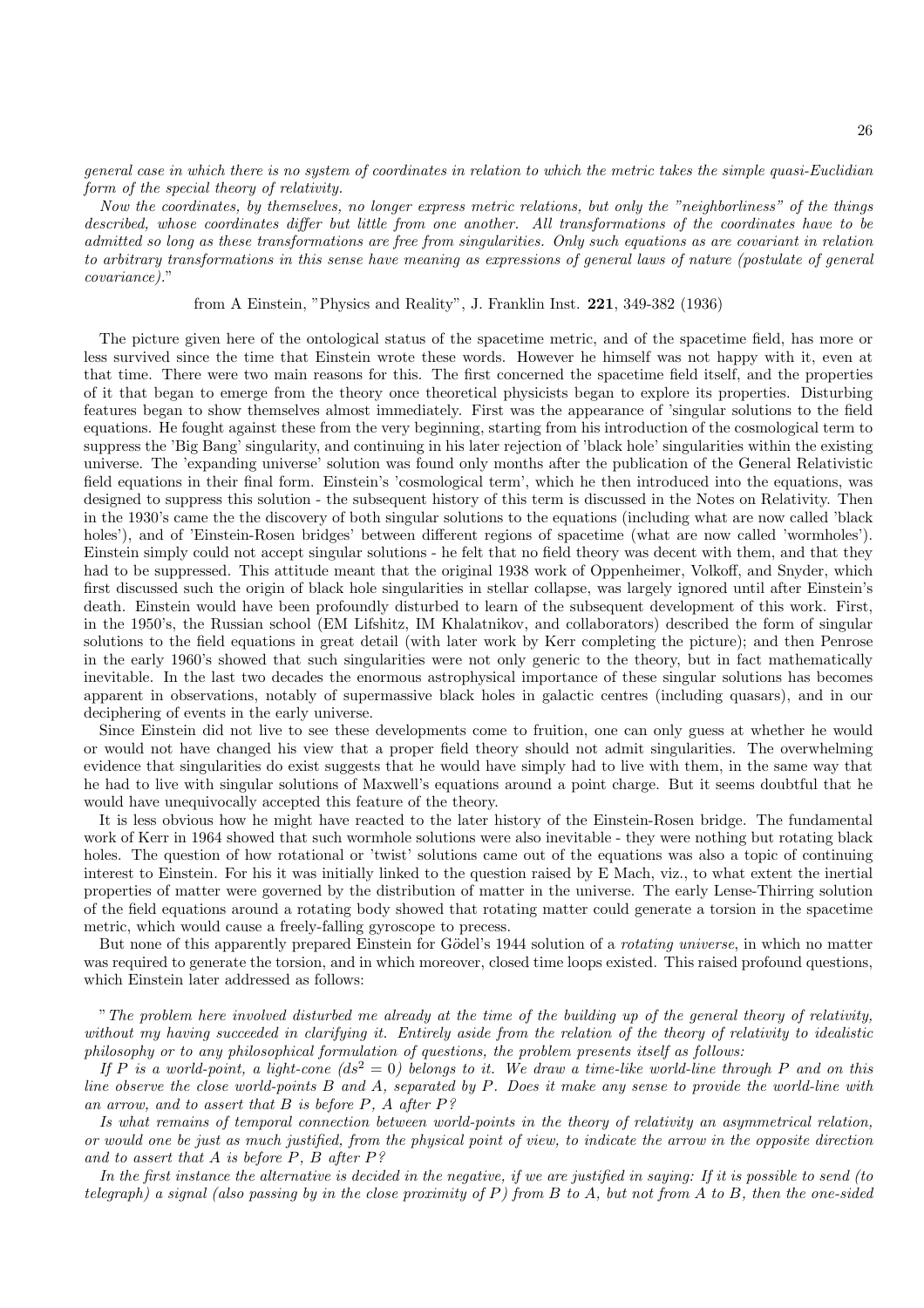

FIG. 4: A Einstein and K Gödel in Princeton in the late 1940s. It is interesting to ask what resulted from the acquaintance of the two greatest scientists of the 20th century. Gödel took some interest in Einstein's theory of relativity, but Einstein apparently had nothing of any originality to say about Gödel's famous work on the completeness and consistency of formal systems.

(asymmetrical) character of time is secured, i.e., there exists no free choice for the direction of the arrow. What is essential in this is the fact that the sending of a signal is, in the sense of thermodynamics, an irreversible process, a process which is connected with the growth of entropy (whereas, according to our present knowledge, all elementary processes are reversible).

If, therefore,  $B$  and  $A$  are two, sufficiently neighbouring, world-points, which can be connected by a time-like line, then the assertion: "B is before A", makes physical sense. But does this assertion still make sense, if the points, which are connectable by the time-like line, are arbitrarily far separated from each other? Certainly not, if there exist point-series connectable by time-like lines in such a way that each point precedes temporally the preceding one, and if the series is closed in itself. In that case the distinction earlier-later is abandoned for world-points which lie far apart in a cosmological sense, and those paradoxes, regarding the direction of the causal connection, arise, of which Mr. Gödel has spoken.

Such cosmological solutions of the gravitation-equations (with not vanishing A-constant) have been found by Mr. Gödel. It will be interesting to weigh whether these are not to be excluded on physical grounds."

### from A Einstein, "reply to criticisms", LLP (1949)

Again, one wonders at how Einstein would have reacted to the subsequent clarification of this topic by Kerr, and to the continuing discussions of the well-known paradoxes raised in physics by the existence of closed time loops (such as the 'grandfather paradox'). One suspects that he would have rejected all of this in favour of some alternative treatment of singular solutions, or a modification of the theory to deal with them.

We see from all this that even the field equations themselves, in the absence of any detailed consideration of the matter in them, led to severe conceptual problems. One could of course leave it at this, and refrain from going on to discuss how to deal in more detail with the matter which contributes to the stress-energy tensor in the theory. However, Einstein was not satisfied with this. The problem lay in the form of the final equations of General Relativity, in which both those terms describing the gravitational field and its curvature appear, and also the terms describing matter. These two are related by the general field equation (described by the famous remark that 'space tells matter how to move, and matter tells space how to curve'). But they do not appear in the same way:

"One sets up a field equation

$$
R_{ik} - \frac{1}{2}g_{ik}R = -T_{ik} \tag{0.3}
$$

where R represents the scalar of Riemannian curvature, and  $T_{ik}$  is the energy tensor of the matter in a phenomenological representation. The left side of the equation is chosen in such a manner that its divergence disappears identically. The resulting disappearance of the divergence of the right side produces the "equations of motion" of matter, in the form of partial differential equations for the case where  $T_{ik}$  introduces, for the description of the matter, only four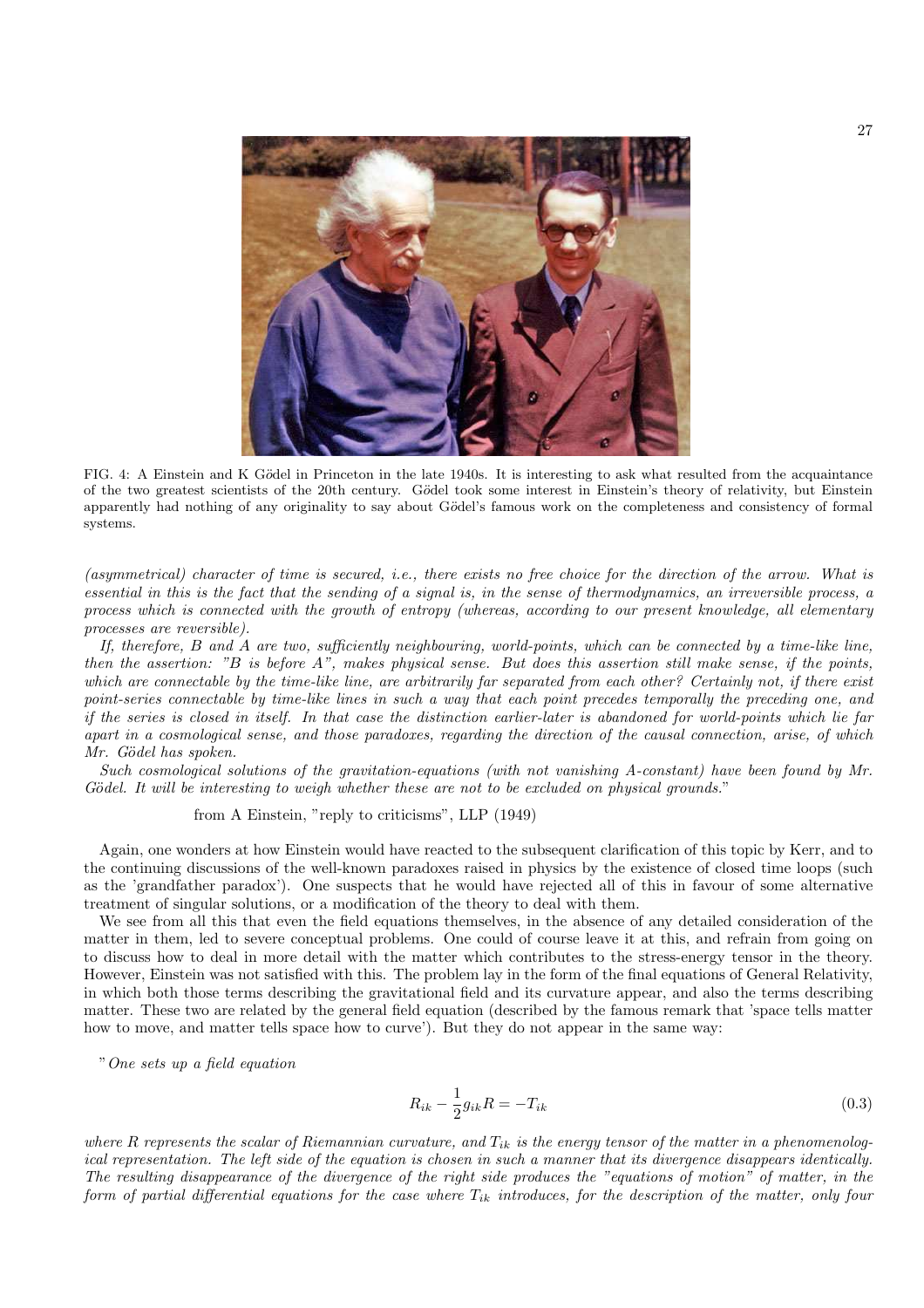further functions independent of each other (for instance, density, pressure, and velocity components, where there is between the latter an identity, and between pressure and density an equation of condition).

By this formulation one reduces the whole mechanics of gravitation to the solution of a single system of covariant partial differential equations. The theory avoids all internal discrepancies which we have charged against the basis of classical mechanics. It is sufficient-as far as we know-for the representation of the observed facts of celestial mechanics. But, it is similar to a building, one wing of which is made of fine marble (left part of the equation), but the other wing of which is built of low grade wood (right side of equation). The phenomenological representation of matter is, in fact, only a crude substitute for a representation which would correspond to all known properties of matter."

from A Einstein, "Physics and Reality", J. Franklin Inst. 221, 349-382 (1936)

The problem is that the left hand-side of this famous equation describes spacetime and its curvature, but the right-hand side, written in terms of the stress-energy tensor, also contains contributions from matter (which of course also possesses energy and therefore causes spacetime curvature). Now from the point of view of electromagnetic field theory, as conceived by Maxwell and later elaborated by Lorentz, this is quite natural - it is the stress-energy 'source' term on the right-hand side which drives the time evolution of the spacetime metric, in the same way that the charges in electromagnetic theory are responsible for causing disturbances of the electromagnetic field. The stress-energy is nothing but the 'charge' in this equation. However, quite apart from any problems Einstein had with the theory of matter then prevailing (to which we come below), Einstein still didn't like this - he felt that it was a fundamental defect of field theory itself:

"For the construction of the present theory of relativity the following is essential:

(1) Physical things are described by continuous functions, field-variables of four co-ordinates. As long as the topological connection is preserved, these latter can be freely chosen.

(2) The field-variables are tensor-components; among the tensors is a symmetrical tensor  $g_{ik}$  for the description of the gravitational field.

(3) There are physical objects, which (in the macroscopic field) measure the invariant ds.

If  $(1)$  and  $(2)$  are accepted,  $(3)$  is plausible, but not necessary. The construction of the mathematical theory rests exclusively upon  $(1)$  and  $(2)$ .

A complete theory of physics as a totality, in accordance with  $(1)$  and  $(2)$  does not yet exist. If it did exist, there would be no room for the supposition (3). For the objects used as tools for measurement do not lead an independent existence alongside of the objects implicated by the field equations. It is not necessary that one should permit one's cosmological considerations to be restrained by such a sceptical attitude; but neither should one close one's mind towards them from the very beginning."

Einstein, in Schilpp, LLP, "reply to criticisms", p. 684 (1949)

In other words, Einstein felt that it was a *good thing* that General Relativity had divested itself of the clocks and rods of special relativity, these 'tools for measurement'; and it was then not acceptable that they should then appear again in the theory, as material objects, on a different footing from the spacetime field. What he wanted was a theory in which the matter appeared on the same footing as the spacetime, as a feature of a field in itself - in other words, he wanted a unified field theory.

Einstein was certainly being logically consistent here to reject the introduction of matter as an external ingredient in the equations. But he had other reasons for doing this apart from logical consistency. The first was that the introduction of point particles inevitably introduced singularities into the spacetime matric; as noted above, these were first discussed already in 1938-39, in papers by Oppenheimer and Volkoff and Oppenheimer and Snyder, and Einstein fundamentally rejected such singularities. The second reason that Einstein had, for rejecting the structure of General Relativity as provisional, was contained in his misgivings about the theory of matter that was at that time showing unprecedented success. Both of these reasons show up in his essay on Maxwell; let us then return to this, to see how he completes his survey of physics up to that time:

The last and most successful creation of theoretical physics, namely, quantum mechanics, differs fundamentally from both previous schemes, which we will for brevity's sake call the 'Newtonian' and 'Maxwellian' schemes. The quantities figuring in quantum mechanics make no claim to represent physical reality, but only the probabilities of occurrence of the physical reality that we have in mind. Dirac, to whom in my opinion we owe the most perfect logical exposition of this theory, rightly points out that it would be difficult, for example, to give a theoretical description of a photon sufficient to decide whether or not it will pass a polarizer placed (obliquely) in its path.

I am still inclined to believe that physicists will not, in the long run, content themselves with this sort of indirect description of the real, even if the theory can eventually be adapted to to the postulate of general relativity in a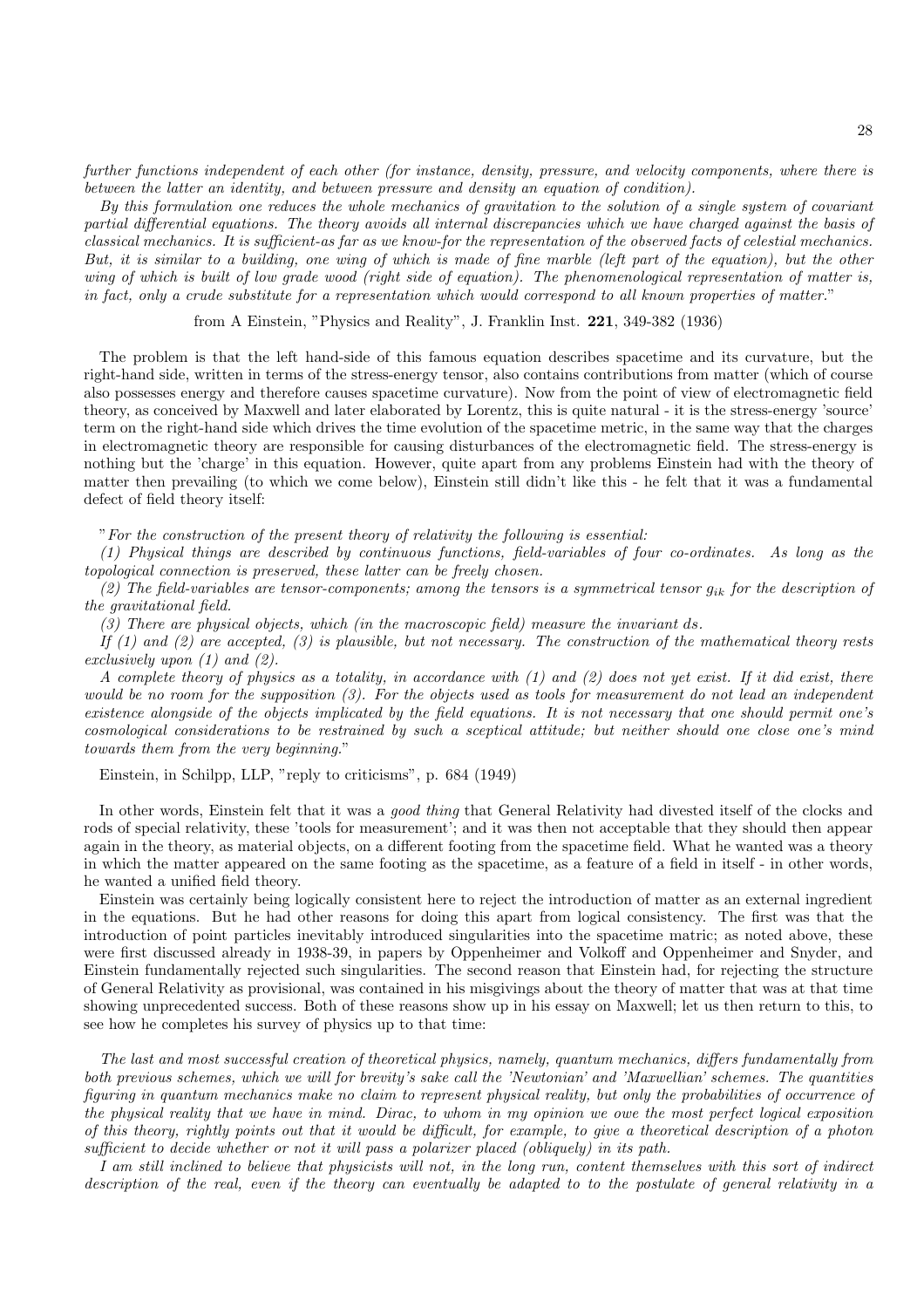successful manner. We shall then, I feel sure, have to return to the attempt to carry out the programme which may be properly described as the Maxwellian one – namely, the description of physical reality by fields which satisfy partial differential equations without singularities.

> From A Einstein, "Maxwell's influence on the evolution of the idea of physical reality". from the book "James Clerk Maxwell: a commemoration volume" (C.U.P., 1931).

And so at last we come to quantum mechanics, which was to remain a thorn in Einstein's life to the end of his days, despite the enormous role he had played in creating it, and in setting in motion the development of the revolutionary ideas it embodied.

2.3 (b) Quantum Mechanics: The great irony, of course, is that Einstein appreciated long before anyone else quite how revolutionary quantum mechanics had to be – even in 1905, he made this clear in his theory of light quanta – and the statistical nature of the theory was clear to him far in advance of the rest of the physics community at that time. And yet he could not accept its final form.

Why was this? From the discussions given above it is clear that quantum mechanics, as embodied in the form given by Heisenberg, Schrodinger, and Dirac, violated his ideas about what the 'ultimate theory' should look like, in a very fundamental way. The situation came to a head in his famous debates with Bohr, and it is useful to begin with a short summary of his viewpoint on his after some of the dust had settled:

" Of the orthodox quantum theoreticians whose position I know, Niels Bohr's seems to me to come nearest to doing justice to the problem. Translated into my own way of putting it, he argues as follows:

If the partial systems A and B form a total system which is described by its  $\Psi$ -function  $\Psi_{AB}$ , there is no reason why any mutually independent existence (state of reality) should be ascribed to the partial systems A and B viewed separately, not even if the partial systems are spatially separated from each other at the particular time under consideration. The assertion that, in this latter case, the real situation of B could not be (directly) influenced by any measurement taken on A is, therefore, within the framework of quantum theory, unfounded and (as the paradox shows) unacceptable.

By this way of looking at the matter it becomes evident that the paradox forces us to relinquish one of the following two assertions:

(1) the description by means of the  $\Psi$ -function is complete

(2) the real states of spatially separated objects are independent of each other.

On the other hand, it is possible to adhere to  $(2)$ , if one regards the  $\Psi$ -function as the description of a (statistical) ensemble of systems (and therefore relinquishes  $(1)$ ). However, this view demolishes the framework of the 'orthodox quantum theory.'...."

Einstein, in Schilpp, LLP, "reply to criticisms", p. 681 (1949)

What Einstein has described here is of course the thought-experiment which was first discussed in the famous EPR (Einstein-Podolsky-Rosen) paper in 1935. The main point of this paper was precisely to show that there was what we now call an incompatibility between the idea of 'Einstein locality' (ie., that what is physically real be subject to the Principle of Relativity, so that reality be confined to local regions of spacetime) and quantum mechanics, which seemed to allow for physical states of systems which could not be so localized. That quantum mechanics does allow such states, and that this conflicts with what appears to be a very general notion of reality, is the EPR paradox.

The above description by Einstein of the EPR argument is succinct but perhaps too telegraphic. It is worthwhile giving a more complete description of it. This is done in the notes on Quantum Mechanics in much more detail, along with a discussion of more recent developments; and one can also look at the EPR paper itself (although this does involve arguments which require a training in physics to understand). However Einstein also felt that the arguments had not been given in their most transparent form in the EPR paper, so let's look at a more lengthy summary of the EPR argument given by Einstein himself:

"Physics is an attempt conceptually to grasp reality as it is conceived independently of its being observed. In this sense one speaks of 'physical reality'. In pre-quantum physics there was no doubt as to how this was to be understood. In Newton's theory, reality was determined by a material point in space and time; in Maxwell's theory, by the field in space and time. Now if one asks - does a  $\psi$ -function of the quantum theory represent a real factual situation, in the same sense in which this is the case for a material system of points or an electromagnetic field, one hesitates to to reply with a simple yes or no. Why? What the  $\psi$ -function (at a definite time) answers, is this question: what is the probability of finding a definite physical magnitude  $q$  (or  $p$ ) in a definitely given interval, if I measure it at time  $t$ ? The probability is here to be viewed as an empirically determinable, and therefore certainly as a 'real' quantity,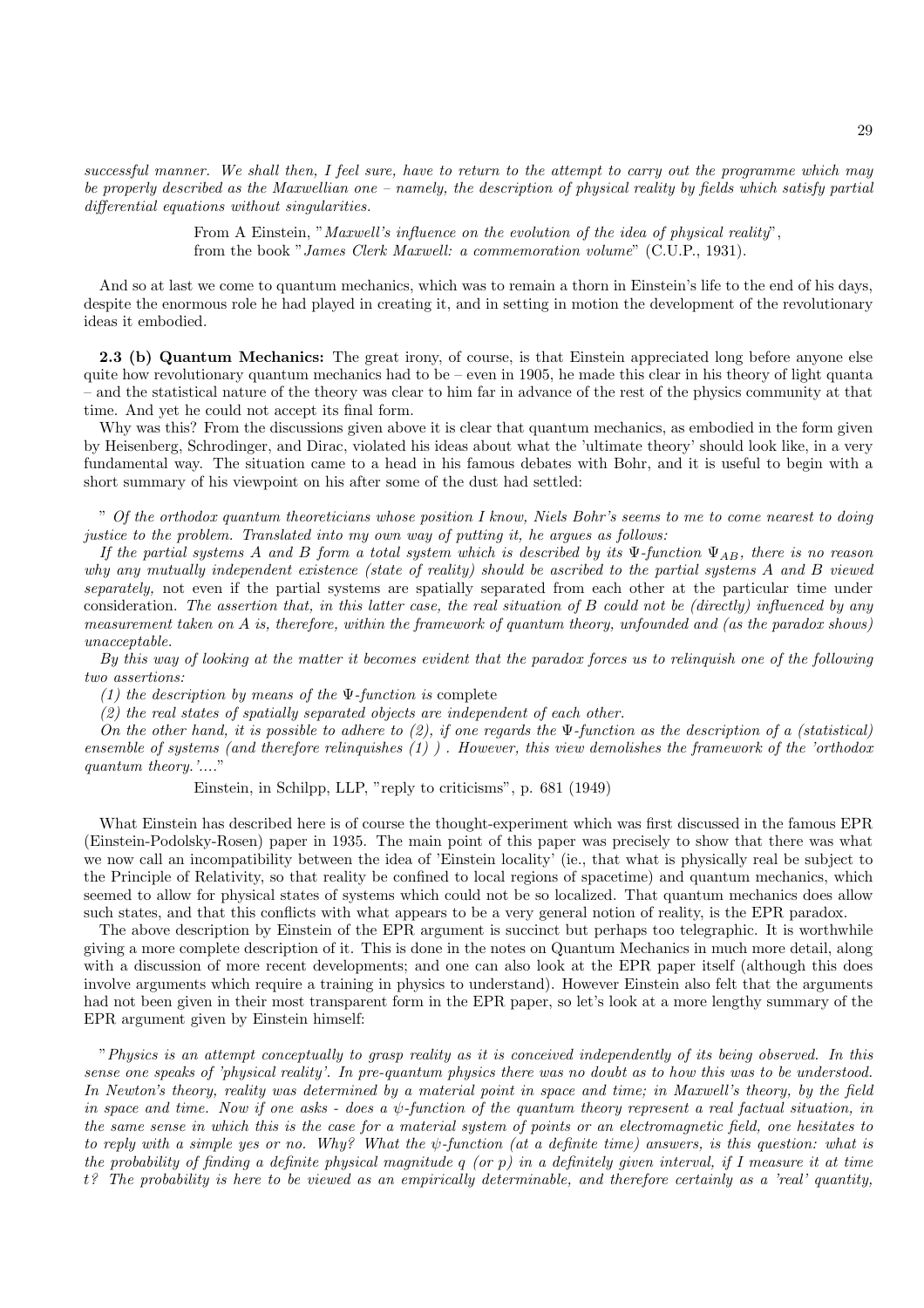which which I may determine if I create the same  $\psi$ -function very often and perform a q-measurement each time. But what about the single measured value of q? Did the respective individual system have this q-value even before the measurement? To this question there is no definite answer within the framework of the existing theory, since the measurement is a process which implies a finite disturbance of the system from outside; it would therefore be thinkable that the system obtains a definite numerical value for  $q$  (or  $p$ ), ie., the measured numerical value, only through the measurement itself. For the further discussion of this I will assume two physicists, A and B, who each represent a different conception of the real situation as embodied in the  $\psi$ -function.

A: The individual system, before the measurement, has a definite value of  $q$  (otherwise  $p$ ) for all variables of the system, and more specifically, that value which is determined by a measurement of this variable. Proceeding from this conception, he will state: the  $\psi$ -function is no exhaustive description of the real situation of the system, but an incomplete description; it expresses only what we know on the basis of former measurements concerning the system.

**B**: The individual system (before the measurement) has no definite value of q (or else p). The value of the measurement only arises in cooperation with the unique probability which is assigned to it by the ψ-function, only through the act of measurement itself. Proceeding from this conception, he will (or, at least, he may) state: the  $\psi$ -function is an exhaustive description of the real state of the system.

We now present to these two physicists the following situation. Suppose we have a system which at the time t of our observation consists of 2 partial systems  $S_1$  and  $S_2$ , which at this time are spatially separated and (in the sense of classical physics) are without significant interaction. The total system is assumed to be completely described by a known quantum-mechanical  $\psi$ -function  $\Psi_{12}$ . All quantum theorists now agree that if I make a complete measurement of the state of  $S_2$ , I get from the results of the measurement, and from  $\Psi_{12}$ , an entirely definite  $\psi$ -function  $\psi_2$  of the system  $S_2$ . The character of  $\psi_2$  then depends on what kind of measurement I undertake on  $S_1$ .

Now it seems to me that one may speak of the real factual situation of the partial system  $S_2$ . Of this situation, we know to begin with, ie., before the measurement on  $S_1$ , even less information than we know of the total system described by  $\Psi_{12}$ . But on one supposition we should, in my opinion, hold fast: the real factual situation of the system  $S_2$  is independent of what is done with the system  $S_1$ , which is spatially separated from the former. However, according to what kind of measurement I perform on  $S_1$ , I get a quite different state  $\psi_2$  for the second partial system. However, the real situation for  $S_2$  must be independent of what happens to  $S_1$ . Nevertheless, according to quantum mechanics, we see it is possible to get, according to one's choice of measurement on  $S_1$ , different states  $\psi_2$  for  $S_2$ . One can escape this result only by either assuming that the measurement on  $S_1$  telepathically changes the real situation of  $S_2$ , or by denying independently real situations to systems which are spatially separated from one another. Both alternatives appear to me to be completely unacceptable.

If now the physicists A and B accept these considerations as valid, then B will have to give up his position that the  $\psi$ -function gives a complete description of a real factual situation. For if this were the case, it would be impossible for two different  $\psi$ -functions to describe the same state, or factual situation, of  $S_2$ ."

A Einstein, in Schilpp, LLP, "Autobiographical Notes", pp 82-87.

Now it is clear from these passages that it was not only the mathematical structure and the physical framework of the theory that bothered Einstein. After all, he had such problems with his own theory of general relativity; and moreover, he had continued to make revolutionary advances in quantum theory itself, while all the while aware of the peculiar features that were being revealed. So Einstein was no stranger to the philosophical manouevre of 'suspension of disbelief', ie., the adoption of a view which one provisionally accepts in order to make headway through the unknown, while all the while reserving one's final judgement in the full knowledge that something better has to come along once things have become more clear. But the theory of quantum mechanics as it fianly settled down violated, for him, a much more fundamental set of beliefs in what constituted 'physical reality', and the objects of physical reality.

So we are finally forced to ask: what exactly did he mean by this? Perhaps the most explicit discussion was in a letter to Born:

"I just want to explain what I mean when I say that we should try to hold on to physical reality. We are ... all aware of the situation regarding what will turn out to be the basic foundational concepts in physics: the point-mass or the particle is surely not among them; the field, in the Faraday-Maxwell sense, might be, but not with certainty. But that which we conceive as existing ("real") should somehow be localized in time and space. That is, the real in one part of space, A, should (in theory) somehow "exist" independently of that which is thought of as real in another part of space,  $B$ . If a physical system stretches over A and B, then what is present in B should somehow have an existence independent of what is present in A. What is actually present in B should thus not depend on the type of measurement carried out in the part of space  $A$ ; it should also be independent of whether or not a measurement is made in  $A$ . If one adheres to this program, then one can hardly view the quantum-theoretical description as a complete representation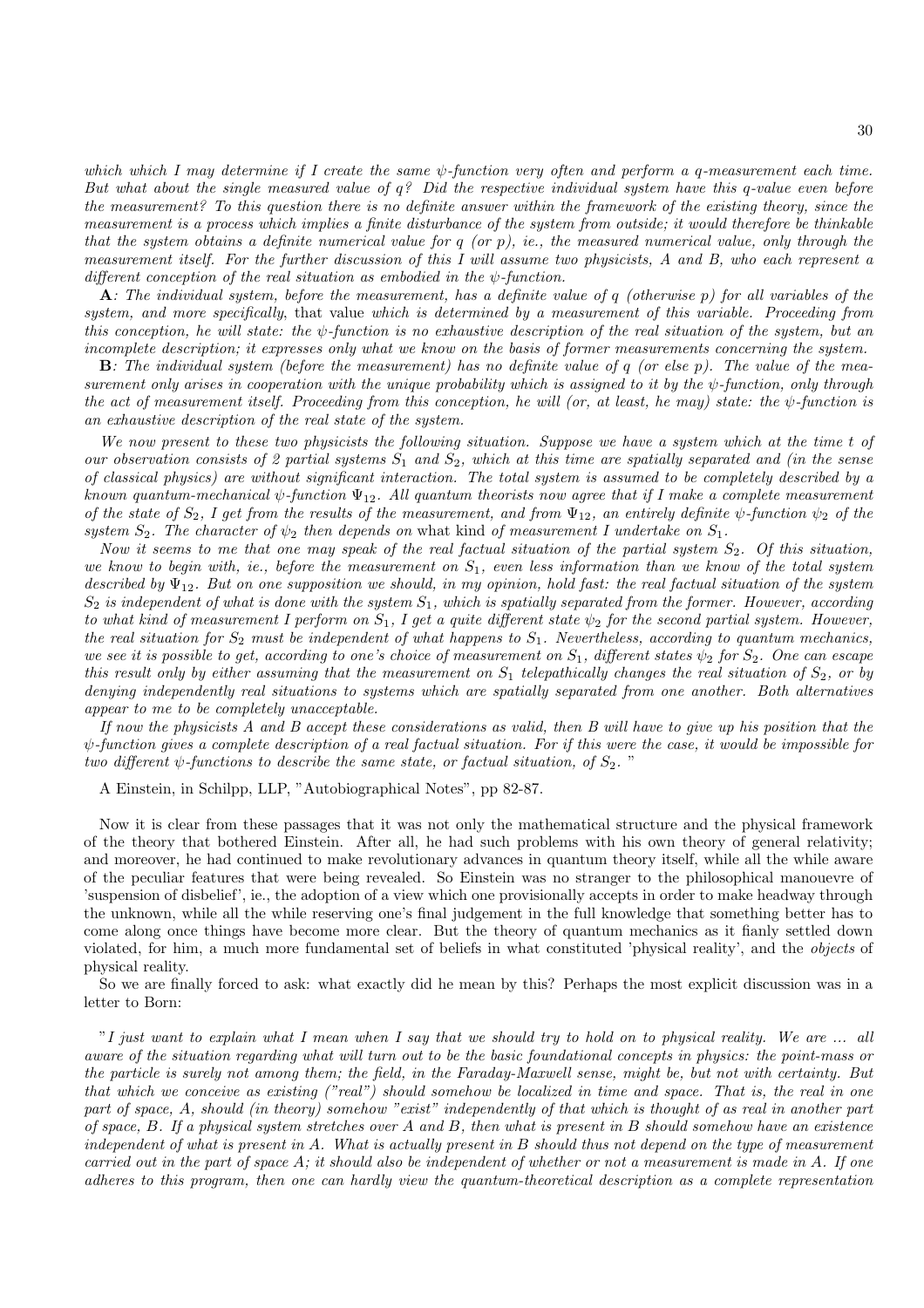of the physically real. If one attempts, nevertheless, so to view it, then one must assume that the physically real in B undergoes a sudden change because of a measurement in A. My physical instincts bristle at that suggestion. However, if one renounces the assumption that what is present in different parts of space has an independent, real existence, then I don't see at all what physics is supposed to be describing. For what is thought to be a "system" is after all, just conventional, and I do not see how else one is supposed to divide up the world objectively so that one can make statements about parts."

"What must be an essential feature of any future fundamental physics?"

Letter to Max Born; from "The Born-Einstein letters, 1916-55" (Macmillan, 1971)

And thus we are brought back to consider the notion of 'objects' as fundamental both to human thought, and to the idea of 'physical reality'. We see how closely connected these two ideas became, at least in Einstein's later formulation of his philosophical point of view.

As is well known, Einstein never yielded in his position on this point. To the end of his life he maintained his belief that quantum mechanics was incomplete, and that his notion of physical reality must be correct. The two most important developments that have taken place since then, which cast this famous debate in a new light, are (i) the experimental verification that the non-local features of quantum mechanics really do exist, in phenomena ranging from quantum teleportation to quantum computation; and (ii) the extraordinary rise of General Relativity from a curiosity in the 1930's and 1940's, to an enormously powerful tool in modern astrophysics and cosmology, with stunning successes in regimes far beyond those envisaged by Einstein. This has created something of a crisis in modern physics, for we now have 2 theories (General Relativity and quantum mechanics) which are apparently incompatible on a very basic level, and yet which both work with a success beyond what anyone could have imagined. To try and confront the two theories is perhaps the single most important challenge facing modern physics. In this context an article by Einstein in 1950, which is apparently not widely known, seems almost extraordinary. In it he says:

This is the reason why all attempts to obtain a deeper knowledge of the foundations of physics seem doomed to me unless the basic concepts are in accordance with general relativity from the beginning. This situation makes it difficult to use our empirical knowledge, however comprehensive, in looking for the fundamental concepts and relations of physics, and it forces us to apply free speculation to a much greater extent than is presently assumed by most physicists.

I do not see any reason to assume that the heuristic significance of the principle of general relativity is restricted to gravitation and that the rest of physics can be dealt with separately on the basis of special relativity, with the hope that later on the whole may be fitted consistently into a general relativistic scheme. I do not think that such an attitude, although historically understandable, can be objectively justified. The comparative smallness of what we know today as gravitational effects is not a conclusive reason for ignoring the principle of general relativity in theoretical investigations of a fundamental character. In other words, I do not believe that it is justifiable to ask: What would physics look like without gravitation?

A Einstein, "On the Generalized Theory of Gravitation", Scientific American (April 1950)

In the year 2010 this passage looks almost prophetic - modern astrophysics sees evidence of strong-field phenomena everywhere from supernovae and neutron stars to supermassive black holes at galactic cores, and our understanding of cosmology would be quite primitive without the essential tool of General Relativity in strong gravitational fields. And so the problems raised by Einstein, including the EPR paradox, have become far more acute. Thus, it is seems impossible to see how one may reconcile General Relativity with quantum mechanics, in view of the fact that spacetime itself has to be seen as a physical object, and yet spacetime in General Relativity is still subject to requirements of locality.

Further discussion of these topics takes us into quantum mechanics itself. This is dealt with at more length elsewhere in the notes (see notes on Quantum Mechanics).

# 3. SUMMARY

Let us now summarize the epistemological credo of Einstein, and the crucial metaphysical factors which it incorporated. One can distinguish a number of key elements in this, all of which have been discussed in the foregoing:

(a) A view of the nature of thought and human thinking which is very much at variance with the typical Anglo-Saxon view - he laid great stress on unconscious and intuitive elements, and felt that much of human thinking was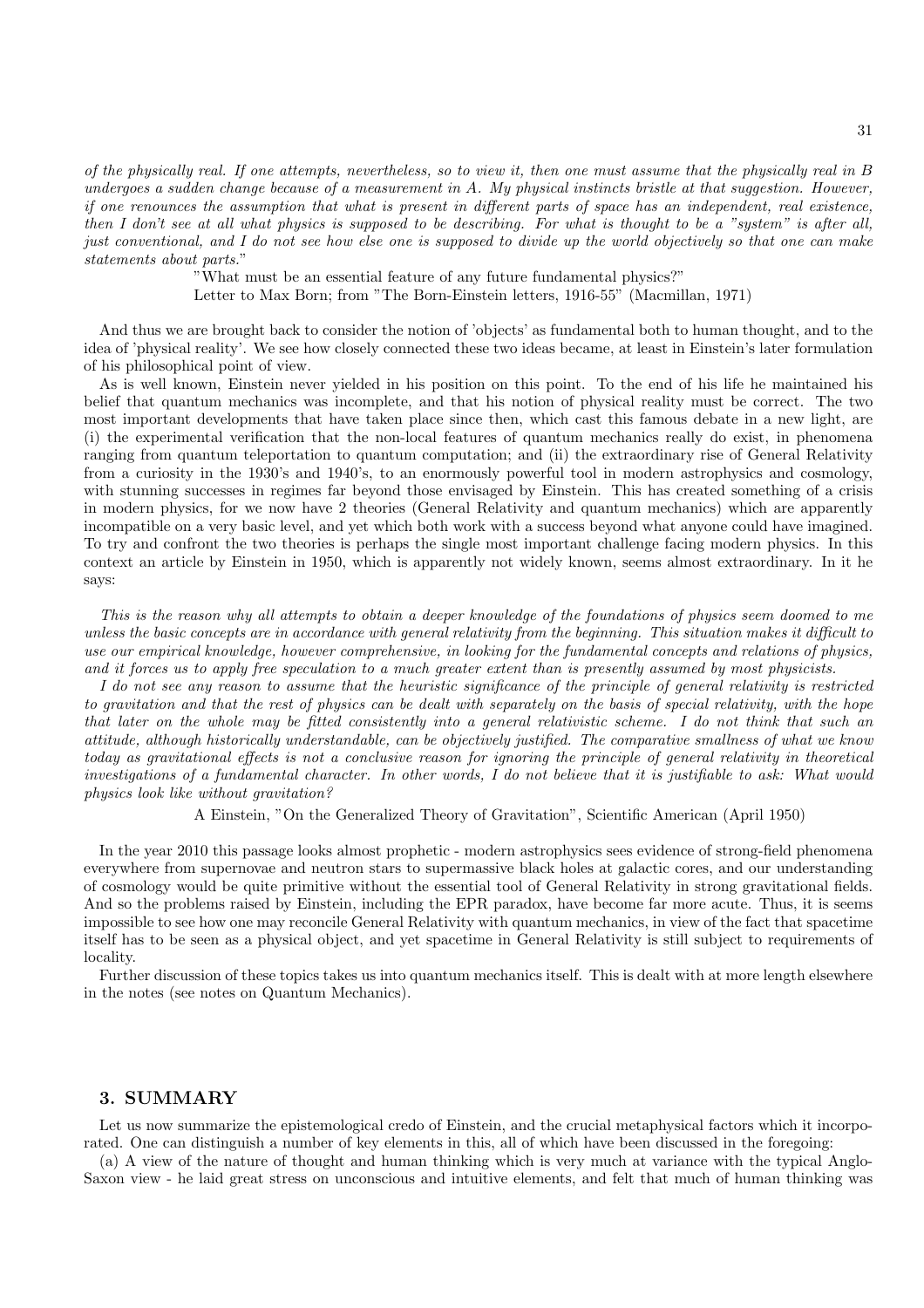conducted on a very primitive and to some extent instinctive level. The importance of language and symbolic thought was of course well understood by him - ordinary language and also the language of mathematics allow to go far beyond what one might do with only the crutch of intuitive thinking. But this formal thinking rides on the surface of a deep ocean of more primitive mental processes. In this sense Einstein was very far, philosophically, from the more bloodless ideas of most of his contemporaries - a crude philosophical Neanderthal, as it were, amongst his aristocratic superiors.

(b) A clear influence on his ideas of the epistemology of Kant and of the British empiricists (and, in his early development, a more limited influence coming from Mach). The clash between Kant and Hume was important for Einstein. On the one hand he approved of the important role Kant allotted to metaphysics, and was clearly strongly influenced by Kant's attempt to resolve the paradoxes inherent in a purely empiricist view. On the other hand he was, at least most of the time, resolved to have his ideas constrained by experiment and observation - even though he quite rightly rejected the idea, still championed by many scientists even today, that science advances inductively. In many of his important writings, Einstein agreed tacitly or explicitly with Kant's idea of 'categories of understanding', even though he completely rejected Kant's idea that one could deduce what these categories might be. Instead, Einstein argued that we are free to choose our categories - that we indeed invent them, in a free play of the mind, and that this process of creative invention is fundamental to science - an idea diametrically opposed to the inductive method, and which inevitably makes science in part a metaphysical exercise. And yet, this creative play of the mind had to be constrained, quite ruthlessly, by what we observe around us for the categories concern not just our own mental creations, but the world as well - this is essential in Kant's view of the categories.

(c) This free play of the mind - a kind of mental dance between the world of thought and the physical world was of enormous influence in the way science came to be conducted throughout the 20th century (and indeed, its influence was felt indirectly in many fields far from science). It is hard to imagine that theoretical physics would have developed in the same way without this style of thinking, and the modern style of doing theory relies essentially on it. And yet almost all theoretical physicists reject the philosophical side to it, preferring to allow their creativity to stay confined to the purely mathematical world of formal theory. From Einstein's point of view, this was a victory of style over substance - but physicists have largely rejected this criticism, largely because of the success of the theoretical framework of quantum field theory, and because of the failure of Einstein's criticisms of quantum mechanics. It seems very clear, however, that this battle is not over. Einstein's final views on the nature of Physical Reality have clearly not been vindicated in detail - indeed they have been found to be incorrect. But nobody has found a better way of understanding how we are to understand reality, and many physicists, honestly admitting that there is something 'real' about the world around us (and of which we are but a part), would agree with Einstein that the standard view of quantum mechanics is simply inadequate, and that there must be something beyond quantum mechanics. The continuing inability of physics to resolve the contradictions between quantum theory and General Relativity, and the overwhelming empirical and predictive success of both theories, indicates to many physicists that the next theory must go beyond both of these.

(d) The absolutely crucial role of a kind of 'cosmic faith' in Einstein's philosophical make-up. This involved a humility before the universe, a refusal to imagine that humans played any important role in it whatsoever, or that 'God' was there to guide humans in any way; and an astonishment that we were capable of understanding anything significant at all, about either ourselves or the larger world that we can observe. His recognition that, a priori, there is no real justification for our capacity for understanding anything in the universe, or for its apparent rationality and its structure, and the inevitable conclusion that this was essentially a miracle, beyond out understanding, was something he returned to again and again - it was integral to his beliefs, and gave him an impressive caution and lack of dogmatism in most of his opinions. Such a humility and flexibility in his approach was, as he recognized, a characteristic of many philosophers and some men of faith before him - but also he made it a part of his scientific approach, and in doing this, he utterly transformed our picture of the universe (indeed, before Einstein, the idea that science could even talk about the universe as a whole was hardly imagined). Thus one sees an almost seamless connection between Einstein's cosmic faith and his scientific methodology, as well as his basic moral attitude, at least in later years. It is given to few people to achieve such a harmony between thought, belief, and action.

Of course, the fly in the ointment here was his failure to deal with quantum mechanics. We have seen that at the very core of his philosophy was the notion of a physical object, which was very much imported from Kant, with the proviso that one be flexible about the categories. This inevitably committed him to the belief that Nature was in its essence unknowable to us; but nevertheless he felt we could glimpse some of the ultimate reality, however imperfectly, and that the categories of our understanding, the 'free creations of the mind', had some relationship to this - indeed, they were constrained to be in correspondence with what appeared, at least in part, to be a rational universe, by experiments. Fundamental to the notion of a physical object, for Einstein, was something that he himself had discovered, viz., that it had to be localized in spacetime.

That this apparently led to a fundamental conflict with quantum mechanics was the problem that bothered Einstein to the end of his life. However he was occasionally able to laugh at the situation, both at quantum mechanics as a theory: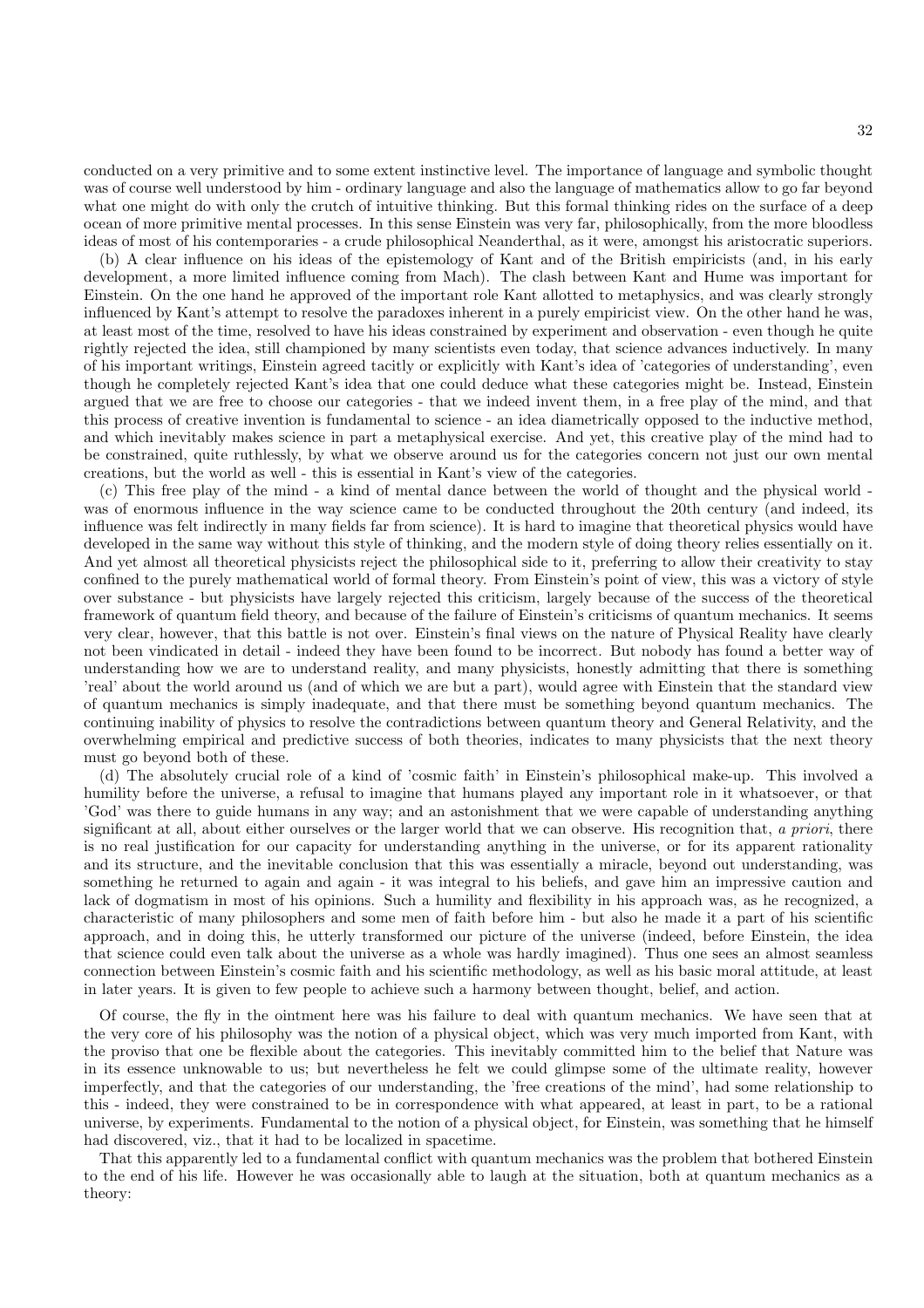"I close these expositions, which have grown rather lengthy, concerning the interpretation of quantum theory, with the reproduction of a brief conversation which I had with an important theoretical physicist. He: I am inclined to believe in telepathy. I: This has probably more to do with physics than with psychology. He: Yes....."

Einstein, in Schilpp, LLP, "reply to criticisms", p. 683 (1949)

and at his own hubris in setting himself up against the massive evidence in support of the theory:

"Whoever undertakes to set himself up as a judge of Truth and Knowledge is shipwrecked by the laughter of the gods"

from A Einstein, "Mein Weltbild", 1931

Notice that these remarks were made shortly after the first set of debates that he had with Bohr, at the Solvay meetings - the EPR paper, and the long search for a unified field theory, were still to come. By this time Einstein was already famous world-wide, and having to deal with the consequences of this fame; and his General Theory was largely established, although few physicists understood or cared much about it. The situation in these respects was not to change in his lifetime - he was as isolated in his beliefs at his death, at least amongst scientists, as he was at the time he made these remarks.

What legacy has been left in the world by Einstein's philosophical ideas? This is a hard question to answer, and it may well be too early to try. He himself pursued the idea of a unified field theory – but not a quantum mechanical one – until the end of his life. The dream of such a theory, after practically disappearing at the end of the 1950's, received a huge stimulus from the success of the electroweak unification and the subsequent standard model – it is currently being pursued in the field of string theory, in a form which has very little in common with Einstein's ideas. After a long period during which the Copenhagen interpretation of quantum theory reigned almost unquestioned, work in various fields, as well as the unresolved nature of the paradoxes raised by quantum mechanics, has led many to question the standard interpretation of quantum mechanics, and even to propose alternative theories. Yet in its application to every area of physics, including astrophysics, cosmology, statistical and condensed matter physics, chemistry, and biology, the success of quantum mechanics has been overwhelming. Even more strikingly, the EPR paradox has been realized in the lab, with a complete verification of the results predicted by quantum mechanics, in apparent defiance of Einstein's philosophical credo.

And yet, as noted above – there is still no sign of a quantum theory of gravity, or of a theory which goes beyond both quantum mechanics and General Relativity to give a unified treatment of all physical phenomena currently under study. And the successes of Einstein's General Relativistic ideas multiply every year - the huge subject of relativistic astrophysics, not to mention cosmology, would hardly exist without it. And so on the scientific side, the jury is still out.

On the more philosophical side, the immediate impact of Einstein's epistemological ideas was huge - they played a decisive role in the formulation of Popper's theory of falsification, which has been adopted by most working scientists in the world (not just physics). Yet in many ways his unique amalgam of the rational and intuitive, and of the formal and primitive, in his credo, has yet to be realized in any more systematic subsequent philosophy. Most philosophy having any real impact in the last 70 years has focussed on moral and political themes. The world is still waiting for a philosopher or a philosophical movement which is capable of taking on the revolutionary discoveries in physics and biology of the last 100 years, and absorbing them into a new metaphysical and epistemological framework.

Never before in history has a scientist or thinker of such distinction as Einstein been subject to such a close examination of his life and work. It would have been nice to know more about the lives and personalities of Newton, or Shakespeare, or da Vinci, or, reaching further back, to Plato, Aristotle, and Archimedes (not to mention figures such as Confucius, Christ, and Mohammad). The further back we go, the more the lives of these people is wrapped in mystery and myth, and the less of what we read is reliable. With Einstein this is not the case – the first-hand documentary information on him is huge, and there are still people alive who knew him. And yet, as mentioned near the beginning of these notes, one has to sort through an enormous quantity of false information about him, even now, to find what is true. Such is the prestige now attached to Einstein's name, both in science and elsewhere, that we find him attached to ideas which he would hardly have countenanced, in areas ranging from politics and religion to the most outlandish speculations about the universe. All of this should serve as a strong caution when reading anything about the lives of important figures of the past.

Nevertheless, quite remarkably, his work continues to serve as an inspiration to all working scientists, and it continues to exercise a fundamental influence on research directions in physics to this day. We have already seen this in the discussion of the contradictions between quantum theory and General Relativity, in the abiding fascination physicists have with the idea of a 'unified field theory', and in the endless fascination with the paradoxical features of quantum theory which was launched by the EPR paper. These are relics of Einstein's later years; but of course his work in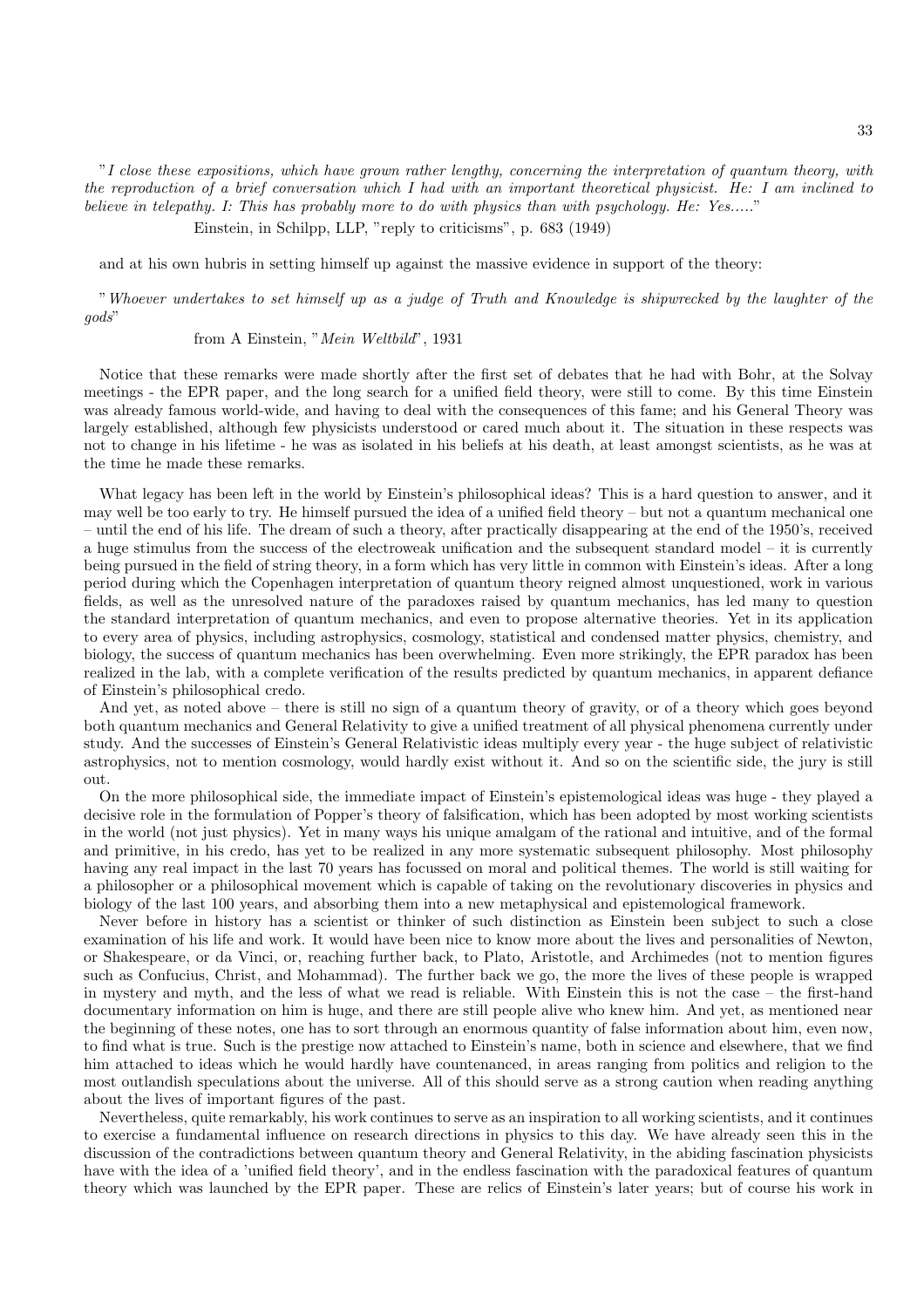

FIG. 5: A railway carriage in an abandoned railway yard, 2 km outside the town of Uyuni, in the mountains of Bolivia. Painted on the train engine are the field equations of General Relativity (written in c.g.s. units!) It is apparently not known who painted these, nor whether they understood what they were writing.

Relativity, and his early work on quantum mechanics and statistical mechanics, are now pillars holding up much of contemporary physics, as important, if not more important, then those erected by Newton. More generally one sees Einstein's influence in the fundamental change that has taken place, in the way in which theoretical physics is done, since he burst upon the scene at the beginning of the 20th century. Regarded by most physicists as not much more than the handmaiden of experimental physics since the time of Newton, theoretical physics acquired a life and style of its own after Einstein, unconstrained by the burden of induction, or by the need to only address observed facts. In a return to ideas first clearly expressed by Huyghens, Einstein made the idea of speculative theory, with its emphasis on prediction, an accepted part of physics - and the justification for this was to be found in the spectacular success of his ideas in the realm of empirical prediction. The idea that one of the essential tasks of theory is to extend the boundaries of our understanding by doing this kind of daring predictive work, following the dictates of theoretical principle rather than existing empirical facts, hardly existed before Einstein. It is still not popular in many quarters (not least in the editorial offices of some journals, and in the attitudes of some experimental physicists); but it is here to stay.

In the wider world, his reputation has only grown with the passing years. His life has about it a combination of wisdom and simplicity, and of a seeker whose work was very much integrated with his philosophical and moral beliefs. His unprecedented success in his endeavours not only made him an enduring compass for the whole scientific world, but has also continued to endear him to the wider public, which has accorded to him a trust and respect given to no other scientist in history. When Einstein died in 1955 he was one of the most famous people in the world, and the object of almost universal veneration. By the end of the 20th century his reputation had only increased: he was not only voted by physicists to be the greatest physicist of all time, and by Time magazine to be the "Person of the Century" (ahead of Churchill, Gandhi, Mandela, and Franklin D Roosevelt); but the readers of 3 newspapers (the Toronto 'Globe and Mail', the 'Times' of London, and 'Le Monde' of Paris) also voted him to be the most important person in history over the last 1000 years. Curiously, the editors of both the Globe and Mail and the Times were somewhat mystified by this result – which illustrates how easily the self-absorbed and often rather ignorant intelligentsia of a nation may be left behind by the general public. The public attitude was better summed up by the well-known cartoonist Herbert Block, on the occasion of his death (see Figure 6 below):